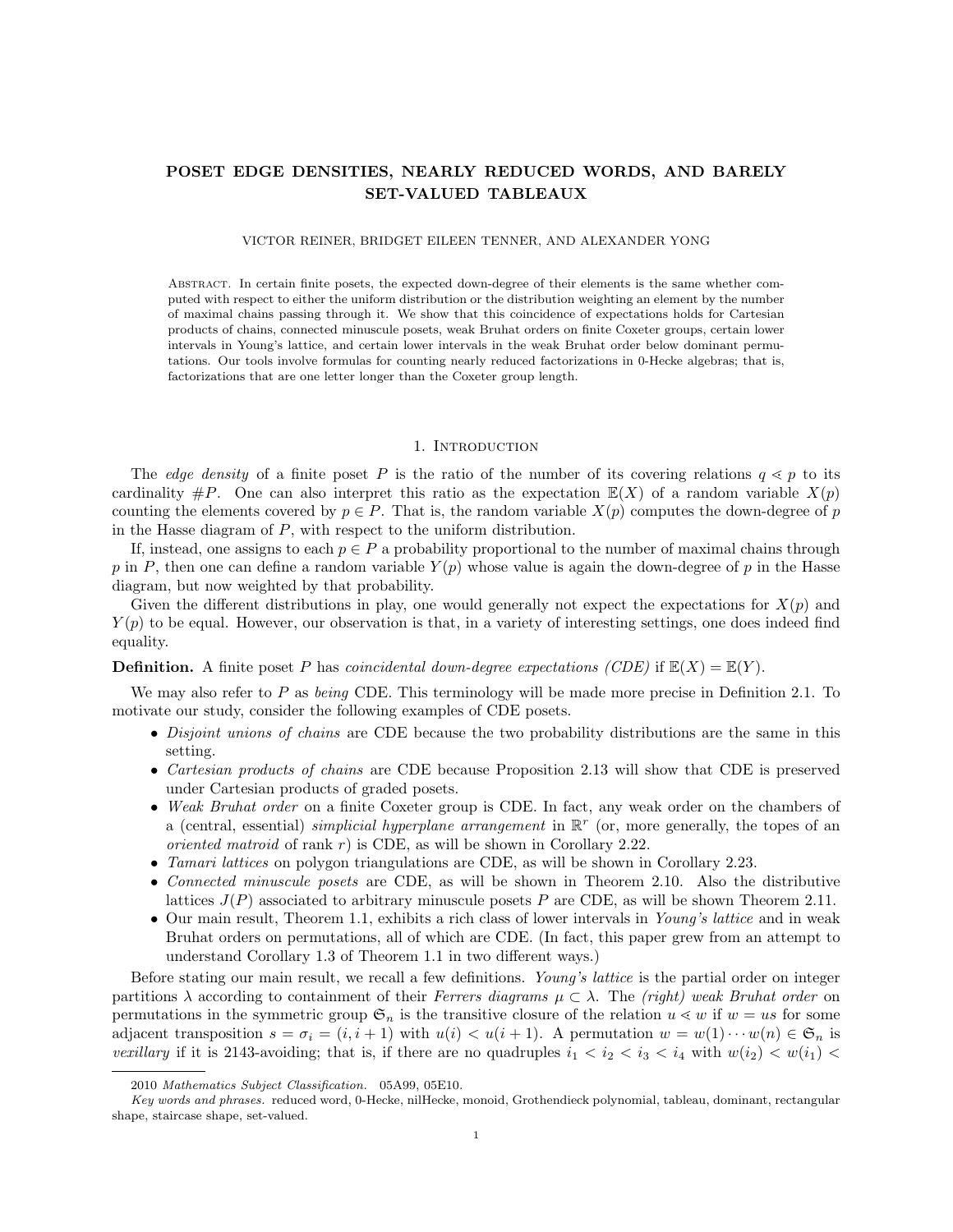$w(i_4) < w(i_3)$ . Such a vexillary permutation has *shape*  $\lambda$  if  $\lambda$  is the weakly decreasing rearrangement of its Lehmer code  $c(w) := (c_1(w), c_2(w), \ldots)$ , where  $c_i(w) := \#\{j > i : w(i) \ge w(j)\}\.$  Within the class of vexillary permutations we will consider three subclasses.

- A permutation w is *dominant* if it is 132-avoiding; that is, if there are no triples  $i_1 < i_2 < i_3$  with  $w(i_1) < w(i_3) < w(i_2)$ . If we regard the symmetric group  $\mathfrak{S}_n$  as a subset of  $\mathfrak{S}_{n+1}$  via the embedding  $w \mapsto w'$ , where  $w'(i) = w(i)$  for  $1 \leq i \leq n$  and  $w(n + 1) = n + 1$ , then there is a unique dominant permutation in  $\bigcup_{n\geq 0} \mathfrak{S}_n$  of shape  $\lambda$ , characterized by  $c(w) = \lambda$  (without rearrangement).
- A permutation w is *Grassmannian* if it has at most one *descent*; that is, if  $w(i) > w(i + 1)$  for at most one value of i.
- A permutation w is *inverse Grassmannian* if  $w^{-1}$  is Grassmannian; that is, if  $w^{-1}(i) > w^{-1}(i+1)$ for at most one value of i.

We will also want to consider a family of partitions generalizing both

- $a \times b$  rectangles  $b^a = (b, b, \dots, b)$ , and
- staircases  $\delta_d = (d 1, d 2, \dots, 2, 1).$

As such, we study the *rectangular staircase partitions*  $\delta_d(b^a)$ , whose Ferrers diagrams are staircases  $\delta_d$  in which each square is replaced by an  $a \times b$  block. One such partition appears in Figure 1.

FIGURE 1. The rectangular staircase partition  $\delta_4(4^2) = (12, 12, 8, 8, 4, 4)$ . The dominant permutation with Lehmer code  $c(w) = \delta_4(4^2)$  is  $w = 13 \ 14 \ 9 \ 10 \ 5 \ 6 \ 1 \ 2 \ 3 \ 4 \ 7 \ 8 \ 11 \ 12$  in  $\mathfrak{S}_{14}$ .

**Theorem 1.1.** Let  $\lambda$  be a partition, and w a vexillary permutation of shape  $\lambda$ .

(a) The lower intervals  $[\varnothing, \lambda]$  in Young's lattice and  $[e, w]$  in weak Bruhat order have the same Y expectations; that is,

$$
\mathbb{E}(Y_{[\varnothing,\lambda]}) = \mathbb{E}(Y_{[e,w]}).
$$

(b) If w is either Grassmannian or inverse Grassmannian, then these intervals also have the same X expectations; that is,

$$
\mathbb{E}(X_{[\varnothing,\lambda]}) = \mathbb{E}(X_{[e,w]}).
$$

- (c) If  $\lambda = \delta_d(b^a)$  is a rectangular staircase and w is either
	- dominant,
	- Grassmannian, or
	- *inverse Grassmannian*,

then the posets  $[\emptyset, \lambda]$  and  $[e, w]$ , and their duals  $[\emptyset, \lambda]^*$  and  $[e, w]^*$  are all CDE. Moreover,

$$
\mathbb{E}(X) = \mathbb{E}(Y) = \frac{(d-1)ab}{a+b}
$$

in each case.

Note that one always has  $\mathbb{E}(X_P) = \mathbb{E}(X_{P^*})$  because the Hasse diagrams of P and  $P^*$  have the same edge densities, but  $\mathbb{E}(Y_P)$  and  $\mathbb{E}(Y_{P^*})$  need not be equal. Indeed, as will be described in Example 2.17, there are CDE posets  $P$  whose dual posets  $P^*$  are not CDE.

# **Conjecture 1.2.** When  $\lambda = \delta_d(b^a)$ , the conclusion in Theorem 1.1(c) holds for all vexillary w of shape  $\lambda$ .

There is a close connection relating the instance of CDE given by Theorem 1.1(c) to recent work of Chan, Martín, Pflueger, and Teixidor i Bigas [CMPT15] and of Chan, Haddadan, Hopkins, and Moci [CHHM15]. The result [CMPT15, Corollary 2.15] (recapitulated as [CHHM15, Theorem 1.1]) calculates the expected "jaggedness" of a lattice path in an  $a \times b$  grid under a certain probability distribution on paths. This is the central combinatorial fact used in [CMPT15] to reprove a formula of Eisenbud-Harris and of Pirola for the genera of Brill-Noether curves. Theorem 1.2 of [CHHM15] is a generalization of this jaggedness theorem to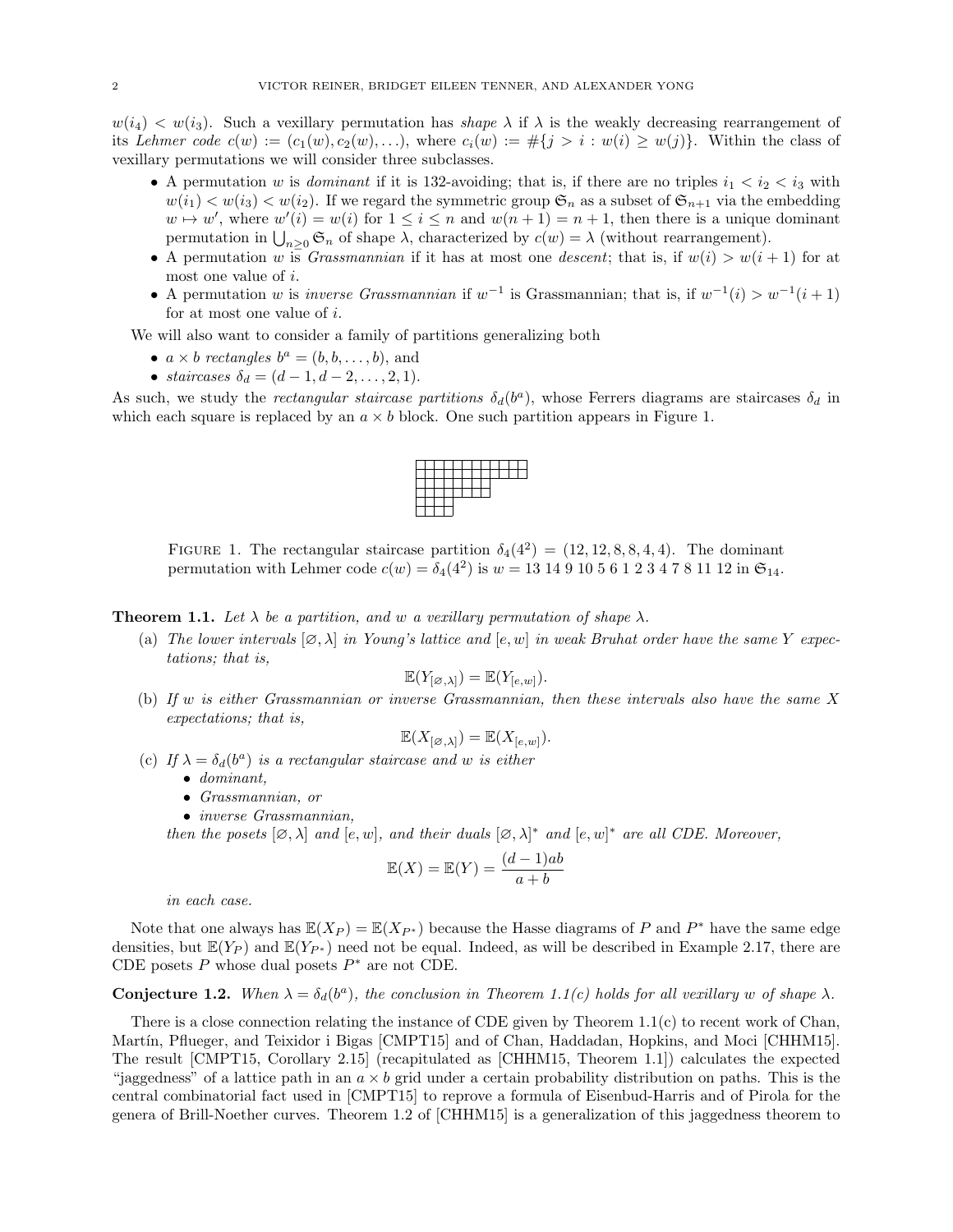lattice paths in a general connected skew shape with respect to any "toggle symmetric" distribution. As is detailed further in Remark 2.6, Theorem 1.1(c) provides a different proof of [CMPT15, Corollary 2.15], whereas [CHHM15, Theorem 1.2] may be used to give a different proof of the assertion on  $[\varnothing, \lambda]$  and  $[\varnothing, \lambda]^*$ for  $\lambda = \delta_d(b^a)$  in Theorem 1.1(c).

After covering the groundwork for CDE posets in Section 2, most of the paper is aimed toward proving the assertions of Theorem 1.1. We build up general techniques to compute  $\mathbb{E}(X)$  and  $\mathbb{E}(Y)$  for  $[\varnothing, \lambda]$  in Young's lattice using Young tableaux and set-valued tableaux (Section 3), and for  $[e, w]$  in Coxeter groups involving reduced words and 0-Hecke words (Section 4). Tableaux reenter the discussion when we specialize to the symmetric group in Section 5, for reasons that we highlight now.

For a permutation w, maximal chains in the lower interval  $[e, w]$  of weak Bruhat order correspond to *reduced words* for w. In particular, they describe factorizations  $w = \sigma_{i_1} \sigma_{i_2} \cdots \sigma_{i_\ell}$  into adjacent transpositions  $\sigma_i$  having the minimum possible length  $\ell$ , called  $\ell(w)$ . Stanley [St84] proved that the number of reduced words for any vexillary permutation w of shape  $\lambda$  is  $f^{\lambda}$ , the number of standard Young tableaux of shape  $\lambda$ , which has a simple product expression known as the Frame-Robinson-Thrall hook-length formula [St99, Corollary 7.21.6. More generally, one can consider factorizations  $T_w = T_{i_1} T_{i_2} \cdots T_{i_L}$  in the 0-Hecke monoid for permutations, with generators  $T_1, \ldots, T_{n-1}$  satisfying the usual braid relations together with the quadratic relation  $T_i^2 = T_i$ . The 0-Hecke factorizations for w having the minimum length  $L = \ell(w)$  correspond to reduced words as before. Using results from the theory of Schubert and Grothendieck polynomials (see Section 5.1), one can generalize Stanley's result to assert that the number of 0-Hecke words having length L for a vexillary permutation w of shape  $\lambda$  is the number of *standard set-valued tableaux* of shape  $\lambda$  having entries  $1, 2, \ldots, L$ , each appearing exactly once. Here a set-valued tableau has a subset of entries filling each square, but entries still increase from left-to-right in a row, and from top-to-bottom in a column. When  $L = \ell(w) + 1$ , we call the corresponding 0-Hecke words nearly reduced and the set-valued tableaux barely set-valued. This terminology will be made precise in Definition 3.2.

One no longer has a hook-length-style product formula for counting set-valued tableaux of any shape  $\lambda$ . However, we derive a general recurrence for counting these objects (Corollary 3.11), and use this to show that for dominant w whose shape is a rectangular staircase  $\delta_d(b^a)$ , one has this rephrasing of  $\mathbb{E}(Y_{[e,w]}) = \frac{(d-1)ab}{a+b}$ .

**Corollary 1.3.** Let w be a dominant permutation of rectangular staircase shape  $\lambda = \delta_d(b^a)$ . Then the number of barely set-valued tableaux of shape  $\lambda$  (equivalently, the number of nearly reduced words for w) is

$$
(|\lambda|+1)\frac{(d-1)ab}{a+b}f^{\lambda}.
$$

**Example 1.4.** Taking  $d = 3$  and  $a = b = 1$ , one has  $\lambda = \delta_3(1^1) = (2, 1)$  and  $w = 321$ , with two reduced words:  $(\sigma_1, \sigma_2, \sigma_1)$  and  $(\sigma_2, \sigma_1, \sigma_2)$ . Correspondingly, there are  $f^{\lambda} = 2$  standard Young tableaux of shape  $\lambda$ :

$$
\begin{array}{|c|c|}\n\hline\n1 & 2 \\
\hline\n3 & \text{and} \\
\hline\n2 & \text{.}\n\end{array}
$$

Meanwhile, there are eight 0-Hecke words of length 4 for  $w$ :

$$
\{(T_1, T_1, T_2, T_1), (T_1, T_2, T_1, T_1), (T_1, T_2, T_1, T_2), (T_1, T_2, T_2, T_1),
$$
  

$$
(T_2, T_1, T_1, T_2), (T_2, T_1, T_2, T_1), (T_2, T_1, T_2, T_2), (T_2, T_2, T_1, T_2)\}.
$$

These correspond to the eight barely set-valued tableaux of shape  $\lambda = (2, 1)$ :

$$
\frac{12}{4}, \frac{12}{3}, \frac{124}{4}, \frac{123}{23}, \frac{14}{23}, \frac{124}{3}, \frac{13}{24}, \frac{13}{34}, \frac{12}{34}
$$

.

This agrees with Corollary 1.3, which would have predicted this number to be

$$
(|\lambda|+1)\frac{(d-1)ab}{a+b}f^{\lambda} = (3+1)\frac{(3-1)\cdot 1\cdot 1}{1+1}\cdot 2 = 8.
$$

Section 6 contains a conjecture (Conjecture 6.3) which is inspired both by Corollary 1.3 and by a formula of Fomin and Kirillov [FK97] (recapitulated here as Theorem 6.1). In fact, some support for our conjecture is derived from an extension (Theorem 6.7) of this Fomin-Kirillov formula, which we prove in Section 7.

We wish to highlight here one byproduct of our analysis. The calculation of  $\mathbb{E}(X_{[\varnothing,\lambda]})$  for  $\lambda$  a rectangular staircase (Proposition 3.16) uses the  $q = 1$  specialization of an easy recurrence for the *rank-generating* function  $R(\lambda, q) := \sum_{\mu \subset \lambda} q^{|\mu|}$  of the interval  $[\varnothing, \lambda]$  in Young's lattice. This recurrence encompasses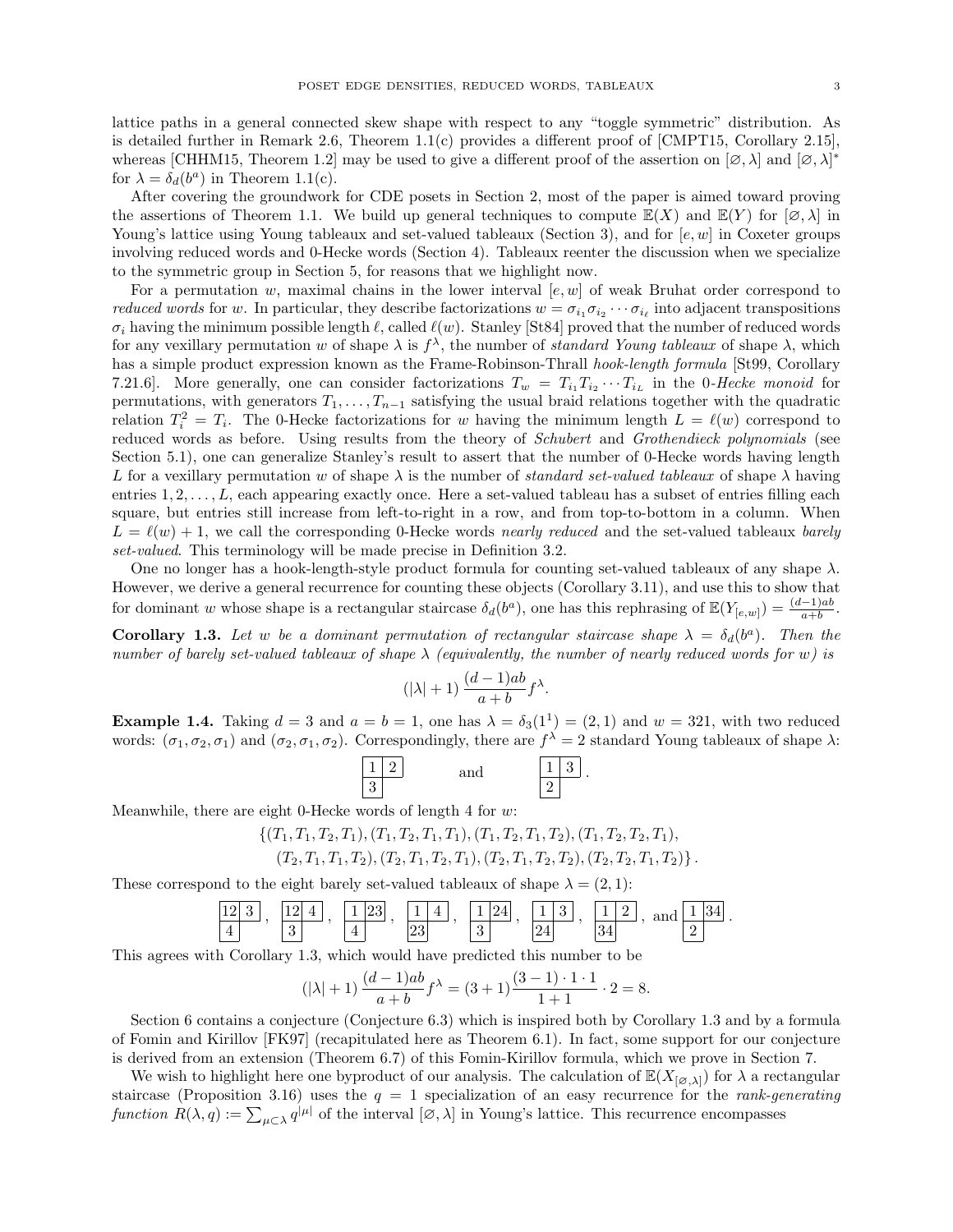- the q-Pascal recurrence for q-binomials [St12, Equation (1.67)] when  $\lambda$  is a rectangle, and
- the recurrence for the *Carlitz-Riordan q-Catalan polynomial* which counts all Dyck paths by their enclosed area [Ha08, Proposition 1.6.1] when  $\lambda$  is a staircase,

but we were unable to find it in the literature.

**Proposition 1.5.** For any partition  $\lambda$ ,

$$
R(\lambda, q) = \sum_{x=(i,j)} q^{i(j-1)} \cdot R(\lambda_{(x)}, q) \cdot R(\lambda^{(x)}, q),
$$

where x runs over all outside corner cells of  $\lambda$ , lying in row i and column j, and where

$$
\lambda_{(x)} = (\lambda_{i+1}, \lambda_{i+2}, \dots) \quad and \quad \lambda^{(x)} = (\lambda_1 - j, \lambda_2 - j, \dots, \lambda_{i-1} - j)
$$

are the subshapes of  $\lambda$  in the rows strictly below x and the columns strictly to the right of x, respectively.

*Proof.* For  $j > 1$ , each outside corner cell  $x = (i, j)$  has a cell  $y = (i, j - 1)$  inside  $\lambda$  and directly to its left. For example, those neighboring cells are labeled  $\{y_1, y_2, y_3, y_4\}$  in the shape below.



The recurrence in the theorem comes from classifying a shape  $\mu \subset \lambda$  according to which, if any, is the northeasternmost cell  $y_i$  contained in  $\mu$ . For example, with  $\lambda$  as above, consider the cell  $y_3 = (i, j-1) = (4, 5)$ , immediately to the left of the outside corner  $x_3 = (i, j) = (4, 6)$ . A partition  $\mu \subset \lambda$  for which  $y_3 \in \mu$  but  $y_1, y_2 \notin \mu$  must contain

- all of the  $i(j-1) = 4 \cdot 5 = 20$  cells weakly northwest of  $y_3$ , labeled in the figure below, and
- none of the cells at the east ends of rows  $1, 2, \ldots, i 1 = 4$ , labeled  $\times$  in the figure below.



Thus this  $\mu$  is determined by its restrictions to the shapes in the unmarked cells of the figure above. The southwesternmost of these constitute exactly  $\lambda_{(x_3)}$ , and the northeasternmost form a copy of  $\lambda^{(x_3)}$  $\Box$ 

### 2. An overview of the CDE property

We now make precise the central theme of this paper, broached previously in Section 1.

**Definition 2.1.** Given a finite poset  $(P, \leq)$ , define two different probability spaces on the underlying set P.

- Let  $\Omega_P^{\text{unif}}$  be the uniform distribution, assigning  $\text{Prob}(p) = 1/#P$  for each  $p \in P$ .
- Let  $\Omega_P^{\text{chain}}$  assign  $\text{Prob}(p)$  to be proportional to the number of maximal chains c in P containing p. That is, if  $\mathcal{M}(P)$  is the set of maximal chains in P, then

$$
\mathbf{Prob}(p) = \frac{\#\{c \in \mathcal{M}(P) : p \in c\}}{\#\{(c, q) \in \mathcal{M}(P) \times P : q \in c\}} = \frac{\#\{c \in \mathcal{M}(P) : p \in c\}}{\sum_{c \in \mathcal{M}(P)} \#c}.
$$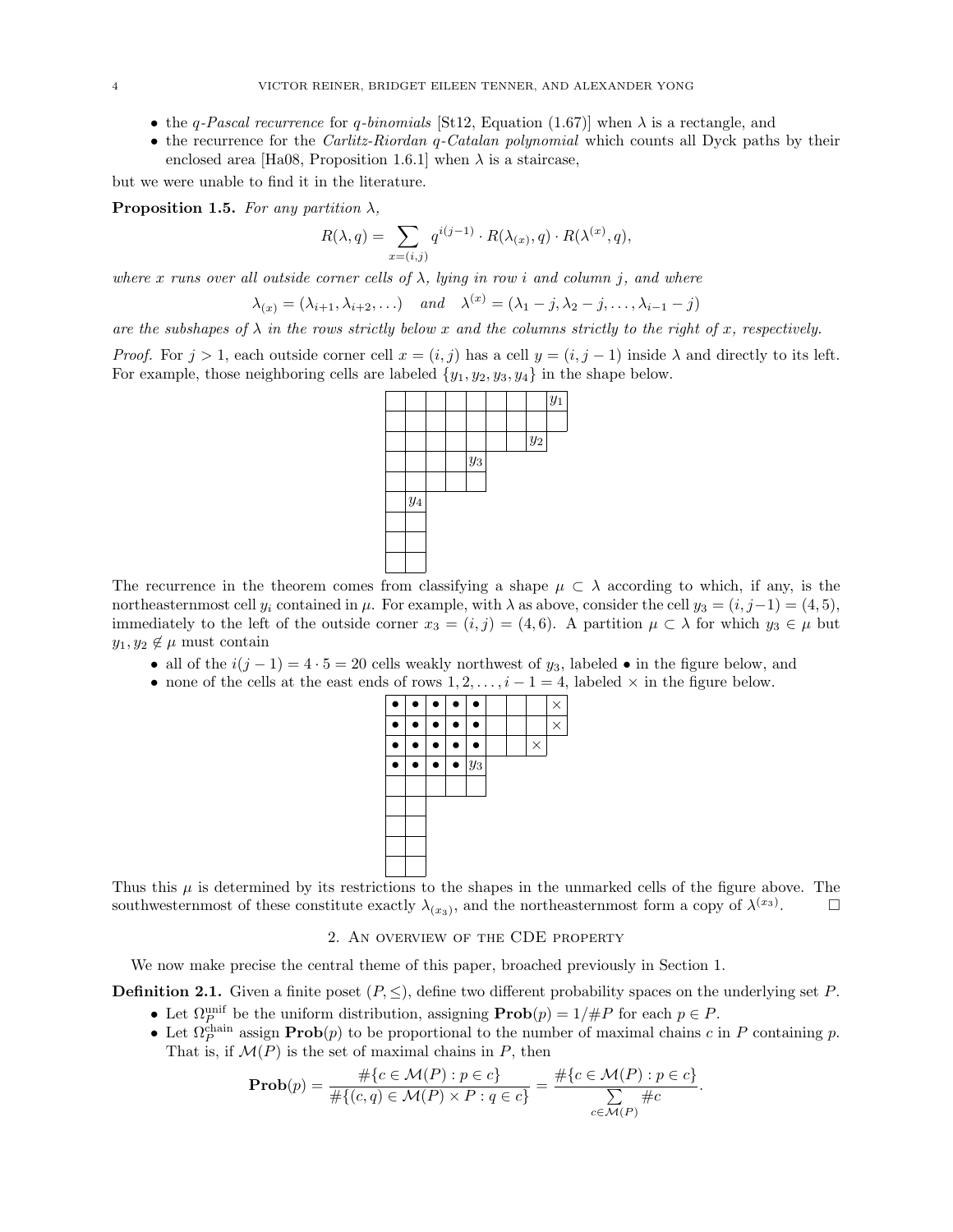Define random variables  $X := X_P$  on  $\Omega_P^{\text{unif}}$  and  $Y := Y_P$  on  $\Omega_P^{\text{chain}}$  via the same formula:

$$
X(p) = Y(p) = \# \{ q \in P : q \lessdot p \}.
$$

A poset P has coincidental down-degree expectations (equivalently, P is CDE) if  $\mathbb{E}(X) = \mathbb{E}(Y)$ .

Whenever the poset  $P$  is graded, there is a natural way to interpolate between  $X$  and  $Y$ , pointed out to the authors by S. Hopkins, and suggested by the work in [CHHM15].

**Definition 2.2.** Given a finite poset P and a positive integer m, define a probability space  $\Omega_P^{(m)}$  on the underlying set P, with  $\text{Prob}(p)$  proportional to the number of m-element multichains  $p_1 \leq p_2 \leq \cdots \leq p_m$  in P that pass through p. On this probability space  $\Omega_P^{(m)}$ , define the random variable  $X^{(m)} := X_P^{(m)}$  as before, where  $X^{(m)}(p) = \#\{q \in P : q \leq p\}$  records the down-degree of the element p.

Two extreme cases are of particular interest. When  $m = 1$ , we have  $(\Omega_P^{(1)}, X^{(1)}) = (\Omega_P^{\text{unif}}, X)$ . On the other hand, if P is graded of rank r, that is, if all of its (inclusion-)maximal chains have exactly  $r + 1$ elements, then it is not hard to see (cf. [CHHM15, Proposition 2.9]) that the pair  $(\Omega_P^{(m)}, X^{(m)})$  approaches  $(\Omega_P^{\text{chain}}, Y)$  in the limit as  $m \to \infty$ . Indeed, one can easily check (cf. [St12, §3.12]) that in this graded setting, the number of m-element multichains passing through  $p$  is a polynomial in  $m$  of degree  $r$ , and that the leading coefficient of this polynomial is  $(1/r!) \cdot \#\{c \in \mathcal{M}(P) : p \in c\}.$ 

**Definition 2.3.** A finite poset P is multichain-CDE (written mCDE) if  $\mathbb{E}(X^{(m)})$  is constant for  $m \geq 1$ .

In particular, observe that if  $P$  is both graded and mCDE, then  $P$  is also CDE; indeed, in that case we would have  $\mathbb{E}(Y) = \lim_{m \to \infty} \mathbb{E}(X^{(m)}) = \mathbb{E}(X^{(1)}) = \mathbb{E}(X)$ .

It will be helpful to know that for the distributive lattice  $J(P)$  of order ideals I in P, the probability distribution  $\Omega_{J(P)}^{(m)}$  is *toggle-symmetric*, a concept defined in [CHHM15] and which we explain now.

**Definition 2.4.** [CHHM15, Definition 2.2] Let P be a finite poset, and let I denote an order ideal in P. For a subset  $A \subseteq P$ , let max(A) (respectively, min(A)) denote the subset of P-maximal (respectively, P-minimal elements) in A. A probability distribution on the finite distributive lattice  $J(P)$  is toggle-symmetric if, for every  $p \in P$ , the distribution assigns the same probability to the event that  $\max(I)$  contains p as it assigns to the event that  $\min(P \setminus I)$  contains p.

**Proposition 2.5.** For finite posets P, the distribution  $\Omega_{1/F}^{(m)}$  $\left(\begin{smallmatrix} (m) \ J(P) \end{smallmatrix}\right)$  is toggle-symmetric.

*Proof.* This is equivalent to showing that, for every  $p \in P$ , the following two sets have the same cardinality:

- the set of all pairs  $(I, c)$  in which I is an order ideal of P with  $p \in \max(I)$ , and  $c = (I_1 \subseteq \cdots \subseteq I_m)$ is an *m*-element multichain in  $J(P)$  that passes through I, and
- the set of all pairs  $(I', c')$  in which I' is an order ideal of P with  $p \in \min(P \setminus I')$ , and  $c = (I'_1 \subseteq \cdots \subseteq I'_n)$  $I'_m$ ) is an *m*-element multichain in  $J(P)$  that passes through I'.

We provide a bijection between these two sets. Given  $(I, c)$ , define two consecutive intervals of indices

$$
[i_0, i_0 + a] := \{i : p \in max(I_i)\}\
$$
, and

$$
[i_0 + a + 1, i_0 + a + b] := \{i : p \in \min(P \setminus I_i)\},\
$$

so that  $a, b \geq 0$ , and one must have  $I = I_{i_0+a_0}$  for some  $a_0$  in the range  $0 \leq a_0 \leq a$ . To define the desired bijection, map  $(I, c) \mapsto (I', c')$ , where  $I'_j \setminus \{p\} = I_j \setminus \{p\}$  for all j, and  $I'_j = I_j$  if  $j \notin [i_0, i_0 + a + b]$ , but

$$
[i_0, i_0 + b] := \{ i : p \in \max(I'_i) \}, \text{ and}
$$

$$
[i_0 + b + 1, i_0 + a + b] := \{i : p \in \min(P \setminus I'_i)\},\
$$

and  $I' := I'_{i_0+(a-a_0)+b}$ . It is not hard to see that this map is a bijection. Its inverse is similarly defined.  $\Box$ 

Remark 2.6. We can now further explain the connection between Theorem 1.1(c), and the two results [CMPT15, Corollary 2.15] and [CHHM15, Theorem 1.2] that were alluded to in Section 1. The result [CHHM15, Theorem 1.2] gives a vast generalization of [CMPT15, Corollary 2.15], which applies not only to Youngs lattice intervals  $[\varnothing, \lambda]$  with  $\lambda = b^a$  a rectangle, but also applies to arbitrary intervals  $P = [\mu, \lambda]$ . Such intervals are always finite distributive lattices, and the authors consider several families of toggle-symmetric probability distributions on them, including

• the uniform distribution  $\Omega^{\text{unif}}$  used in defining X, and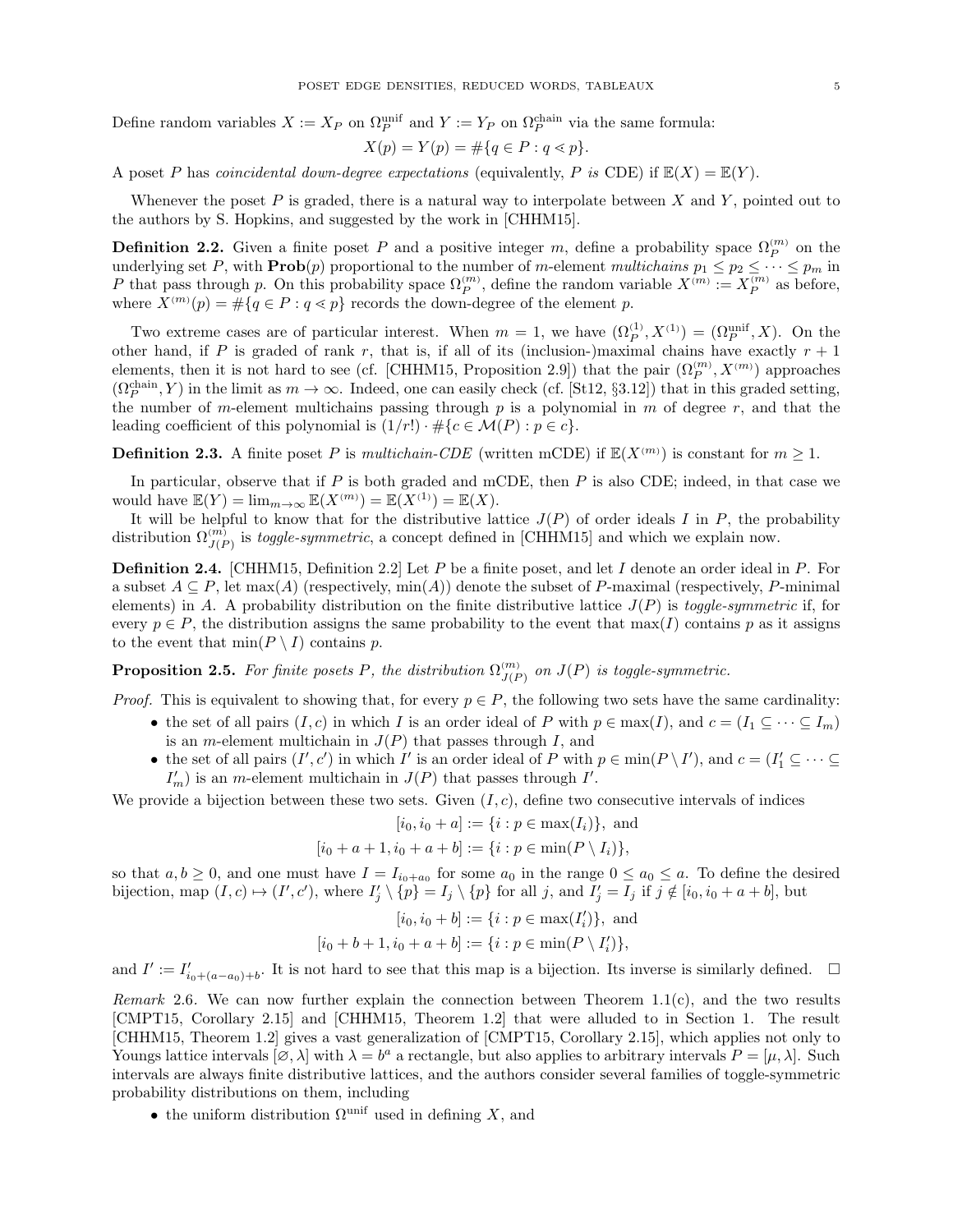• the distribution  $\Omega^{\text{chain}}$  used in defining Y.

They show that for any toggle-symmetric distribution on the Young's lattice interval  $[\mu, \lambda]$ , if one defines A and B to be the number of nonempty rows and columns occupied by the skew shape  $\lambda/\mu$ , then the down-degree random variable  $d : P \to \mathbb{N}$  has expectation

- given by a formula [CHHM15, Theorem 1.2] showing it to be approximately equal to  $\frac{AB}{A+B}$ , and
- exactly equal to  $\frac{AB}{A+B}$  when  $\lambda/\mu$  satisfies a condition that they call *balanced* [CHHM15, Corollary 3.8].

We are lying slightly here, as the authors of [CHHM15] work not with down-degree, but with what they call jaggedness, which is down-degree plus up-degree. For toggle-symmetric probability distributions, this is equivalent to computing the expectation of down-degree: Definition 2.4 immediately implies that a togglesymmetric probability distribution assigns down-degree and up-degree the same expectation, which must therefore be half the expectation that it assigns to the jaggedness statistic.

It is not hard to see that when  $\mu = \emptyset$  and  $\lambda = \delta_d \circ b^a$  is a rectangular staircase, then  $\lambda/\mu = \lambda$  is balanced. Since, in this case,  $A = (d-1)a$  and  $B = (d-1)b$ , their result not only predicts our formula from Theorem 1.1(c), but also shows that  $[\emptyset, \lambda]$  is mCDE, with

$$
\mathbb{E}(X) = \mathbb{E}(X^{(m)}) = \mathbb{E}(Y) = \frac{AB}{A+B} = (d-1)\frac{ab}{a+b}.
$$

Remark 2.7. After seeing this, one might wonder whether some of the weak order intervals that our Theorem 1.1 asserts are CDE have the stronger mCDE property. However, this can fail even for the intervals [e, w] where w is dominant of rectangular staircase shape  $\lambda = \delta_d(b^a)$  when  $d \geq 3$ . For example, if  $d = 3$ ,  $a = 1$ , and  $b = 2$ , so that  $\lambda = \delta_3(2^1) = (4, 2)$ , and  $w = 53124 \in \mathfrak{S}_5$  is dominant of shape  $\lambda$ , then the weak order interval  $[e, w]$  has

$$
\mathbb{E}(X^{(m)}) = \frac{2(14m^3 + 111m^2 + 199m + 76)}{21m^3 + 168m^2 + 299m + 112}
$$

according to computations in SAGE.<sup>1</sup> As predicted by Theorem 1.1, this rational function has the correct value  $(d-1)ab/(a+b) = 4/3$  at  $m = 1$ , and also in the limit as  $m \to \infty$ , but is not  $4/3$  for integers  $m \ge 2$ .

2.1. Examples of CDE posets. We begin with some simple instances of CDE and mCDE posets.

Example 2.8. Finite disjoint unions of chains (that is, totally ordered sets) are CDE because each of their elements lie on exactly one maximal chain, and thus  $(\Omega_P^{\text{unif}}, X) = (\Omega_P^{\text{chain}}, Y)$ . If all of the chains have the same size, so that the poset is graded, then their union is also mCDE. This is because, similarly,  $(\Omega_P^{\text{unif}}, X) = (\Omega_P^{(m)}, X^{(m)}) = (\Omega_P^{\text{chain}}, Y)$ . On the other hand, one can check that when the chains have different sizes, the poset is CDE but might not be mCDE.

The following poset family is similarly straightforward, and will be used in the proof of Theorem 2.10.

**Example 2.9.** Consider the following poset  $P_{a,b,c,d}$ , parametrized by four positive integers  $a, b, c, d$ .



<sup>&</sup>lt;sup>1</sup>SAGE code for calculating  $\mathbb{E}(X^{(m)})$  as a rational function in m is available from the first author.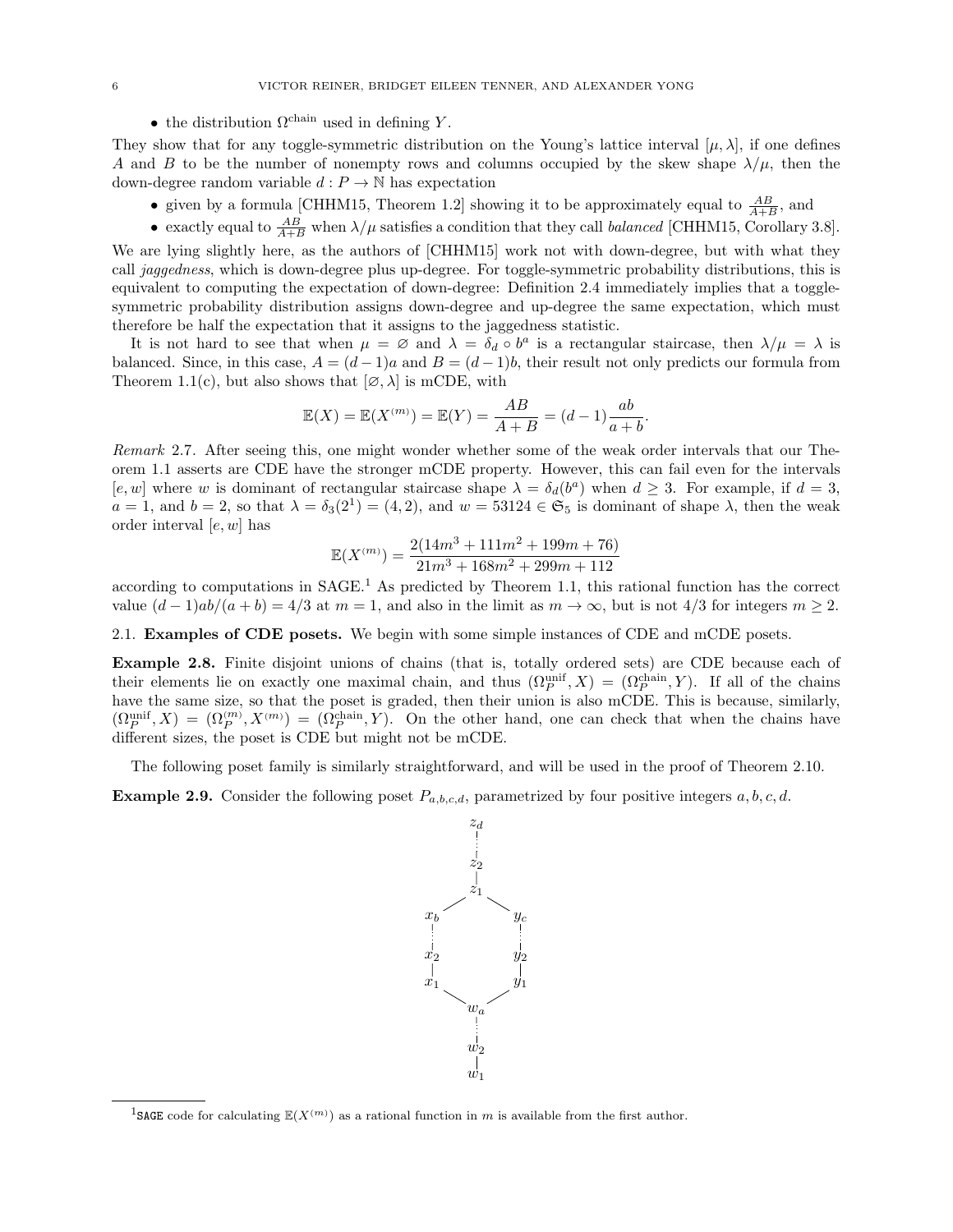Fix  $m \geq 1$ , and denote by  $f(p)$  the number of m-element multichains through p. One then computes

 $f(w_i) = f(z_j)$  is constant for all  $i = 1, 2, ..., a$ , and  $j = 1, 2, ..., d$ ,

- $f(x_i)$  is constant for  $i = 1, 2, \ldots, b$ , and
- $f(y_i)$  is constant for  $i = 1, 2, \ldots, c$ .

Thus

$$
\mathbb{E}(X^{(m)}) = \frac{(a-1)f(w_i) + bf(x_i) + cf(y_i) + (d-1)f(z_i) + 2f(z_i)}{af(w_i) + bf(x_i) + cf(y_i) + df(z_i)}
$$
  
= 
$$
\frac{(a+d)f(w_i) + bf(x_i) + cf(y_i)}{(a+d)f(w_i) + bf(x_i) + cf(y_i)}
$$
  
= 1,

and

$$
\mathbb{E}(Y) = \frac{2 \cdot 0 + 2(a-1) + 1 \cdot b + 1 \cdot c + 2 \cdot 2 + 2(d-1)}{2(a+d) + b + c} = 1,
$$

so every poset  $P_{a,b,c,d}$  is both mCDE and CDE, whether it is graded (that is, whether  $b = c$ ) or not.

The list of CDE posets in Section 1 mentioned another important family: the minuscule posets, which arise in the representation theory of Lie algebras, and have many amazing enumerative properties (see, for example, [Gr13, Chapter 11] and [Pr84a]). Up to poset isomorphism, the connected minuscule posets can be classified into three infinite families and two exceptional cases:

- (a) the Cartesian product of two chains,
- (b) the interval  $[\varnothing, b^2]$  in Young's lattice,
- (c) the special case  $\mathcal{P}_{a,1,1,a}$  of the posets  $\mathcal{P}_{a,b,c,d}$  from Example 2.9, and
- (d) the posets  $P(E_6)$  and  $P(E_7)$  shown in Figure 2, with each element p labeled by  $\#\{c \in \mathcal{M}(P) : p \in c\}$ .



FIGURE 2. The minuscule posets  $P(E_6)$  and  $P(E_7)$ , with elements labeled by the number of maximal chains passing through them.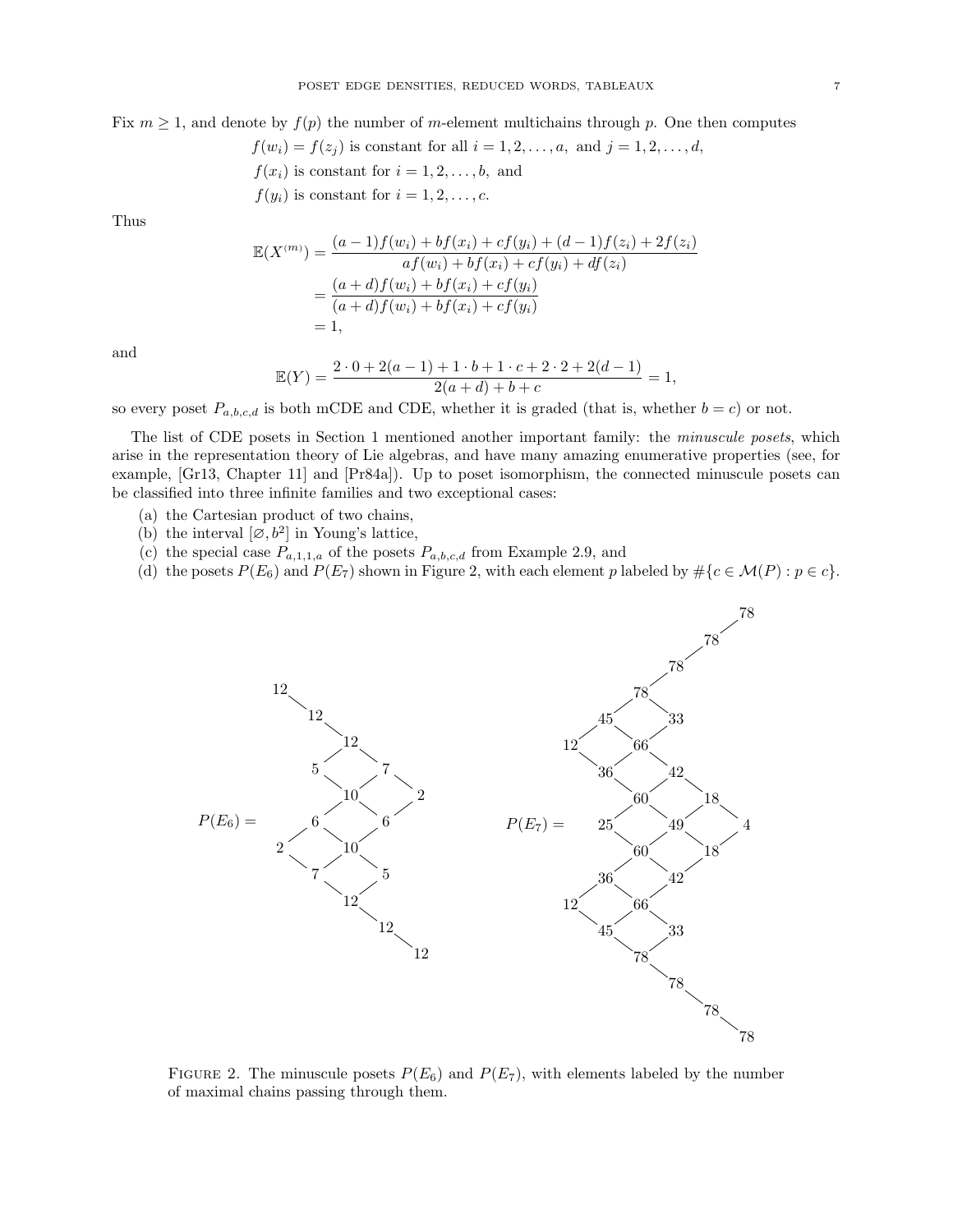Theorem 2.10. Connected minuscule posets are mCDE, and, because they are graded, also CDE.

Proof. The above classification lets one verify this case-by-case.

- (a) Products of two chains will be shown to be mCDE in Proposition 2.18.
- (b) Intervals  $[\emptyset, b^2]$  in Young's lattice are mCDE by Proposition 2.5 and [CHHM15, Corollary 3.8].
- (c) The posets  $P_{a,1,1,a}$  of the family  $P_{a,b,c,d}$  are mCDE by Example 2.9.
- (d) For  $P(E_6)$  and  $P(E_7)$ , calculations in **SAGE** showed that

$$
\mathbb{E}(X_{P(E_6)}) = \mathbb{E}(X_{P(E_6)}^{(m)}) = \frac{5}{4} = \mathbb{E}(Y_{P(E_6)}), \text{ and}
$$

$$
\mathbb{E}(X_{P(E_7)}) = \mathbb{E}(X_{P(E_7)}^{(m)}) = \frac{4}{3} = \mathbb{E}(Y_{P(E_7)}).
$$

Accompanying Theorem 2.10 is Theorem 2.11, concerning the distributive lattice of order ideals  $J(P)$ when P is a minuscule poset. We can characterize this lattice  $J(P)$  in terms of the root system  $\Phi$ , the Weyl group W, and the minuscule dominant weight  $\omega$  or simple root  $\alpha$  corresponding to P (see [Pr84a]). In particular, one way to specify P is to pick a minuscule simple root  $\alpha$  and take the restriction of the poset of positive roots  $\Phi^+$  to the positive roots lying weakly above  $\alpha$ . Then  $J(P)$  has the following two reinterpretations.

- $J(P)$  is the restriction of the (strong) Bruhat order to the set of minimum length coset representatives for  $W/W_\omega$ , where  $W_\omega$  is the maximal parabolic subgroup fixing  $\omega$ .
- $J(P)$  is the weight poset on the W-orbit of  $\omega$ , which indexes the weight spaces (all having multiplicity one) in the associated minuscule representation of the Lie algebra.

**Theorem 2.11.** For (not necessarily connected) minuscule posets P, the distributive lattice  $J(P)$  is CDE.

Proof. Because disjoint unions affect the lattice of order ideals in a convenient way, namely

$$
J(P_1 \sqcup \cdots \sqcup P_k) \cong J(P_1) \times \cdots \times J(P_k),
$$

and finite distributive lattices  $J(P)$  are always graded, we can apply Proposition 2.13 (below) to reduce to the case where  $P$  is connected. Now we again rely upon the classification of connected minuscule posets  $P$ preceding Theorem 2.10.

For the family (a), where  $P = \mathbf{a} \times \mathbf{b}$  is the Cartesian product of two chains  $\mathbf{a}$  and  $\mathbf{b}$  having a and b elements, respectively, we have that  $J(P) \cong [\emptyset, b^a]$  is CDE by Theorem 1.1 (and, in fact, mCDE by Proposition 2.5 and [CHHM15, Corollary 3.8]).

For the family (b), where  $P = [\emptyset, b^2]$  in Young's lattice, we have  $J(P) \cong [\emptyset, \delta_b]_{\text{shifted}}$  for the strict partition  $\delta_{b+2} = (b+1, b, \ldots, 3, 2, 1)$ . S. Hopkins [Ho16] has shown using the methods of [CHHM15] that  $J(P)$  is not only CDE, but actually mCDE.

For the family (c) (that is, the special case  $P = P_{a,1,1,a}$  among the posets  $P_{a,b,c,d}$  from Example 2.9), one finds that  $J(P) \cong P_{a+1,1,1,a+1}$ , and hence it is also CDE (and, in fact, mCDE).

For the family (d) of Figure 2, one finds that  $J(P(E_6)) \cong P(E_7)$ , which we checked is CDE (and, in fact, mCDE) as part of Theorem 2.10. We have checked separately (both by hand and by computer) that  $J(P(E_7))$  is CDE.

In fact, all evidence points to the following strengthening of Theorem 2.11.

#### **Conjecture 2.12.** For any minuscule poset P, the distributive lattice  $J(P)$  is mCDE.

If Question 2.20 below has an affirmative answer, then a case-by-case proof of Conjecture 2.12 is nearly within reach. In light of the proof of Theorem 2.11, where  $J(P)$  was actually shown to be mCDE for almost all connected minuscule posets P, it would only remain to show that the distributive lattice  $J(P(E_7))$  is mCDE. Nevertheless, we speculate that there should be a more uniform conceptual proof of Conjecture 2.12, interpreting multichains in  $J(P)$  via standard monomial theory; see [Pr84a].

2.2. CDE and poset operations. Most poset operations do not consistently respect CDE. For example, disjoint union does not preserve the CDE property (Example 2.15), nor does ordinal sum (Example 2.16). The Cartesian product of graded posets, however, is an exception.

**Proposition 2.13.** If two graded posets P and Q are CDE, then their Cartesian product  $P \times Q$  is also CDE.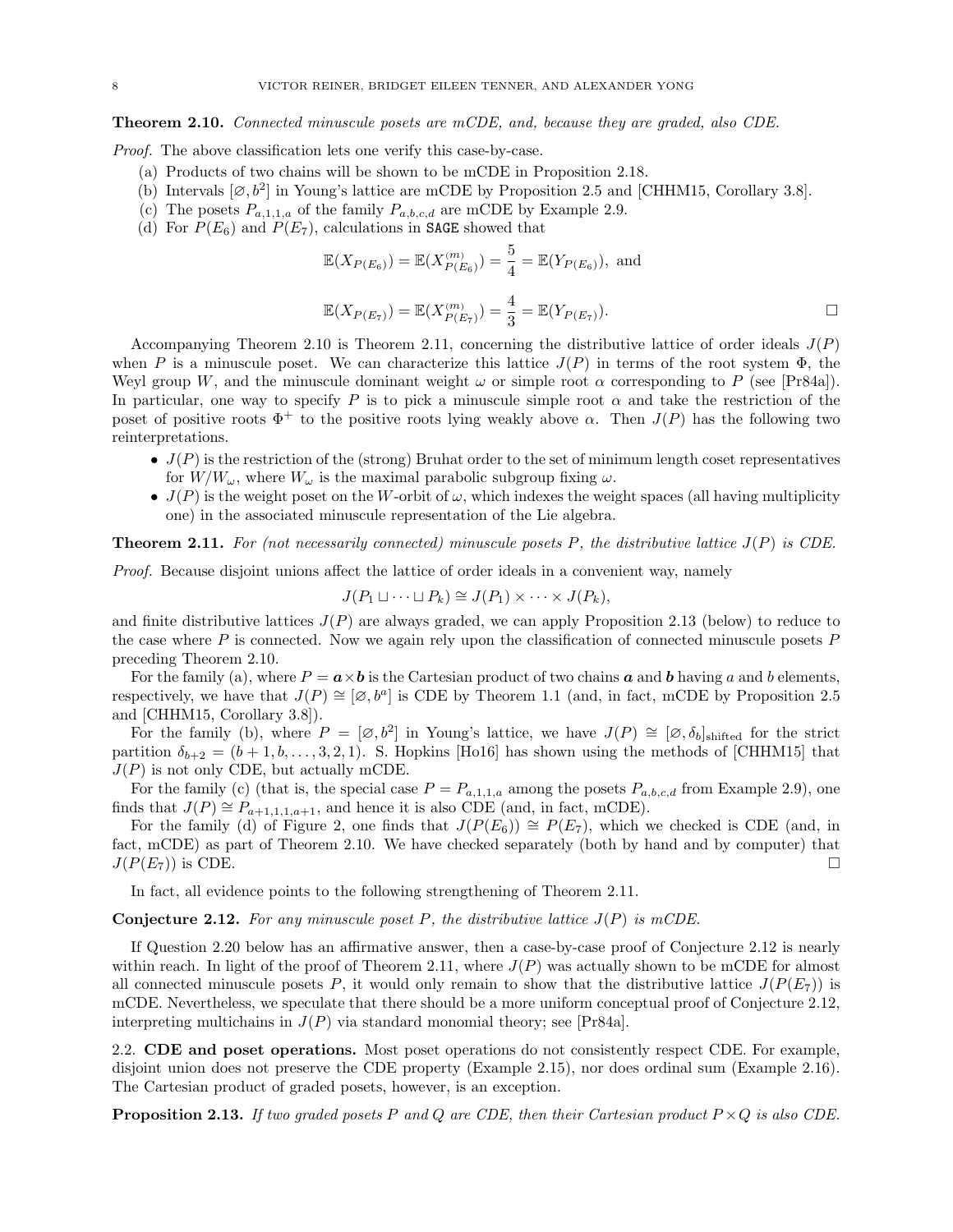As Example 2.14 will demonstrate, the "graded" assumption in Proposition 2.13 is essential, and thus the collection of all CDE posets is not closed under Cartesian product.

Before embarking on the proof of Proposition 2.13, we make an observation about graded posets. Recall that a finite poset P is graded with rank(P) = r if all maximal chains  $c \in \mathcal{M}(P)$  contain  $r + 1$  elements; that is, each c has the form  $\{p_0 \le p_1 \le \cdots \le p_{r-1} \le p_r\}$ . Here are some straightforward reformulations of  $\mathbb{E}(X)$  and  $\mathbb{E}(Y)$ , the first of which was mentioned in Section 1:

(1)  
\n
$$
\mathbb{E}(X) = \frac{\#\{(q,p) \in P \times P : q \leq p\}}{\#P},
$$
\n
$$
\mathbb{E}(Y) = \frac{\#\{(c,q,p) \in \mathcal{M}(P) \times P \times P : p \in c \text{ and } q \leq p\}}{\#\{(c,p) \in \mathcal{M}(P) \times P : p \in c\}},
$$

and, in the case that P is graded,  $\mathbb{E}(Y)$  can be rephrased as

(2) 
$$
\frac{\#\{(c,q,p)\in \mathcal{M}(P)\times P\times P:p\in c \text{ and } q\leq p\}}{(\text{rank}(P)+1)\cdot\#\mathcal{M}(P)}.
$$

Proof of Proposition 2.13. The down-degree function,  $d_P : P \to \mathbb{N}$ , satisfies  $d_{P \times Q}(p,q) = d_P(p) + d_Q(q)$ . Thus

$$
\mathbb{E}(X_{P\times Q}) = \frac{1}{\#P \cdot \#Q} \sum_{(p,q)\in P\times Q} d_{P\times Q}(p,q)
$$
  
\n
$$
= \frac{1}{\#P \cdot \#Q} \sum_{p\in P} \sum_{q\in Q} (d_P(p) + d_Q(q))
$$
  
\n
$$
= \frac{1}{\#P \cdot \#Q} \left( \#Q \sum_{p\in P} d_P(p) + \#P \sum_{q\in Q} d_Q(q) \right)
$$
  
\n
$$
= \frac{1}{\#P} \sum_{p\in P} d_P(p) + \frac{1}{\#Q} \sum_{q\in Q} d_Q(q)
$$
  
\n
$$
= \mathbb{E}(X_P) + \mathbb{E}(X_Q).
$$

It therefore only remains to show that when  $P$  and  $Q$  are graded, one has

$$
\mathbb{E}(Y_{P\times Q}) = \mathbb{E}(Y_P) + \mathbb{E}(Y_Q).
$$

If the rank of P is  $r_P$ , then one can rephrase Expression (2) as

$$
\mathbb{E}(Y_P) = \frac{1}{(r_P + 1) \# \mathcal{M}(P)} \sum_{c_P \in \mathcal{M}(P)} \sum_{p \in c_P} d_P(p).
$$

Thus, regarding  $d_P(p)$  as a variable, its coefficient in  $\mathbb{E}(Y_P)$  (and also in  $\mathbb{E}(Y_P) + \mathbb{E}(Y_Q)$ ) is

(3) 
$$
\frac{\#\{c_P \in \mathcal{M}(P) : p \in c_P\}}{(r_P + 1) \# \mathcal{M}(P)}
$$

We now argue that  $d_P (p)$  has the same coefficient in  $\mathbb{E}(Y_{P \times Q})$ . Note that maximal chains in  $P \times Q$  are chains that lie within the set  $c_P \sqcup c_Q$  of all shuffles of some pair  $(c_P, c_Q)$  in  $\mathcal{M}(P) \times \mathcal{M}(Q)$ . Therefore

.

$$
\mathbb{E}\left(Y_{P\times Q}\right) = \frac{1}{N} \sum_{(c_P,c_Q)} \sum_{\substack{(p,q) \\ (p,q) \ \in c}} \sum_{\substack{c \in c_P \sqcup c_Q:\\(p,q) \in c}} \left(d_P(p) + d_Q(q)\right),
$$

where  $(c_P, c_Q)$  runs over  $\mathcal{M}(P) \times \mathcal{M}(Q)$  in the outer sum,  $(p, q)$  runs over  $c_P \times c_Q$  in the inner sum, and

(4) 
$$
N := \# \mathcal{M}(P) \cdot \# \mathcal{M}(Q) {r_P + r_Q \choose r_P} (r_P + r_Q + 1).
$$

The coefficient of  $d_P(p)$  in  $\mathbb{E}(Y_{P\times Q})$  is therefore

(5) 
$$
N^{-1} \cdot \# \big\{ (c_P, c_Q, q, c) : (c_P, c_Q) \in \mathcal{M}(P) \times \mathcal{M}(Q), \text{ and } (p, q) \in c \in c_P \sqcup c_Q \big\}.
$$

A priori, because the posets are graded, the number of pairs  $(q, c)$  completing a quadruple  $(c_P, c_Q, q, c)$  as above should not depend on the chain  $c_P$  or  $c_Q$ , as long as p lies in  $c_P$ . Thus one might as well replace  $c_P$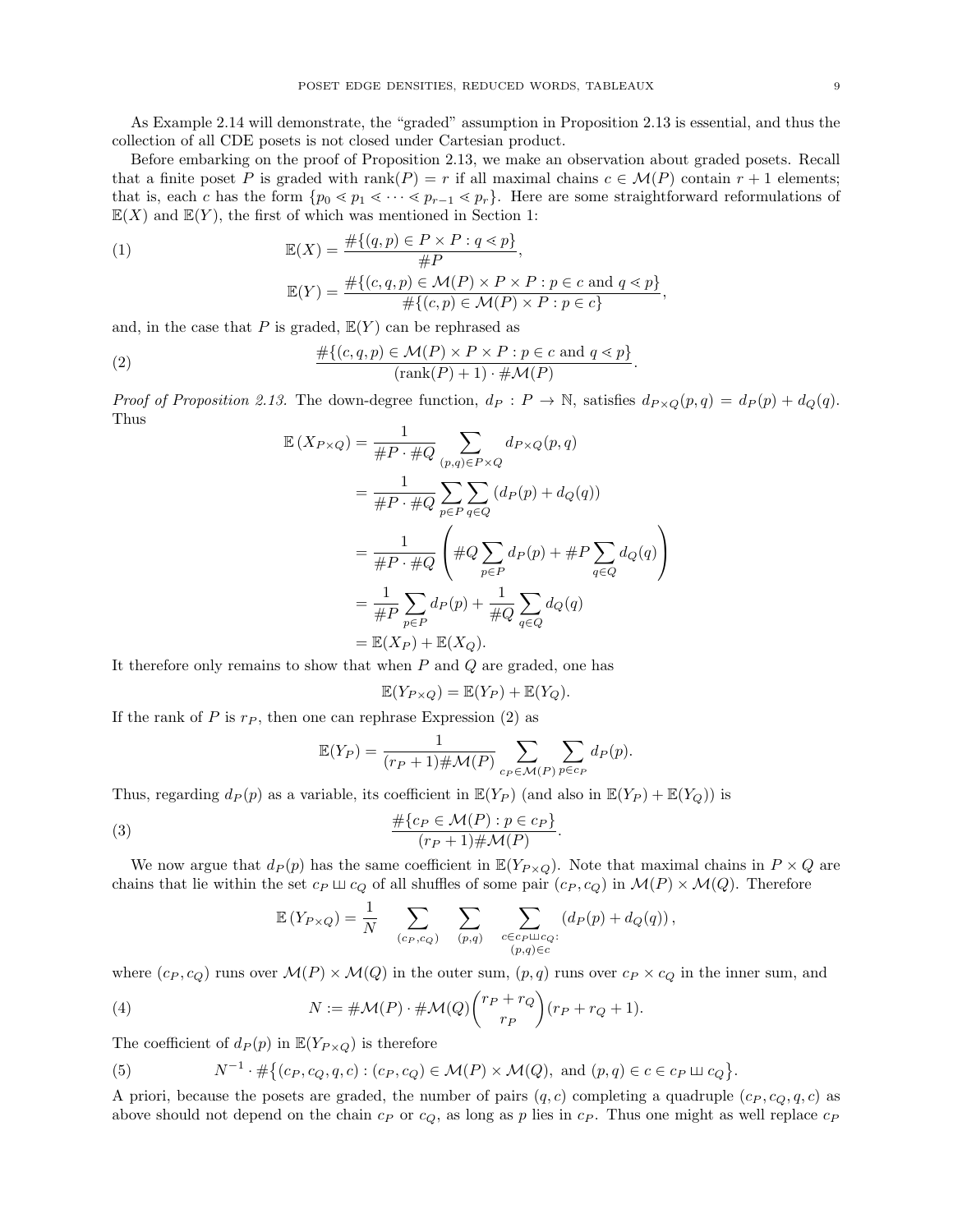and  $c_Q$  by fixed chains  $[0, r_P]$  and  $[0, r_Q]$  of the appropriate ranks, and fix  $i := \text{rank}_P(p)$  in the chain  $[0, r_P]$ , while letting q vary over all values j in the chain  $[0, r_Q]$ . Then Expression (5) may be rewritten as

(6) 
$$
N^{-1} \cdot \# \{ c_P \in \mathcal{M}(P) : p \in c_P \} \cdot \# \mathcal{M}(Q) \cdot \# \{ (j, c) : (i, j) \in c \in [0, r_P] \sqcup [0, r_Q] \}.
$$

The cardinality of the set of pairs  $(j, c)$  in this set is  $\binom{r_P + r_Q + 1}{r_P + 1}$ , via the bijection

$$
\{(j,c) : (i,j) \in c \in [0,r_P] \sqcup [0,r_Q] \} \longrightarrow [0,r_P+1] \sqcup [0,r_Q]
$$
  

$$
(j,c) \longmapsto c'
$$

which forms c' from  $(j, c)$  by adding an extra step to c of the form  $(i, j) \rightarrow (i + 1, j)$ , just after c passes through  $(i, j)$ . The reverse bijection "contracts out" of c' its unique step of the form  $(i, j) \rightarrow (i + 1, j)$  for some j, producing c in the pair  $(j, c)$ .

Plugging this and Equation (4) into Expression (6), yields the coefficient of  $d_P(p)$  in  $\mathbb{E}(Y_{P \times Q})$ :

$$
\frac{\#\{c_P \in \mathcal{M}(P) : p \in C_P\} \cdot \# \mathcal{M}(Q)\binom{r_P + r_Q + 1}{r_P}}{\# \mathcal{M}(P) \cdot \# \mathcal{M}(Q)\binom{r_P + r_Q}{r_P}(r_P + r_Q + 1)} = \frac{\#\{c_P \in \mathcal{M}(P) : p \in C_P\}}{(r_P + 1)\# \mathcal{M}(P)}.
$$

This is the same as its coefficient in  $\mathbb{E}(Y_P) + \mathbb{E}(Y_Q)$ , given in Expression (3), completing the proof.

Example 2.14. Both P and Q must be graded in Proposition 2.13, as illustrated by the following non-CDE product of two CDE posets.



Note that Proposition 2.13 immediately implies that all finite products of chains are CDE, and, in particular, that finite Boolean algebras are CDE. Moreover, such products enjoy the stronger mCDE property, as we will show in Proposition 2.18. Proposition 2.18 is closely related to the Cartesian product operation, and its proof does bear some resemblance to the proof of Proposition 2.13, but we postpone it until the end of this section so as not to interrupt the discussion of poset operations more generally.

Example 2.14 also shows that disjoint unions  $P_1 \sqcup P_2$  of CDE posets need not be CDE.

**Example 2.15.** The poset product in Example 2.14, is isomorphic to  $P \sqcup Q$  for two Boolean algebras P and Q. Boolean algebras are CDE, by Proposition 2.13, but the disjoint union  $P \sqcup Q$  depicted above is not. In fact, this can fail even when the two posets in the disjoint union are both graded and of the same rank. For example, both



are CDE, but their disjoint union is not.

The next example shows that ordinal sum, like disjoint union, does not always preserve the CDE property.

Example 2.16. Let P be a 1-element antichain and Q a 2-element antichain. Both of these posets are CDE because  $\mathbb{E}(X) = \mathbb{E}(Y) = 0$  in each case. However, their ordinal sum

$$
P \oplus Q = \bigvee
$$

is not CDE because

$$
\mathbb{E}(X_{P\oplus Q}) = 2/3 \text{ while } \mathbb{E}(Y_{P\oplus Q}) = 1/2.
$$

We noted earlier that  $\mathbb{E}(X_P) = \mathbb{E}(X_{P^*})$  for any finite poset P. However, there exist posets for which  $\mathbb{E}(Y_P) \neq \mathbb{E}(Y_{P^*})$ . Moreover, poset duality does not preserve the CDE property.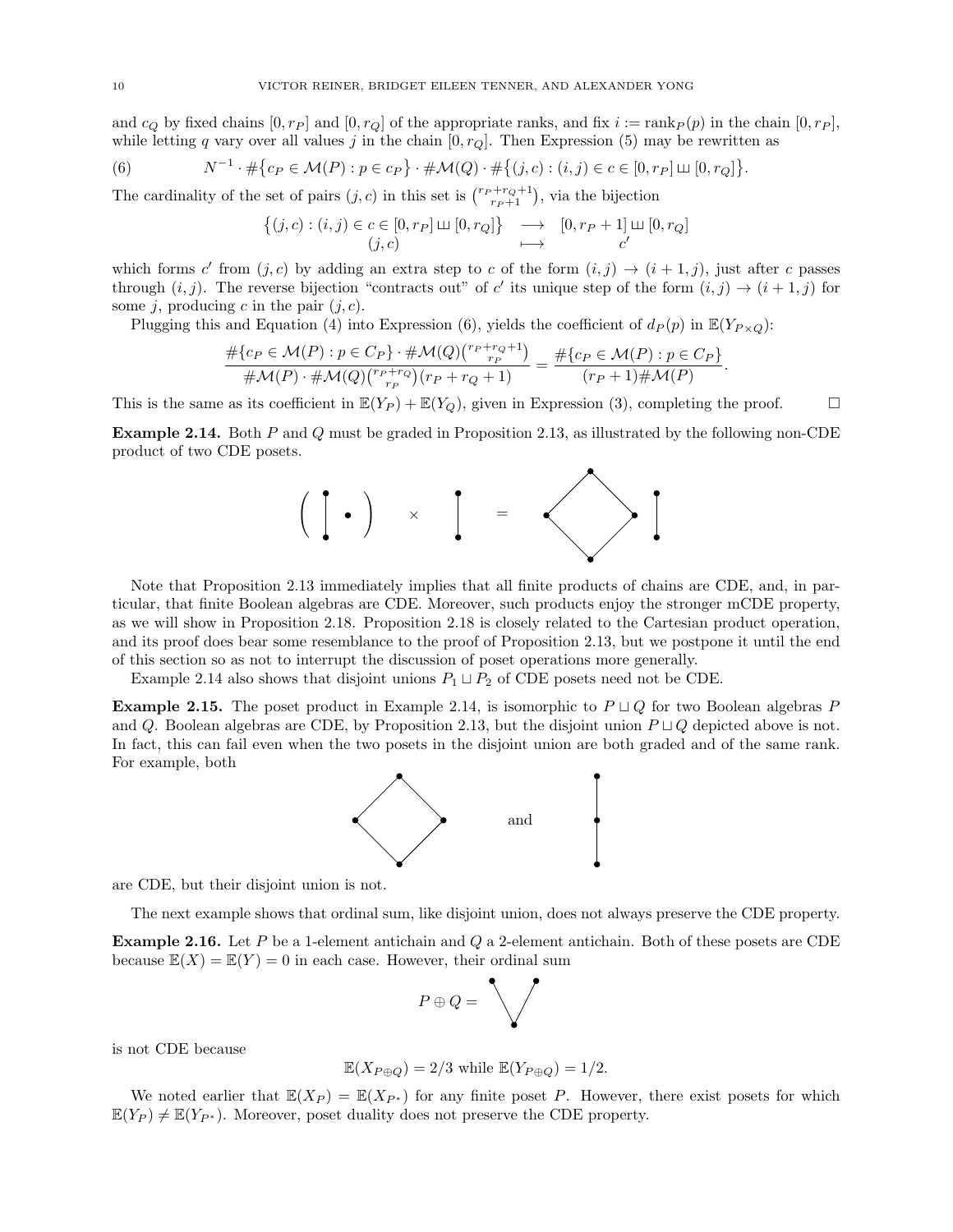**Example 2.17.** Consider the following pair of dual posets  $P$  and  $P^*$ , with each element labeled by the number of maximal chains passing through it.



It is straightforward to calculate

$$
\mathbb{E}(X_P) = \mathbb{E}(X_{P^*}) = \frac{0+1+1+0+2+2}{6} = 1 \text{ and}
$$

$$
\mathbb{E}(Y_P) = \frac{3 \cdot 0 + 1 \cdot 1 + 2 \cdot 1 + 1 \cdot 0 + 2 \cdot 2 + 2 \cdot 2}{11} = 1, \text{ while}
$$

$$
\mathbb{E}(Y_{P^*}) = \frac{2 \cdot 0 + 2 \cdot 0 + 1 \cdot 1 + 2 \cdot 2 + 1 \cdot 1 + 3 \cdot 2}{11} = \frac{12}{11}.
$$

Thus  $P$  is CDE, and  $P^*$  is not.

Recall the discussion after Example 2.14, about finite products of chains being mCDE. We now substantiate that claim.

Given a finite poset P and a positive integer m, recall the probability space  $\Omega_P^{(m)}$  used in Definition 2.3. For a random variable  $Z: P \to \mathbb{R}$ , let

$$
\mathbb{E}(Z;m)
$$

denote the expectation of Z with respect to  $\Omega_P^{(m)}$ . As before, we write  $\boldsymbol{a}$  for a chain having a elements.

**Proposition 2.18.** Given random variables  $X_k : \boldsymbol{a_k} \to \mathbb{R}$ , for  $k = 1, \ldots, n$ , define  $Z : \boldsymbol{a_1} \times \cdots \times \boldsymbol{a_n} \to \mathbb{R}$  by  $Z(i_1, \ldots, i_n) := X_1(i_1) + \cdots + X_n(i_n).$ 

Then

(7) 
$$
\mathbb{E}(Z;m) = \sum_{k=1}^{n} \mathbb{E}(X_k;m).
$$

Proof. Consider expanding each side of Equation (7) in terms of the definition of expectation. We then check that, for each  $k = 1, 2, ..., n$  and  $i_k = 1, 2, ..., a_k$ , the coefficient of  $X_k(i_k)$  is the same on either side of Equation (7). By re-indexing, we may assume  $k = 1$ .

On the righthand side, the coefficient of  $X_1(i_1)$  is  $1/a_1$ , because  $\Omega_P^{(m)}$  and  $\Omega_P^{\text{unif}}$  coincide when  $P = a_1$ . On the lefthand side, the coefficient of  $X_1(i_1)$  is

(8) 
$$
\frac{g(i_1)}{g(1) + g(2) + \cdots + g(a_1)}
$$

where  $g(j)$  is the sum over all  $(n-1)$ -tuples  $(j_2, \ldots, j_n)$  of the number of m-element multichains passing through  $(j, j_2, \ldots, j_n)$  in  $a_1 \times \cdots \times a_n$ . Therefore, it suffices to show that  $g(1) = g(2) = \cdots = g(a_1)$ , because that would mean that the ratio in Expression  $(8)$  would equal  $1/a_1$ .

We approach this goal bijectively. Let  $G(j)$  consist of all pairs  $((j_2, \ldots, j_n), c)$  where c is an m-element multichain  $c := (p_1 \leq \cdots \leq p_m)$  in  $a_1 \times \cdots \times a_n$ , passing through  $(j, j_2, \ldots, j_n)$ . Therefore  $G(j)$  has cardinality  $g(j)$ . We will construct bijections  $\psi : G(j) \to G(j+1)$ , for  $1 \leq j \leq n-1$ , thus showing that  $g(1) = \cdots = g(a_1)$ , as desired.

Given  $((j_2, \ldots, j_n), c) \in G(j)$  with  $c = (p_1 \leq \cdots \leq p_m)$ , there is a unique minimal i and maximal I such that in the sub-multichain

$$
p_i \le p_{i+1} \le \cdots \le p_{I-1} \le p_I
$$

of c, the first coordinate of each  $p_h$  is in the two-element set  $\{j, j + 1\}$ . In particular, this sub-multichain is nonempty because  $(j, j_2, \ldots, j_n) = p_{i_0}$  for some  $i_0 \in [i, I]$ . Let  $\hat{p}_I$  be obtained by replacing the first coordinate of  $p_I$  by  $j + 1$ ; thus either  $\hat{p}_I = p_I$  or  $\hat{p}_I > p_I$ . Define an order-reversing involution  $\varphi$  on the subinterval  $[p_i, \hat{p}_I]$  within the poset  $a_1 \times \cdots \times a_n$ , sending  $p \mapsto p_i + (\hat{p}_I - p)$ .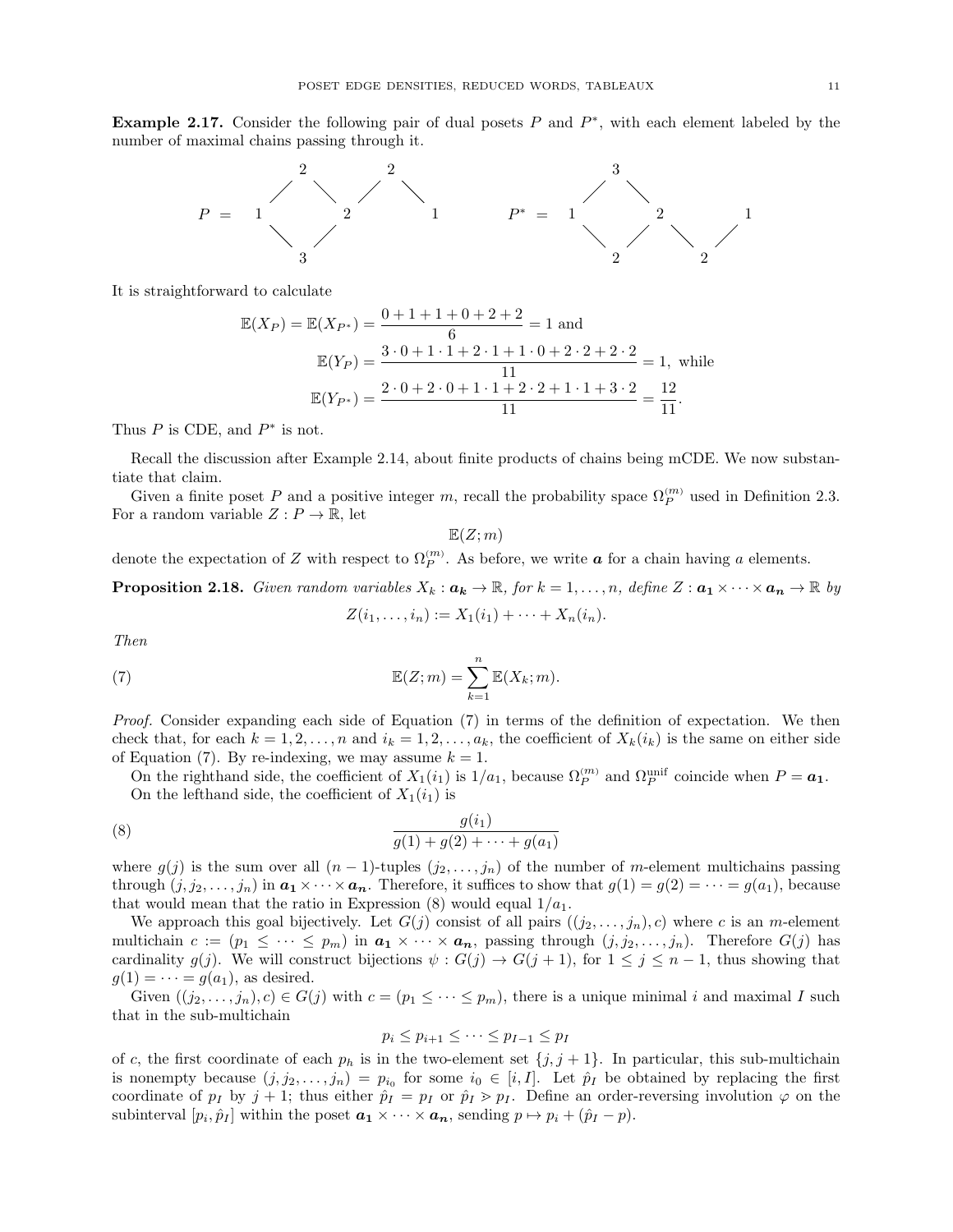Let  $c'$  be the *m*-element multichain

$$
c' = (p_1 \leq \cdots \leq p_{i-1} \leq \varphi(p_I) \leq \varphi(p_{I-1}) \leq \cdots \leq \varphi(p_{i+1}) \leq \varphi(p_i) \leq p_{I+1} \leq \cdots \leq p_m),
$$

and write  $\varphi(p_{i_0}) = (j+1, j'_2, \ldots, j'_n)$ . Note that  $\varphi(p_{i_0}) \in c'$ . Finally, define  $\psi: G(j) \to G(j+1)$  by

$$
(c,(j_2,\ldots,j_n))\mapsto (c',(j'_2,\ldots,j'_n)).
$$

It is not hard to check that  $\psi: G(j) \to G(j+1)$  is bijective. In particular, the map  $\psi^{-1}$  identifies the sub-multichain of c' having first coordinates in  $\{j, j+1\}$ , and then applies the same involution  $\varphi$  to this sub-multichain, producing the multichain c.

Thus each set  $G(i)$  is equinumerous, so

$$
\frac{g(i_1)}{g(1) + g(2) + \dots + g(a_1)} = \frac{1}{a_1},
$$
 as desired.

From Proposition 2.13, we obtain the following immediate corollary.

**Corollary 2.19.** A product of chains  $a_1 \times \cdots \times a_n$  is mCDE and CDE, with

$$
\mathbb{E}(X) = \mathbb{E}(X^{(m)}) = \mathbb{E}(Y) = \sum_{k=1}^{n} \frac{a_k - 1}{a_k}.
$$

By setting  $a_1 = \cdots = a_n = 2$ , we see that Boolean algebras  $2^n = 2 \times \cdots \times 2$  of rank n are mCDE and CDE, with  $\mathbb{E}(X) = \mathbb{E}(X^{(m)}) = \mathbb{E}(Y) = n/2$ .

Propositions 2.13 and 2.18 raise some questions for which we have only partial answers. One might wonder, for example, whether for any finite posets  ${P_k}_{k=1}^n$  and random variables  $X_k : P_k \to \mathbb{R}$ , the random variable  $Z: P_1 \times \cdots \times P_n \to \mathbb{R}$  defined by  $Z(p_1, \ldots, p_n) = \sum_{k=1}^n X_k(p_k)$  satisfies  $\mathbb{E}(Z;m) = \sum_{k=1}^n \mathbb{E}(X_k;m)$ . Note that this can fail even when the posets  $\{P_k\}$  are graded; for example,

$$
P_1 = \bigvee \qquad \text{and} \qquad P_2 = \qquad
$$

do not produce the desired property.

On the other hand, we have encountered no examples to preclude an affirmative answer to the following question.

**Question 2.20.** Is the Cartesian product  $P_1 \times P_2$  of two mCDE posets  $P_1$  and  $P_2$ , be they graded or not, always mCDE?

An affirmative answer to this question would be useful in resolving Conjecture 2.12.

We now expand upon another topic related to poset operations, namely, duality. Despite Example 2.17, self-duality is relevant for the CDE property. The authors thank both S. Fishel and T. McConville for (independently) pointing out the CDE assertion in Proposition 2.21 below. Recall that a poset P is self-dual if one has a poset isomorphism  $P \cong P^*$ , and we will say that a poset P is regular of valence  $\Delta$  if every element p in P has the same vertex degree  $\Delta$  in the Hasse diagram.

**Proposition 2.21.** A finite, self-dual poset P that is regular of valence  $\Delta$  is always mCDE and CDE, with  $\mathbb{E}(X) = \mathbb{E}(Y) = \Delta/2.$ 

*Proof.* Given a poset isomorphism  $\alpha$ :  $P \rightarrow P^*$ , we will show a stronger assertion: for any probability distribution on the underlying set  $P = P^*$  that is  $\alpha$ -invariant in the sense that  $\text{Prob}(\alpha(p)) = \text{Prob}(p)$  for all  $p \in P$ , the expected value of the down-degree random variable  $d : P \to \mathbb{N}$  is  $\Delta/2$ . To see this, one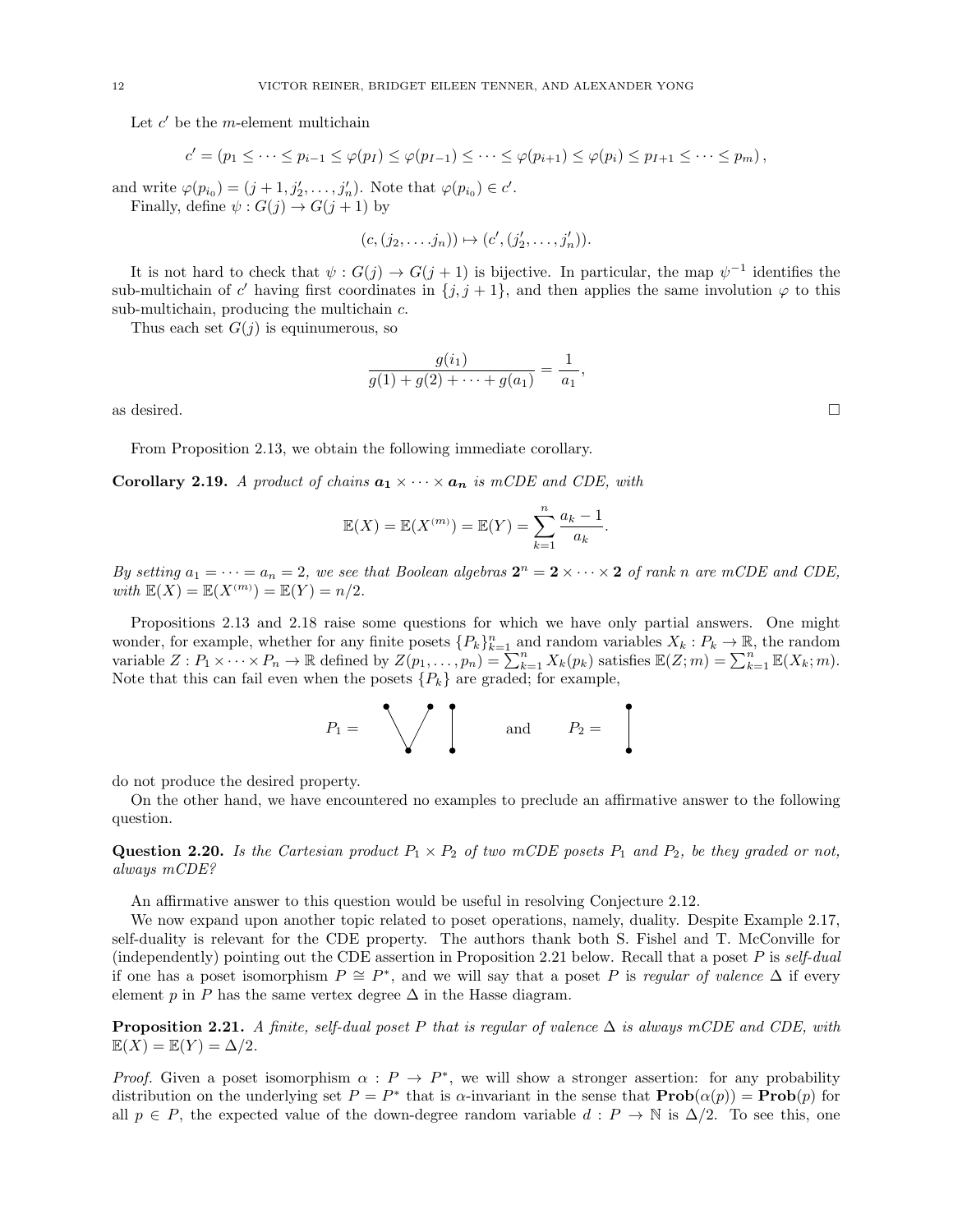calculates the expected value of d as follows:

$$
\sum_{p \in P} \mathbf{Prob}(p) \cdot d(p) = \frac{1}{2} \left( \sum_{p \in P} \mathbf{Prob}(p) \cdot d(p) + \sum_{p \in P} \mathbf{Prob}(\alpha(p)) \cdot d(\alpha(p)) \right)
$$

$$
= \frac{1}{2} \left( \sum_{p \in P} \mathbf{Prob}(p) \cdot (d(p) + d(\alpha(p))) \right)
$$

$$
= \frac{1}{2} \sum_{p \in P} \mathbf{Prob}(p) \cdot \Delta
$$

$$
= \frac{\Delta}{2}.
$$

The penultimate equality used the fact that the down-degree  $d(\alpha(p))$  of  $\alpha(p)$  in P is the same as the up-degree of p in P, meaning that  $d(p) + d(\alpha(p))$  is the sum of the up- and down-degrees of p, which is  $\Delta$ .

Note that this then implies  $\mathbb{E}(X) = \mathbb{E}(X^{(m)}) = \mathbb{E}(Y) = \Delta/2$ , because

- the uniform distribution  $\Omega_P^{\text{unif}}$  on  $P = P^*$  used for X is obviously  $\alpha$ -invariant, while
- the distributions  $\Omega_P^{(m)}$  and  $\Omega_P^{\text{chain}}$  on  $P = P^*$  used for  $X^{(m)}$  and Y are  $\alpha$ -invariant because  $\alpha$  bijects the chains (respectively, m-element multichains) through  $p$  in  $P$  with the same chains (respectively, multichains) through  $\alpha(p)$  in  $P^*$ .

Proposition 2.21 yields several interesting families of mCDE and CDE posets, many of them non-graded, which we briefly discuss here.

2.2.1. Simplicial arrangements and oriented matroids. The first are the weak orders on the chambers of a (central, essential) hyperplane arrangement in  $\mathbb{R}^r$  (or, more generally, the topes of an oriented matroid of rank r). We will stick to the language of chambers and arrangements rather than the more general oriented matroid language here. Definitions and historical references can be found in [BLSWZ99, §4.2].

All such weak orders have the same underlying graph for their Hasse diagram, having vertices given by the chambers C (the maximal cones into which the arrangement dissects the space), and an edge  $\{C, C'\}$ whenever two chambers  $C$  and  $C'$  are separated by exactly one hyperplane. When this graph is regular of valence  $r$ , the arrangement is called *simplicial*. In particular, this occurs for the arrangements of reflecting hyperplanes in a finite reflection group  $W$  of rank  $r$ , where chambers correspond to the group elements, and the weak orders are all isomorphic to what is called the weak Bruhat order on W. One defines one of the weak orders on the set of chambers generally by picking a base chamber  $C_0$ , and decreeing that  $C \leq C'$ if every hyperplane separating  $C_0$  from C also separates  $C_0$  from C'. The map  $C \rightarrow -C$  is a poset antiautomorphism, showing that all weak orders are self-dual. Proposition 2.21 then immediately implies the following.

Corollary 2.22. For a (central, essential) simplicial hyperplane arrangement in  $\mathbb{R}^r$ , or simplicial oriented matroid of rank r, any of its weak orders on chambers is both mCDE and CDE, with

$$
\mathbb{E}(X) = \mathbb{E}(X^{(m)}) = \mathbb{E}(Y) = \frac{r}{2}.
$$

In particular, this is true for the weak Bruhat order on any finite reflection group W.

2.2.2. Tamari orders and some generalizations. The set of all triangulations of an n-sided polygon carries a well-known partial order known as the *Tamari order* [MPS12]. The underlying graph for its Hasse diagram has an edge  $\{T, T'\}$  if the triangulations T and T' differ only by a single *diagonal flip*, that is, from one diagonal to the other inside a quadrangle triangulated by both  $T$  and  $T'$ . After labeling the polygon vertices cyclically as  $1, 2, \ldots, n$ , one has  $T \leq T'$  if the diagonal flip exchanges the diagonal  $\{i, k\}$  for the diagonal  ${j, \ell}$  within a quadrangle ijkl that has  $(1 \leq)i < j < k < \ell (\leq n)$ . As an example, the special case of the CDE family  $P_{1,1,2,1}$  from Example 2.9 is the Tamari lattice [MPS12] on triangulations of a pentagon.

The Tamari order on triangulations of an n-gon is regular of valence  $n-3$ , because each triangulation has  $n-3$  internal diagonals that one can flip; in fact, it is also the 1-skeleton of a simple  $(n-3)$ -dimensional polytope, called the associahedron [Zi95, Example 9.11]. The Tamari order is self-dual, because the map on the vertices swapping  $i \leftrightarrow n+1-i$  reverses the order.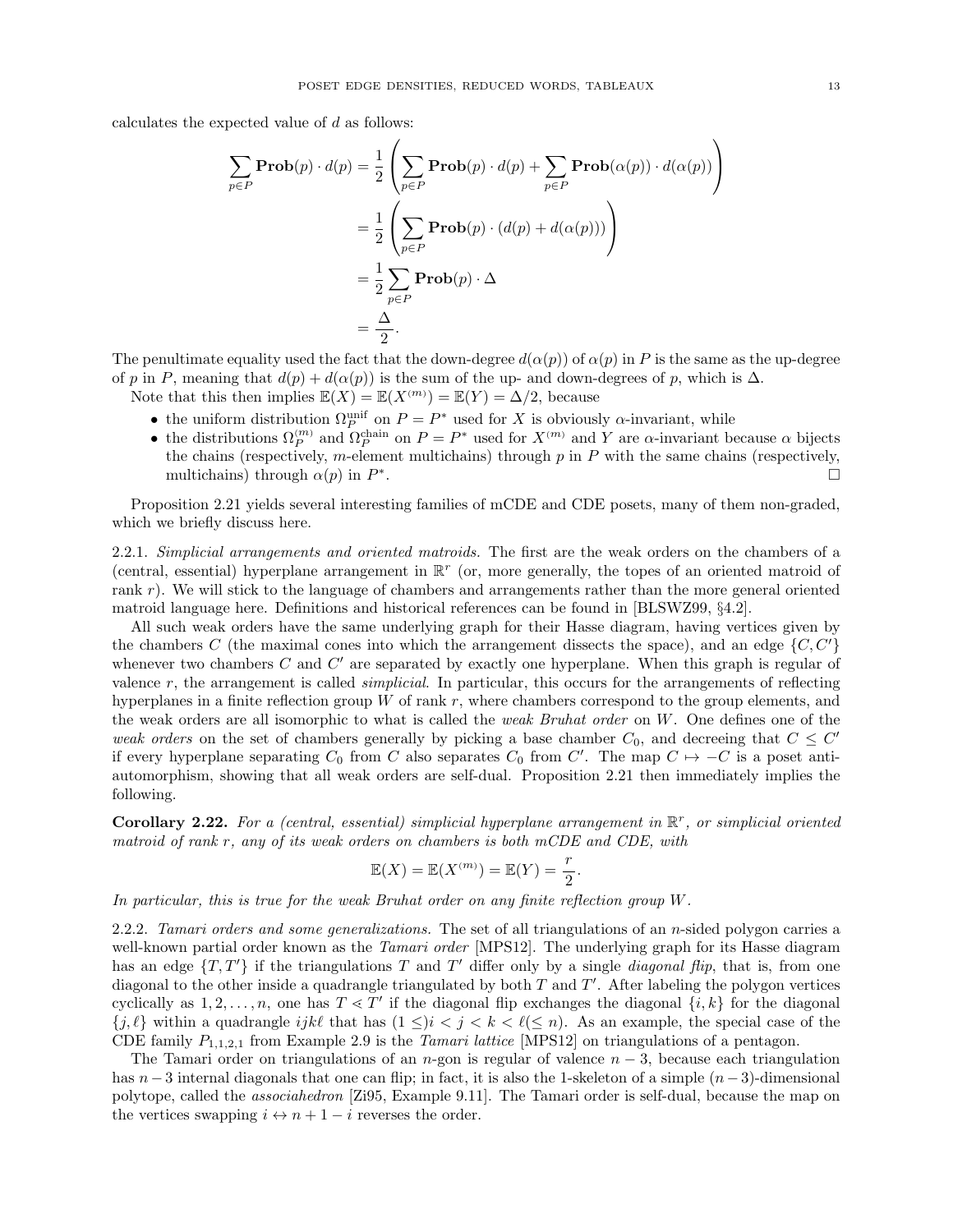Proposition 2.21 then immediately implies the following.

Corollary 2.23. Tamari order on triangulations of an n-gon is mCDE and CDE, with

$$
\mathbb{E}(X) = \mathbb{E}(X^{(m)}) = \mathbb{E}(Y) = \frac{n-3}{2}.
$$

The authors thank T. McConville for also pointing out the following generalizations of Tamari orders that are all valence-regular, and, in some cases, self-dual. Valence-regularity stems from the fact that, in each case, the object can be described as a partial order whose underlying Hasse diagram is the graph of all maximal simplices in a pure  $(\Delta - 1)$ -dimensional simplicial complex with the pseudomanifold property (that is, every  $(\Delta - 2)$ -dimensional simplex lies in exactly two maximal simplices).

- N. Reading  $[Re06]$  defined a *Cambrian lattice P* associated to each orientation of the Coxeter diagram of a finite Coxeter group  $(W, S)$ . This P is always regular of valence  $|S|$ . It will be self-dual (and hence both mCDE and CDE by Proposition 2.21) whenever the opposite orientation corresponds to a diagram automorphism of  $(W, S)$ ; see [Re06, Theorem 3.5]. The Tamari order is the special case when the Coxeter system  $(W, S)$  is of type A, and its Coxeter diagram is a path that is equioriented (that is, the arrows all point in the same direction along the path).
- Derksen, Weyman, and Zelevinsky [DWZ10] introduced the notion of a quiver with potential  $(Q, W)$ , and its associated *(complete)* Jacobian algebra  $A := \mathcal{J}(Q, W)$  over a field k. The operation of mutation on  $(Q, W)$  gives rise to its exchange graph, which is regular of valence  $|Q_0|$ , the number of nodes in the quiver  $Q$ . When the k-algebra A has finite representation type (that is, only finitely many indecomposable modules up to isomorphism), this exchange graph is finite. Under this same representation-finite hypothesis, the exchange graph also carries an orientation that is acyclic and whose transitive closure is a poset  $P$  that coincides with both the poset  $P$  of support-tilting modules for A and the poset of torsion-free classes for A; see [BY13,  $\S2$ ,  $\S3$ , and Theorem 3.6] and [GM15]. Additionally, the Hasse diagram of  $P$  is equal to the exchange graph; that is, none of the directed edges of the oriented exchange graph are implied transitively by others.

If, furthermore, there is an algebra isomorphism  $A^* \cong A$ , then the poset P will be self-dual (and hence both mCDE and CDE by Proposition 2.21) [IRTT15, Proposition 1.3]. This occurs, for example, whenever the potential  $W = 0$  and Q is a representation-finite quiver whose opposite orientation can be achieved by applying a graph automorphism. The Tamari order again corresponds to the special case when the quiver is an equioriented path of type A.

• Santos, Stump, and Welker [SSW14] introduced the *Grassman-Tamari orders*  $GT_{k,n}$  on the set of all maximal noncrossing families of k element subsets of  $\{1, 2, \ldots, n\}$ . The Tamari order is the special case  $GT_{2,n}$ . McConville [McC15] generalized this further in his grid orders  $GT(\lambda)$  where  $\lambda$  is any shape, meaning any finite induced subgraph of the  $\mathbb{Z} \times \mathbb{Z}$  rectangular grid. When  $\lambda$  is a  $k \times (n - k)$ rectangle, one has  $GT(\lambda) = GT_{k,n}$ .

Let  $\lambda^*$  be the result of rotating  $\lambda$  by 180°, and let  $\lambda^t$  denote the shape obtained from  $\lambda$  by transposing rows and columns. One can check that that  $GT(\lambda^*) \cong GT(\lambda)^* \cong GT(\lambda^t)$  [SSW14, Proposition 2.19]. Therefore the poset  $P = GT(\lambda)$  is self-dual (and hence both mCDE and CDE by Proposition 2.21) whenever  $\lambda$  is invariant under either 180 $^{\circ}$  rotation as in the case of  $GT_{k,n}$ , or under transposition of rows and columns.

• Pilaud [Pil15] introduced the poset of  $(k, n)$ -twists on the set of all k-triangulations of a convex  $(n + 2k)$ -gon; the case  $k = 1$  recovers the Tamari poset. One can check that this poset is always self-dual (and hence both mCDE and CDE by Proposition 2.21) using its description as a quotient of the weak Bruhat order on  $W = \mathfrak{S}_n$  by a congruence that is preserved under the involutive anti-automorphism  $w \mapsto w_0w$  [Pil15, Definition 26].

# 2.3. Further CDE conjectures and questions.

2.3.1. Intervals in the shifted version of Young's lattice. For a strict partition  $\lambda = (\lambda_1 > \lambda_2 > \cdots > \lambda_\ell),$ the *shifted Ferrers diagram* for  $\lambda$  is drawn with each successive row indented one position further than its predecessor. Some examples are shown below. There is a shifted version of Young's lattice, which is simply its induced partial order on the subset of all strict partitions. In light of Theorem 1.1, one might ask if there exist some strict partitions  $\lambda$  whose interval  $[\varnothing, \lambda]_{\text{shifted}}$  in the shifted version of Young's lattice is CDE. We offer here two conjectural families of such partitions.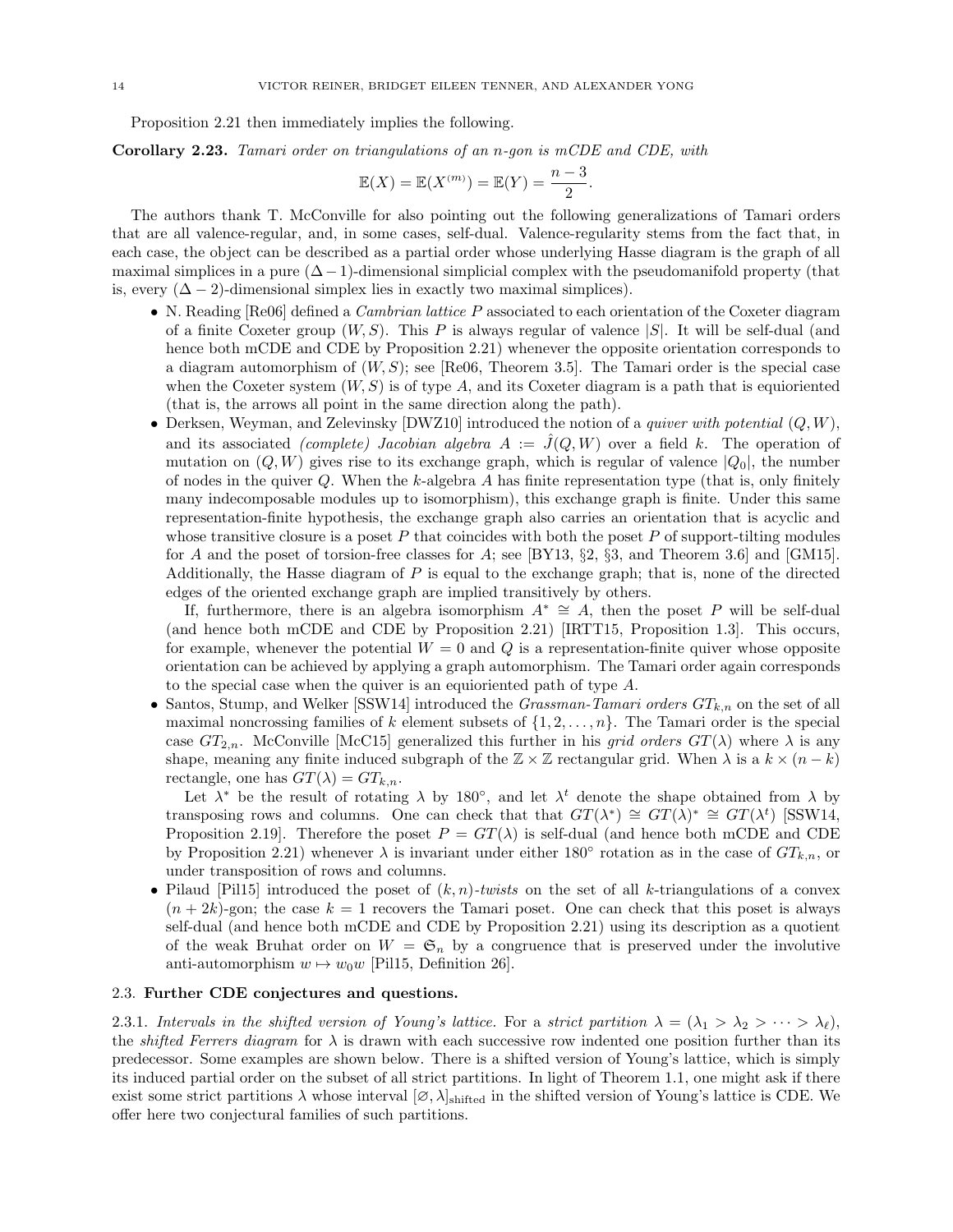**Conjecture 2.24.** For integers  $\ell \geq 1$  and  $0 \leq k \leq \ell/2$ , the shifted Young's lattice interval  $[\varnothing, \lambda]_{\text{shifted}}$  below  $\lambda = (\ell, \ell - 2, \ell - 4, \ldots, \ell - 2k)$  is CDE, with  $\mathbb{E}(X) = \mathbb{E}(Y) = |\lambda|/(\ell + 1)$ .

Note that this conjecture is independent of the parity of  $\ell$ . For example, it would apply to both of the shifted shapes  $(8, 6, 4)$  and  $(9, 7, 5, 3)$  depicted here.



**Conjecture 2.25.** For integers a, d, e  $\geq 1$  with  $d > a(e-1)+1$ , the shifted Young's lattice interval  $[\emptyset, \lambda]_{\text{shifted}}$ below  $\lambda = \delta_d + \delta_e \circ a^a$  is CDE, with  $\mathbb{E}(X) = \mathbb{E}(Y) = (d + a(e - 1))/4$ .

We depict here the shifted shape  $\delta_8 + \delta_3 \circ 2^2$ , with the cells of  $\delta_3 \circ 2^2$  shaded.



Remark 2.26. The last two conjectures overlap. That is, Conjecture 2.24 with  $(\ell, k) = (2N - 1, N - 1)$  and Conjecture 2.25 with  $(d, e, a) = (N + 1, N, 1)$  both assert that, for  $\lambda = (2N - 1, 2N - 3, \dots, 5, 3, 1)$ , the interval  $[\emptyset, \lambda]_{\text{shifted}}$  is CDE with  $\mathbb{E}(X) = \mathbb{E}(Y) = N/2$ .

Interestingly, this particular interval  $[\varnothing, \lambda]_{\text{shifted}}$  is isomorphic to the distributive lattice of  $J(\Phi_W^+)$  of order ideals in the usual poset of positive roots  $\Phi_W^+$  for the root systems of types  $W = B_N$  or  $C_N$ . It should be noted that for the root system of type  $W = A_{d-1}$ , the same lattice  $J(\Phi_W^+)$  is isomorphic to the usual Young's lattice interval  $[\varnothing, \delta_d]$ , and hence is shown to be CDE as part of Theorem 1.1. Unfortunately, for the root system of type  $D_4$ , it was checked that  $J(\Phi_{D_4}^+)$  is not CDE.

## 2.3.2. A few negative examples.

• Recall from Section 1 that weak Bruhat order on a finite Coxeter group is CDE (see Corollary 2.22). One might ask whether strong Bruhat order has the same property, but this fails already for the strong Bruhat order on the symmetric group  $\mathfrak{S}_3$ , shown here, because  $\mathbb{E}(X) = 4/3$  and  $\mathbb{E}(Y) = 5/4$ .



- In light of Theorem 2.11, one might wonder whether to expect, more generally, that the distributive lattices  $J(P \times \mathbf{k})$ , with P minuscule, will always be CDE. However, this fails already for the first minuscule family, because  $J(\mathbf{a} \times \mathbf{b} \times \mathbf{k})$  is not CDE for  $a = b = k = 2$ .
- In light of Remark 2.26, one might ask whether the posets  $P = \Phi_W^+$  of positive roots for W of types A or B/C might themselves be CDE. However, small examples show that this is not the case.
- One can easily check that the CDE fails for the five-element modular, non-distributive lattice depicted below, which happens to be both the lattice of partitions of the set  $\{1, 2, 3\}$  and the  $n = q = 2$  instance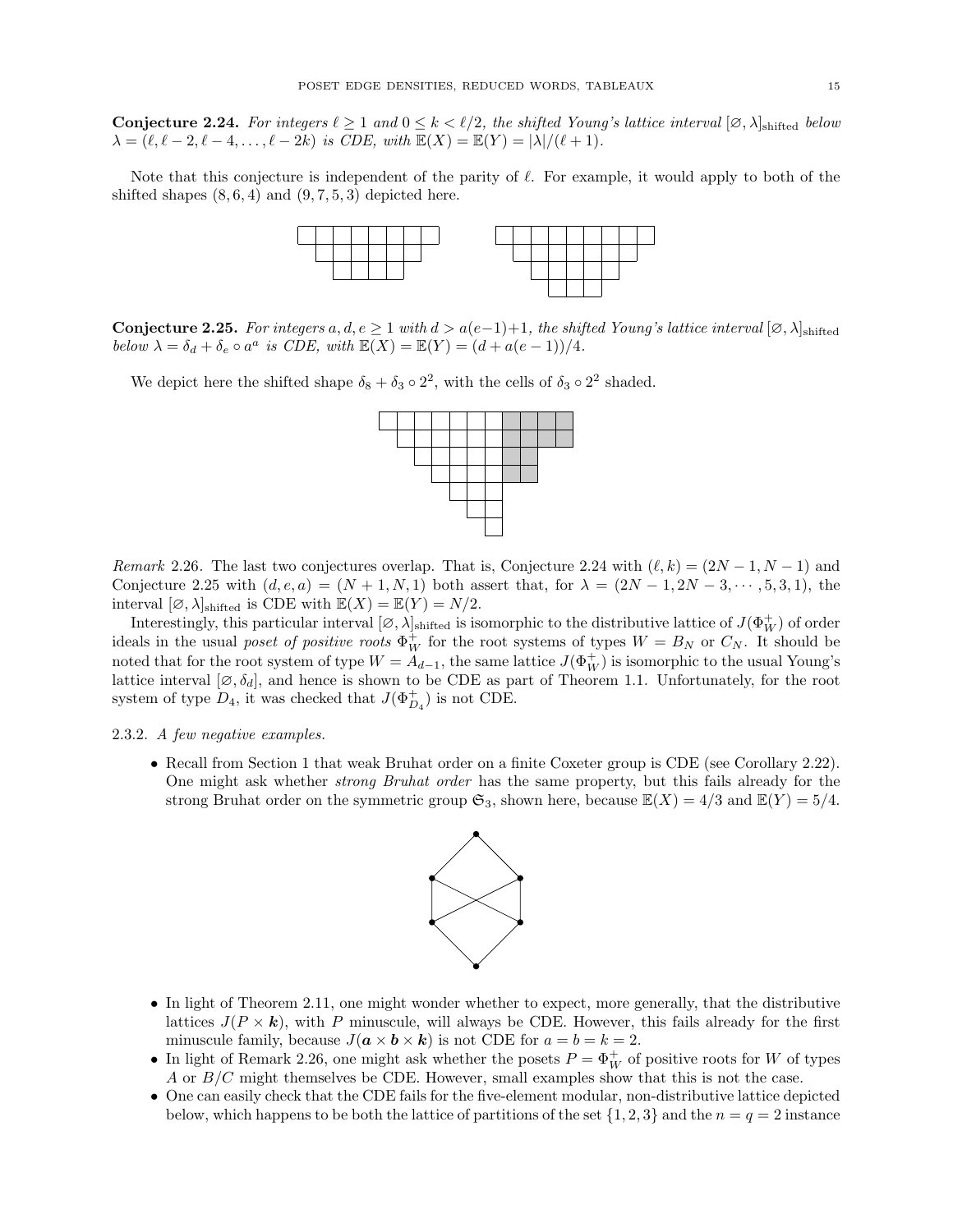of the lattice of subspaces of  $(\mathbb{F}_q)^n$ .



- Corollaries 2.23 and 2.22 might make one might wonder whether any of the following poset families – Bergeron and Préville-Ratelle's  $m$ -Tamari lattices [BP12],
	- Kapranov and Voevodsky's higher Stasheff-Tamari posets [KV91],
	- Manin and Schechtman's higher Bruhat orders [MS89], or
	- Law and Reading's lattice of diagonal rectangulations [LR12],

all of which are related to Tamari and weak Bruhat orders, might be CDE. However, in each case, we found small counterexamples.

### 3. Young's lattice and tableaux

Computing  $\mathbb{E}(X)$  and  $\mathbb{E}(Y)$  for Young's lattice intervals  $[\varnothing, \lambda]$  and their duals involves various known flavors of tableaux. In this section, we review their definitions, provide formulas to count them generally, and then specialize to rectangular staircase shapes.

**Definition 3.1.** A *(set-valued) filling* T of *shape*  $\lambda$  is an assignment of a finite subset  $T(x) \subset \{1, 2, ...\}$  to each cell x in the Ferrers diagram of  $\lambda$ . Define the monomial

$$
\mathbf{x}^T := \prod_{j \in T(y)} x_j
$$

as y runs through the cells of  $\lambda$ .

Several classes of fillings are of particular relevance to this work.

**Definition 3.2.** A column-strict set-valued tableau T of shape  $\lambda$  is a filling T in which

- max  $T(x) \leq \min T(x')$  when x is to the left of x' in the same row of  $\lambda$ , and
- max  $T(x) < \min T(x')$  when x is above x' in the same column of  $\lambda$ .

This T is a standard set-valued tableau if  $\mathbf{x}^T = x_1 x_2 x_3 \cdots x_N$  for some integer N. A column-strict set-valued tableau T is a (column-strict) tableau if  $\#T(x) = 1$  for every cell  $x \in \lambda$ , while T is barely set-valued if  $\#T(x) = 1$  for all  $x \in \lambda$  with the exception of a unique  $x_0 \in \lambda$  for which  $\#T(x_0) = 2$ .

Also useful are tableaux with row-by-row bounds on their values.

**Definition 3.3.** A column-strict set-valued tableau T of shape  $\lambda$  is flagged by a sequence of positive integers  $\varphi = (\varphi_1, \varphi_2, \ldots)$  if every cell x in row i of  $\lambda$  satisfies max  $T(x) \leq \varphi_i$ . The sequence  $\varphi$  is called a flag.

# Example 3.4.



**Proposition 3.5.** Fix  $\lambda = (\lambda_1, \ldots, \lambda_\ell)$  and set  $\varphi := (2, 3, 4, \ldots)$ . There are bijections between

- (a) standard tableaux of shape  $\lambda$ , and maximal chains in  $[\emptyset, \lambda]$ , or in its dual  $[\emptyset, \lambda]^*$ ;
- (b) standard barely set-valued tableaux of shape  $\lambda$ , and triples  $(c, \mu, \nu)$  with  $\mu \in c$  a maximal chain in  $[\varnothing, \lambda]$  and  $\nu \leq \mu$  a covering relation, not necessarily in c;
- (c) standard barely set-valued tableaux of shape  $\lambda$ , and triples  $(c, \mu, \nu)$  with  $\mu \in c$  a maximal chain in  $[\varnothing, \lambda]^*$  and  $\nu \leq \mu$  a covering relation, not necessarily in c;
- (d) column-strict tableaux of shape  $\lambda$  flagged by  $\varphi$ , and elements of  $[\varnothing, \lambda]$ ; and
- (e) barely set-valued column-strict tableaux of shape  $\lambda$  flagged by  $\varphi$ , and covering relations  $\nu \leq \mu$  in  $[\varnothing, \lambda]$ .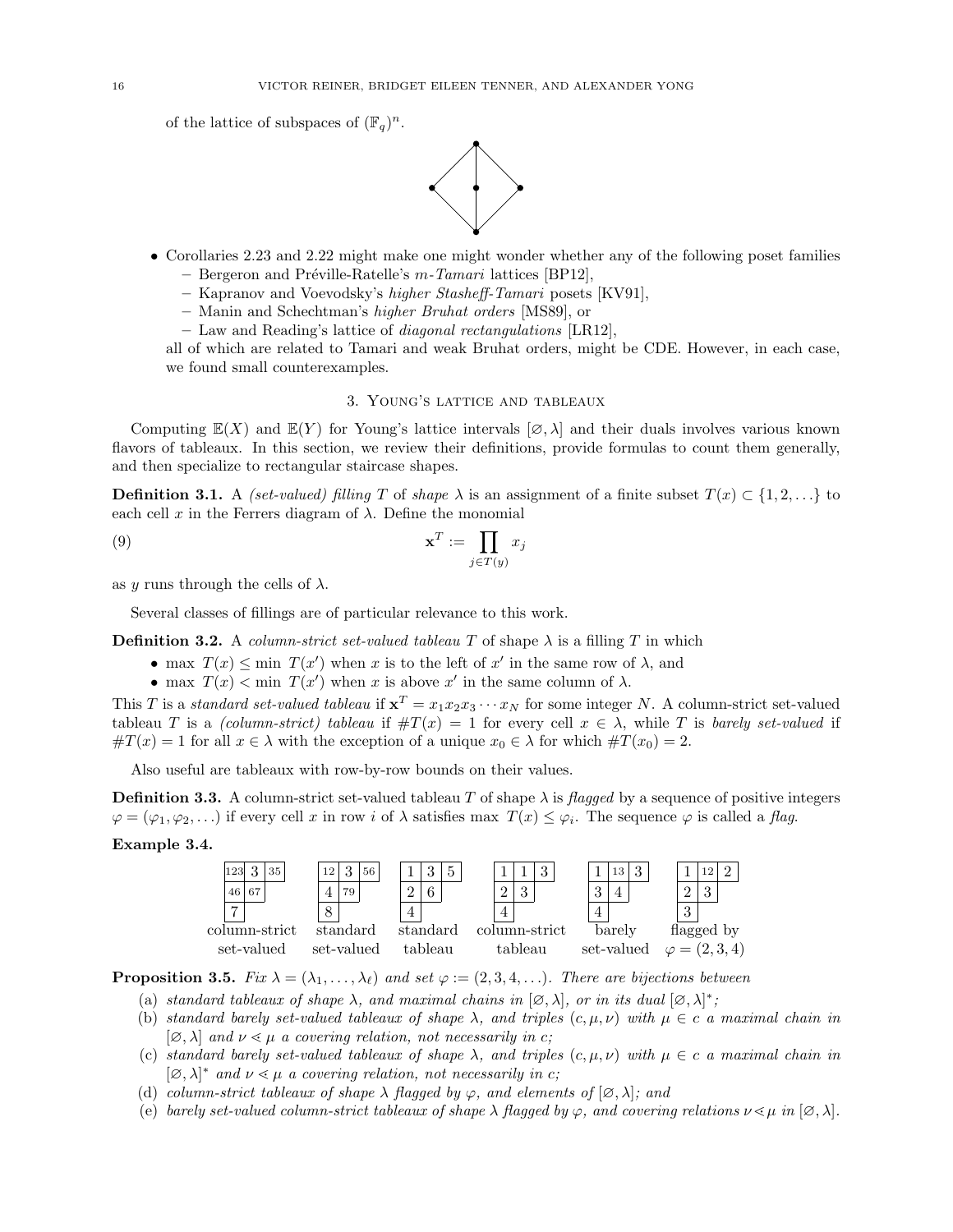*Proof.* For (a), the bijection sends T to the maximal chain whose *i*th step is the partition  $\mu^{(i)}$  occupied by the values  $\{1, 2, \ldots, i\}$  in T. For example,

1 3 5 2 6 4 7−→ ∅ , , , , , , ! .

Maximal chains in the dual  $[\varnothing, \lambda]^*$  are in bijection with those in  $[\varnothing, \lambda]$ , by reading the chain backwards.

For (b), assume we are given a barely set-valued standard tableau T of shape  $\lambda$ , with  $n := |\lambda|$ , and let  $T(x_0) = \{a_0 < b_0\}$  for a unique cell  $x_0$ . Then the bijection sends  $T \mapsto (c, \mu, \nu)$  in which the chain  $c = (\mu^{(0)}, \mu^{(1)}, \ldots, \mu^{(n)})$  has  $\mu^{(i)}$  the shape occupied by the *i*th smallest values among  $\{1, 2, \ldots, n+1\} \setminus \{b_0\},$ with  $\mu := \mu^{(b_0 - 1)}$ , and  $\nu := \mu \setminus \{x_0\}$ . For example, T shown below has  $\{1, 2, ..., n+1\} \setminus \{b_0\} = \{1, 2, 3, 4, 6, 7\}$ , and

$$
\begin{array}{|l|}\n\hline\n1 & 25 \quad 6 \\
\hline\n3 & 7\n\end{array}\n\quad \longmapsto (c, \mu, \nu), \text{ with } c = \left(\varnothing, \square, \square, \square, \square, \square, \square, \square\right), \square, \square, \square\right), \square, \square\right) \text{ and } \nu = \square \leq \square = \mu = \mu^{(5-1)}.
$$

For (c), the bijection is similar to (b), except that now  $T \mapsto (c, \mu, \nu)$  where  $c = (\mu^{(0)}, \mu^{(1)}, \dots, \mu^{(n)})$  has  $\mu^{(i)}$  as the shape occupied by the  $(n-i)$ th smallest values among  $\{1, 2, \ldots, n+1\} \setminus \{a_0\}$ , with  $\mu := \mu^{(n-(a_0-1))}$ and  $\nu := \mu \cup \{x_0\}$ . For example, T shown below has  $\{1, 2, ..., n+1\} \setminus \{a_0\} = \{1, 3, 4, 5, 6, 7\}$ , and

$$
\boxed{\frac{1}{3}\ \frac{25}{7}} \quad \longmapsto (c,\mu,\nu), \text{ with } c = \left(\boxed{\frac{1}{2}} \ , \ \boxed{\frac{1}{2}} \ , \ \boxed{\frac{1}{2}} \ , \ \boxed{\frac{1}{2}} \ , \ \boxed{\frac{1}{2}} \ , \ \boxed{\frac{1}{2}} \ , \ \boxed{\frac{1}{2}} \ , \ \boxed{\frac{1}{2}} \ , \ \boxed{\frac{1}{2}} \ , \ \boxed{\frac{1}{2}} \ , \ \boxed{\frac{1}{2}} \ , \ \boxed{\frac{1}{2}} \ , \ \boxed{\frac{1}{2}} \ , \ \boxed{\frac{1}{2}} \ , \ \boxed{\frac{1}{2}} \ , \ \boxed{\frac{1}{2}} \ , \ \boxed{\frac{1}{2}} \ , \ \boxed{\frac{1}{2}} \ , \ \boxed{\frac{1}{2}} \ , \ \boxed{\frac{1}{2}} \ , \ \boxed{\frac{1}{2}} \ , \ \boxed{\frac{1}{2}} \ , \ \boxed{\frac{1}{2}} \ , \ \boxed{\frac{1}{2}} \ , \ \boxed{\frac{1}{2}} \ , \ \boxed{\frac{1}{2}} \ , \ \boxed{\frac{1}{2}} \ , \ \boxed{\frac{1}{2}} \ , \ \boxed{\frac{1}{2}} \ , \ \boxed{\frac{1}{2}} \ , \ \boxed{\frac{1}{2}} \ , \ \boxed{\frac{1}{2}} \ , \ \boxed{\frac{1}{2}} \ , \ \boxed{\frac{1}{2}} \ , \ \boxed{\frac{1}{2}} \ , \ \boxed{\frac{1}{2}} \ , \ \boxed{\frac{1}{2}} \ , \ \boxed{\frac{1}{2}} \ , \ \boxed{\frac{1}{2}} \ , \ \boxed{\frac{1}{2}} \ , \ \boxed{\frac{1}{2}} \ , \ \boxed{\frac{1}{2}} \ , \ \boxed{\frac{1}{2}} \ , \ \boxed{\frac{1}{2}} \ , \ \boxed{\frac{1}{2}} \ , \ \boxed{\frac{1}{2}} \ , \ \boxed{\frac{1}{2}} \ , \ \boxed{\frac{1}{2}} \ , \ \boxed{\frac{1}{2}} \ , \ \boxed{\frac{1}{2}} \ , \ \boxed{\frac{1}{2}} \ , \ \boxed{\frac{1}{2}} \ , \ \boxed{\frac{1}{2}} \ , \ \boxed{\frac{1}{2}} \ , \ \boxed{\frac{1}{2}} \ , \ \boxed{\frac{1}{2}} \ , \ \boxed{\frac{1}{2}} \ , \ \boxed{\frac{1}{2}} \ , \ \boxed{\frac{1}{2}} \ , \ \boxed{\frac{1}{2}} \ , \ \
$$

For (d), the bijection sends the tableau T to the partition  $\mu$  describing the cells x in T which are filled with their row index *i*, rather than with the flag upper bound  $i + 1 = \varphi_i$ . For example,



For (e), the bijection sends the tableau T to the covering relation  $\nu \leq \mu$ , where

- $\nu$  gives the cells x in T filled by their row index,
- the set difference (or skew shape)  $\lambda/\mu$  gives the cells x filled by one more than their row index, and • the unique cell  $x_0$  of  $\mu/\nu$  is filled by  $T(x_0) = \{i, i + 1\}$ , where i is its row index.

For example,

$$
\begin{array}{c|c}\n1 & 1 & 2 & 2 \\
\hline\n2 & 23 & 3 \\
4\n\end{array}\n\longrightarrow \nu = \square \ll \square = \mu
$$

 $\Box$ 

Recall that  $f^{\lambda}$  is the number of standard tableau of shape  $\lambda$ . Let us now name the number of tableaux of each kind appearing in Proposition 3.5.

**Definition 3.6.** Fix a partition  $\lambda = (\lambda_1, \ldots, \lambda_\ell)$ .

- (a) Let  $f^{\lambda}(+1)$  be the number of standard barely set-valued tableaux of shape  $\lambda$ .
- (b) Let  $R(\lambda)$  be the number of column-strict tableaux of shape  $\lambda$  flagged by  $\varphi := (2, 3, 4, \ldots)$ .

(c) Let  $R^{(+1)}(\lambda)$  be the number of column-strict barely set-valued tableaux of shape  $\lambda$  flagged by  $\varphi$ .

Combining Proposition 3.5 with Equations (1) and (2) implies the following.

Corollary 3.7. For any partition  $\lambda$ ,

(10) 
$$
\mathbb{E}(X_{[\varnothing,\lambda]}) = \frac{R^{(+1)}(\lambda)}{R(\lambda)} = \mathbb{E}(X_{[\varnothing,\lambda]^*}), \text{ and}
$$

(11) 
$$
\mathbb{E}(Y_{[\varnothing,\lambda]}) = \frac{f^{\lambda}(+1)}{(|\lambda|+1)f^{\lambda}} = \mathbb{E}(Y_{[\varnothing,\lambda]^*}).
$$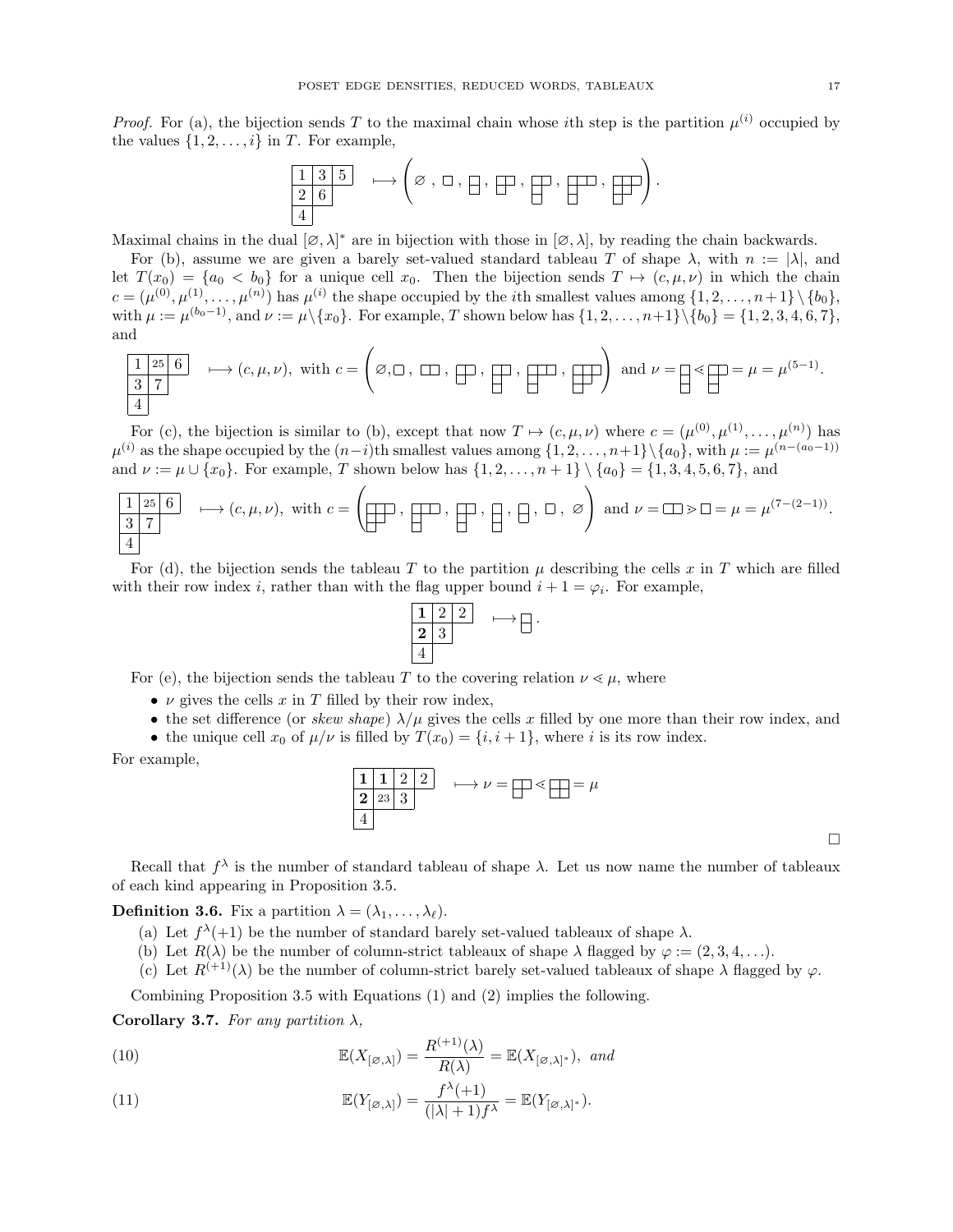To count barely set-valued tableaux, our strategy is to convert them to tableaux with extra data.

**Definition 3.8.** Given a column-strict barely set-valued tableau  $T$ , its uncrowding is the column-strict tableau  $T^+$  obtained as follows: if  $T(x_0) = \{a_0 < b_0\}$  for the unique cell  $x_0$ , then remove  $b_0$  from  $x_0$  and use Robinson-Schensted-Knuth (RSK) row-insertion (see, for example, [St99, §7.11]) to bump  $b_0$  into the rows of  $T$  strictly below the row of  $x_0$ . For example,



where the bumped entries are in boldface.

**Proposition 3.9.** The uncrowding operation  $T \mapsto T^+$  gives a bijection between

- column-strict barely set-valued tableaux of shape  $\lambda$ , and
- triples  $(T^+, x, i_0)$  where
	- $-T^+$  is a column-strict tableau,
	- x is one of its (inner) corner cells, and
	- $i_0$  is in the range  $1, 2, \ldots, i 1$ , where i is the row-index of x.

Under this bijection, the shapes  $\lambda$  and  $\lambda^+$  of T and  $T^+$  are related by  $\lambda \leq \lambda^+$  and  $\lambda^+/\lambda = \{x\}$ . Furthermore,  $i_0$  is the row-index of the unique cell  $x_0$  for which  $\#T(x_0) = 2$ .

*Proof.* Given  $(T^+, x, i_0)$ , the inverse bijection ("crowding") starts by doing reverse RSK row-insertion out of the corner cell  $x$  in  $T^+$ . However, rather than stopping when it reverse-bumps an entry out of row 1, the procedure stops when an entry  $b_0$  from row  $i_0 + 1$  is about to bump an entry  $a_0$  of row  $i_0$ , say in a cell  $x_0$ , and instead adds  $b_0$  as an extra set-valued entry to make  $T(x_0) = \{a_0, b_0\}.$ 

**Example 3.10.** If one selects the boldface corner cell x in the figure below (row 5, column 2),

| T |                |   | $\overline{2}$ | $\overline{2}$ | 4 |
|---|----------------|---|----------------|----------------|---|
|   | $\overline{2}$ | 3 | 3              | 4              |   |
|   | 4              | 4 | 5              |                |   |
|   | 5              | 5 | 6              |                |   |
|   | 6              | 6 |                |                |   |

then crowding the triples  $(T^+, x, i_0)$  for  $i_0 = 1, 2, 3, 4$  yields these barely set-valued tableaux, respectively.

| ×              |               |          | $\Omega$       | 4 |               |          | $\Omega$      |                |  |               |        | ົ       | $\Omega$       |  |          |            |                 | 23 | $\overline{4}$ |
|----------------|---------------|----------|----------------|---|---------------|----------|---------------|----------------|--|---------------|--------|---------|----------------|--|----------|------------|-----------------|----|----------------|
| $\Omega$       | $\Omega$<br>ັ | $\Omega$ |                |   | $\Omega$<br>↵ | $\Omega$ | $\Omega$<br>u |                |  | $\Omega$<br>↩ | ച<br>◡ | 34      |                |  | $\Omega$ | ົ<br>ູ     |                 |    |                |
|                |               |          | $\overline{ }$ |   | 4             | 45       |               | $\overline{ }$ |  |               |        | к<br>IJ | $\overline{ }$ |  |          | -<br>IJ    |                 |    |                |
| $\overline{5}$ | 56            | 6        |                |   | ►<br>G        | ⌒<br>I)  | $\epsilon$    |                |  | Ω             | ◠      | 6       |                |  | ⊍        | $\epsilon$ | $\epsilon$<br>O |    |                |
| 6              |               |          |                |   | 6             |          |               |                |  | 6             |        |         |                |  | 6        |            |                 |    |                |

Proposition 3.9 yields useful recurrences for counting barely set-valued tableaux.

Corollary 3.11. For any partition  $\lambda$ ,

$$
f^{\lambda}(+1) = \sum_{x=(i,j)} (i-1) f^{\lambda \cup \{x\}},
$$

where x runs through all outside corner cells of  $\lambda$ .

Proof. This is immediate from Proposition 3.9, restricting the uncrowding bijection to standard barely setvalued tableaux T of shape  $\lambda$ , so that  $T^+$  in the triple  $(T^+, x, i_0)$  is a standard tableau.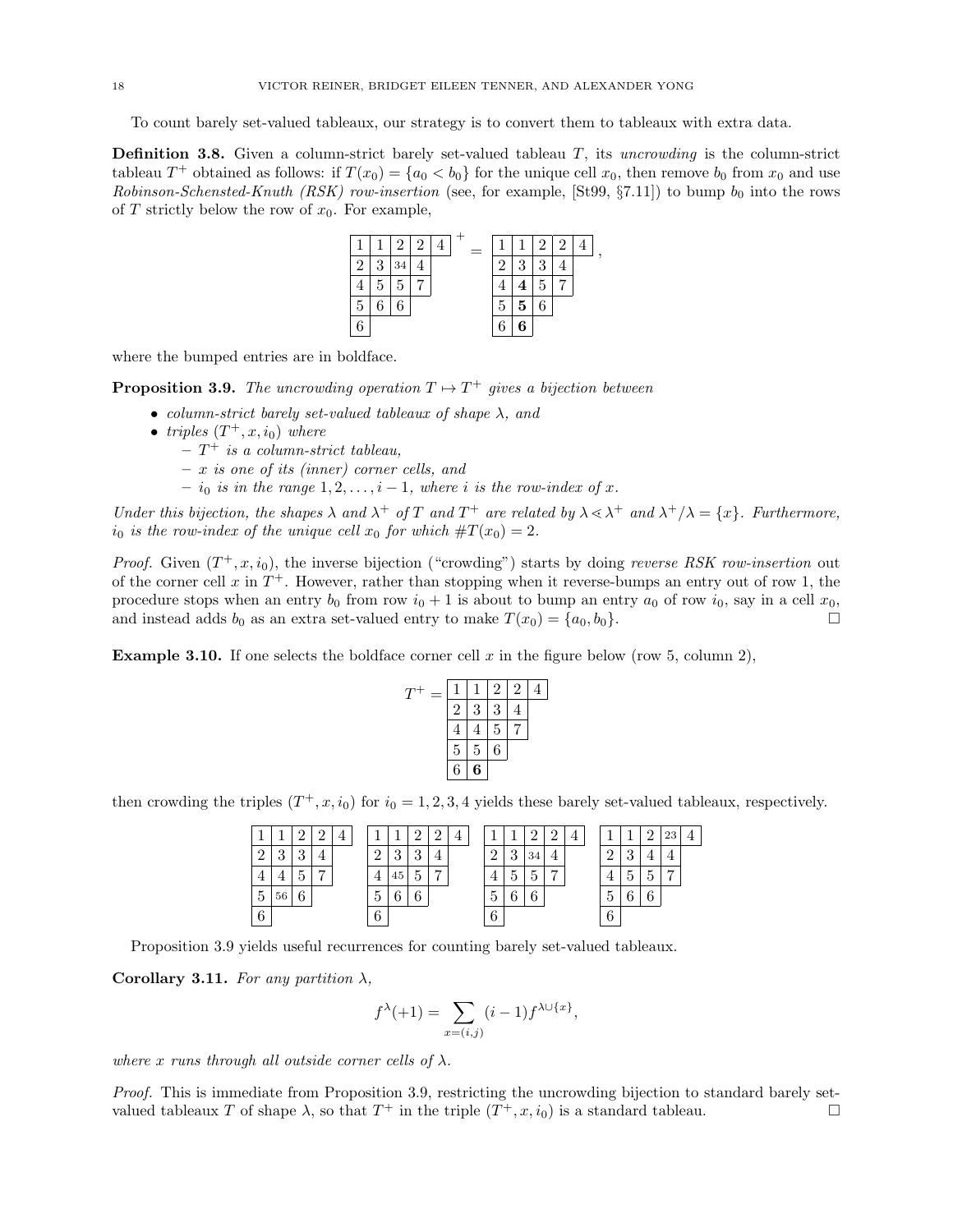Remark 3.12. A second proof of Corollary 3.11 uses the fact that  $f^{\lambda}$  and  $f^{\lambda}(+1)$  are the coefficients of  $x_1x_2 \cdots x_{|\lambda|}$  and  $x_1x_2 \cdots x_{|\lambda|+1}$  in the Schur function  $s_\lambda$  and the stable Grothendieck polynomial  $G_\lambda$ ; see Definition 5.3 below. A formula of Lenart [Le99] gives the expansion

(12) 
$$
G_{\lambda} = \sum_{\mu \supset \lambda} (-1)^{|\mu/\lambda|} g_{\mu/\lambda} s_{\mu},
$$

where  $g_{\mu/\lambda}$  is the number of row-strict and column-strict tableaux of the skew shape  $\lambda/\mu$  with entries in row i in the range  $1, 2, \ldots, i-1$ . If  $\mu = \lambda \cup \{x\}$  with  $x = (i, j)$ , then  $g_{\mu/\lambda} = i - 1$ . Thus Corollary 3.11 also follows by extracting the coefficient of the square-free monomial  $x_1x_2 \cdots x_{|\lambda|+1}$  in Equation (12).

Remark 3.13. Note that  $f^{\lambda^t}(+1) = f^{\lambda}(+1)$  via the conjugation involution on standard set-valued tableaux. Hence Corollary 3.11 implies a second identity; namely,

$$
f^{\lambda}(+1) = \sum_{x=(i,j)} (j-1) f^{\lambda \cup \{x\}},
$$

where x still runs through all outside corner cells of  $\lambda$ . Concordance between these two identities requires the difference between their righthand sides to equal zero; that is, we need

(13) 
$$
\sum_{x=(i,j)} c(x) f^{\lambda \cup \{x\}} = 0,
$$

where  $c(x) = j - i$  is the *content* of the cell  $x = (i, j)$ . Indeed, dividing Equation (13) by  $n \cdot f^{\lambda}$  gives a fact that was first shown by Kerov ([Ke96, Equation (10.6)] and [Ke93]): the content  $c(x)$  has mean 0 when one considers it as a random variable on the outside corners x of a random partition  $\lambda$ , grown one box at a time using Plancherel measure.

We can now prove part of Theorem 1.1.

**Proposition 3.14.** For the rectangular staircase  $\lambda = \delta_d(b^a)$ , the interval  $[\varnothing, \lambda]$  has  $\mathbb{E}(Y) = \frac{(d-1)ab}{a+b}$ .

*Proof.* Recall that Equation (11) says that  $\mathbb{E}(Y) = \frac{f^{\lambda}(+1)}{(|\lambda|+1)f^{\lambda}}$ . The outside corners of  $\lambda$  are  $x_i := (1 + b(d - 1 - i), 1 + ai)$ 

for  $i = 0, 1, \ldots, d - 1$ , and the hook-length formula shows that for the cell  $x_i$ ,

$$
\frac{f^{\lambda \cup \{x_i\}}}{(|\lambda|+1)f^{\lambda}} = \frac{\left(\frac{b}{a+b}\right)_i}{i!} \cdot \frac{\left(\frac{a}{a+b}\right)_{d-1-i}}{(d-1-i)!},
$$

where  $(z)_j := z(z+1)\cdots(z+j-1)$  is the Pochhammer symbol.

Thus Corollary 3.11 implies

$$
\mathbb{E}(Y) = \frac{f^{\lambda}(+1)}{(|\lambda|+1)f^{\lambda}}
$$
\n
$$
= \sum_{i=0}^{d-1} ai \cdot \frac{f^{\lambda \cup \{x_i\}}}{f^{\lambda}}
$$
\n
$$
= \sum_{i=1}^{d-1} ai \cdot \frac{\left(\frac{b}{a+b}\right)_i}{i!} \cdot \frac{\left(\frac{a}{a+b}\right)_{d-1-i}}{(d-1-i)!}
$$
\n
$$
= a \cdot \frac{\frac{b}{a+b} \left(\frac{a}{a+b}\right)_{d-2}}{(d-2)!} \cdot {}_2F_1 \left( \frac{-(d-2)}{-(d-3+\frac{a}{a+b})} \right| 1 \right)
$$
\n
$$
= a \cdot \frac{\frac{b}{a+b} \left(\frac{a}{a+b}\right)_{d-2}}{(d-2)!} \cdot \frac{(-(d-1))_{d-2}}{\left(-(d-3+\frac{a}{a+b})\right)_{d-2}}
$$
\n
$$
= \frac{(d-1)ab}{a+b},
$$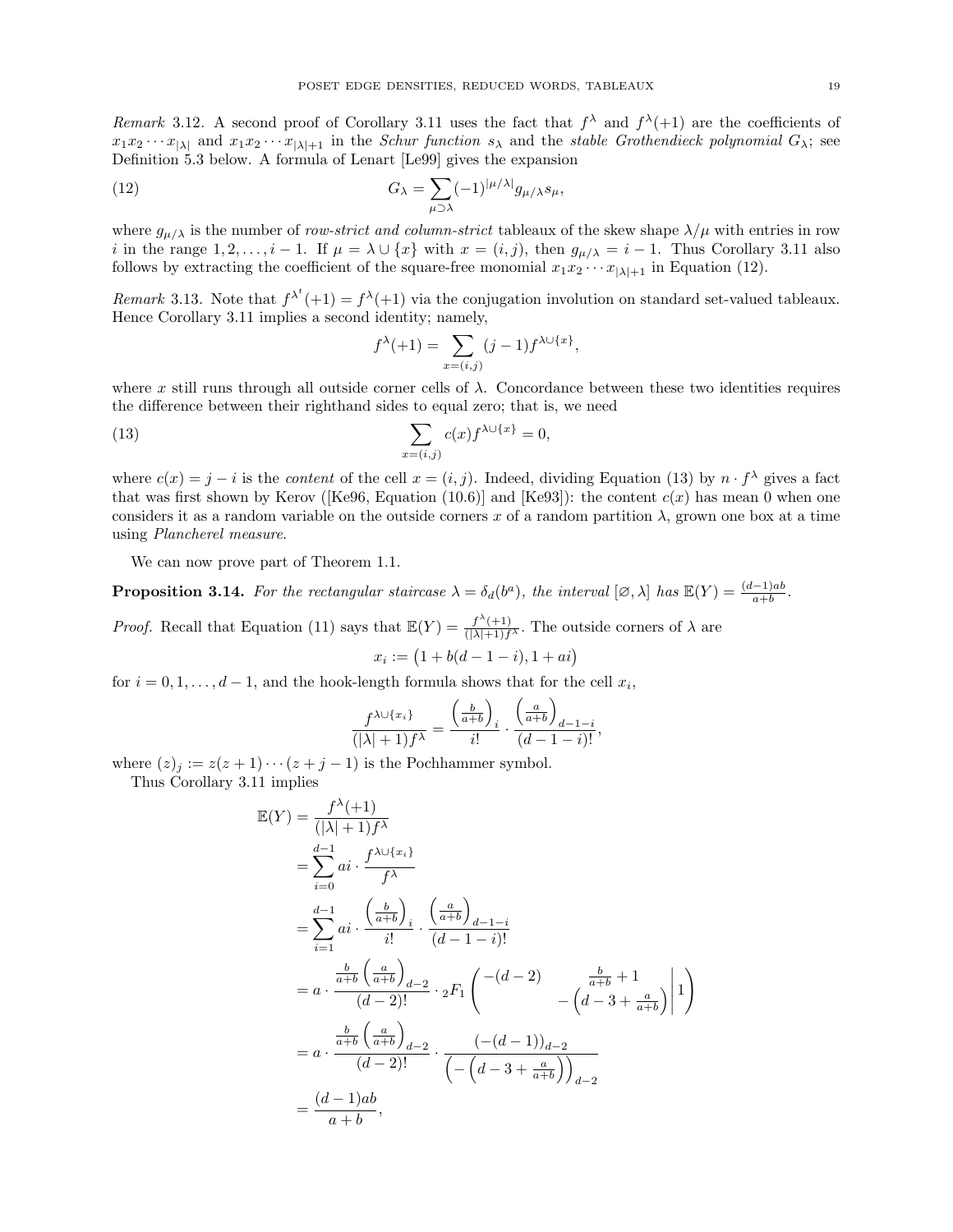where the penultimate equality uses the Chu-Vandermonde summation  ${}_2F_1$   $\begin{pmatrix} -m & B \\ C & C \end{pmatrix}$  $\mathcal{C}_{0}^{(n)}$  $\begin{array}{c} \hline \rule{0pt}{2ex} \rule{0pt}{2ex} \rule{0pt}{2ex} \rule{0pt}{2ex} \rule{0pt}{2ex} \rule{0pt}{2ex} \rule{0pt}{2ex} \rule{0pt}{2ex} \rule{0pt}{2ex} \rule{0pt}{2ex} \rule{0pt}{2ex} \rule{0pt}{2ex} \rule{0pt}{2ex} \rule{0pt}{2ex} \rule{0pt}{2ex} \rule{0pt}{2ex} \rule{0pt}{2ex} \rule{0pt}{2ex} \rule{0pt}{2ex} \rule{0pt}{2ex} \rule{0pt}{2ex} \rule{0pt}{2ex} \rule{0pt}{2ex} \rule{$  $1=\frac{(C-B)_m}{(C)}$  $(C)<sub>m</sub>$  $\Box$ 

Recall from Section 1 that  $R(\lambda, q) := \sum_{\mu \subset \lambda} q^{|\lambda|}$  is the rank-generating function for  $[\varnothing, \lambda]$ , and that for an outside corner cell  $x = (i, j)$  of  $\lambda$  in row i and column j, we defined two subshapes:

$$
\lambda_{(x)} := (\lambda_{i+1}, \lambda_{i+2}, \ldots) \text{ and}
$$

$$
\lambda^{(x)} := (\lambda_1, \lambda_2, \ldots, \lambda_{i-1}) - (j, j, \ldots, j).
$$

Recall also from Proposition 3.5 and Definition 3.6 that  $R(\lambda) = \#[\varnothing, \lambda] = [R(\lambda, q)]_{q=1}$  is the same as the number of column-strict tableaux of shape  $\lambda$  flagged by  $\varphi = (2, 3, 4, \ldots)$ , while  $R^{(+1)}(\lambda)$  is the number of column-strict barely set-valued tableaux of shape  $\lambda$  flagged by  $\varphi$ .

Corollary 3.15. For any partition  $\lambda$ ,

$$
R^{(+1)}(\lambda) = \sum_{x=(i,j)} (i-1) \cdot R(\lambda_{(x)}) \cdot R(\lambda^{(x)}),
$$

where x runs through all outside corner cells of  $\lambda$ .

Proof. Restrict the domain of the uncrowding bijection to column-strict barely set-valued tableaux T of shape  $\lambda$  flagged by  $\varphi = (2, 3, 4, \ldots)$ . Then, during the uncrowding of T, the bumpings that occur are always to a value i in row  $i-1$  trying to bump a value  $i+1$  in row i. The bumping stops only when this value i comes to rest at a corner cell  $x = (i, j)$  at the end of row i, because row i only contains the value i (in particular, it has no  $i + 1$ ). In this situation, the resulting column-strict tableau  $T^+$  thus breaks into three pieces:

- an  $i \times j$  rectangle that is weakly to the upper left of  $x = (i, j)$ , having every cell filled by its row-index,
- a column-strict tableau  $T^{(x)}$  strictly north and east of x, filling  $\lambda^{(x)}$ , which is flagged by  $\varphi$ , and
- a column-strict tableau  $T(x)$  strictly south and west of x, filling  $\lambda(x)$ , which, after reducing all of its entries by i, would be flagged by  $\varphi$ .

For example, here is such a T and  $T^+$ , along with  $T^{(x)}$  and the version of  $T_{(x)}$  with entries reduced by  $i = 5$ .



The  $5 \times 3$  rectangle weakly to the upper left of cell  $(5,3)$  in  $T^+$  has every cell filled by its row-index, in boldface.

This lets us prove another part of Theorem 1.1.

**Proposition 3.16.** For the rectangular staircase  $\lambda = \delta_d(b^a)$ , the interval  $[\varnothing, \lambda]$  has  $\mathbb{E}(X) = \frac{(d-1)ab}{a+b}$ .

*Proof.* Recall that Equation (10) asserts that  $\mathbb{E}(X) = \frac{R^{(+1)}(\lambda)}{R(\lambda)}$  $\frac{R(\lambda)}{R(\lambda)}$ . As observed earlier,  $\lambda$  has outside corners  $x_k := (1 + b(d - 1 - k), 1 + ak)$  for  $k = 0, 1, ..., d - 1$ .

Therefore Corollary 3.15 implies

$$
R^{(+1)}(\lambda) = \sum_{k=0}^{d-1} ak \cdot R(\lambda_{(x_k)}) \cdot R(\lambda^{(x_k)}).
$$

After dividing by a, this yields

(14) 
$$
\frac{R^{(+1)}(\lambda)}{a} = \sum_{k=0}^{d-1} k \cdot R(\lambda_{(x_k)}) \cdot R(\lambda^{(x_k)}).
$$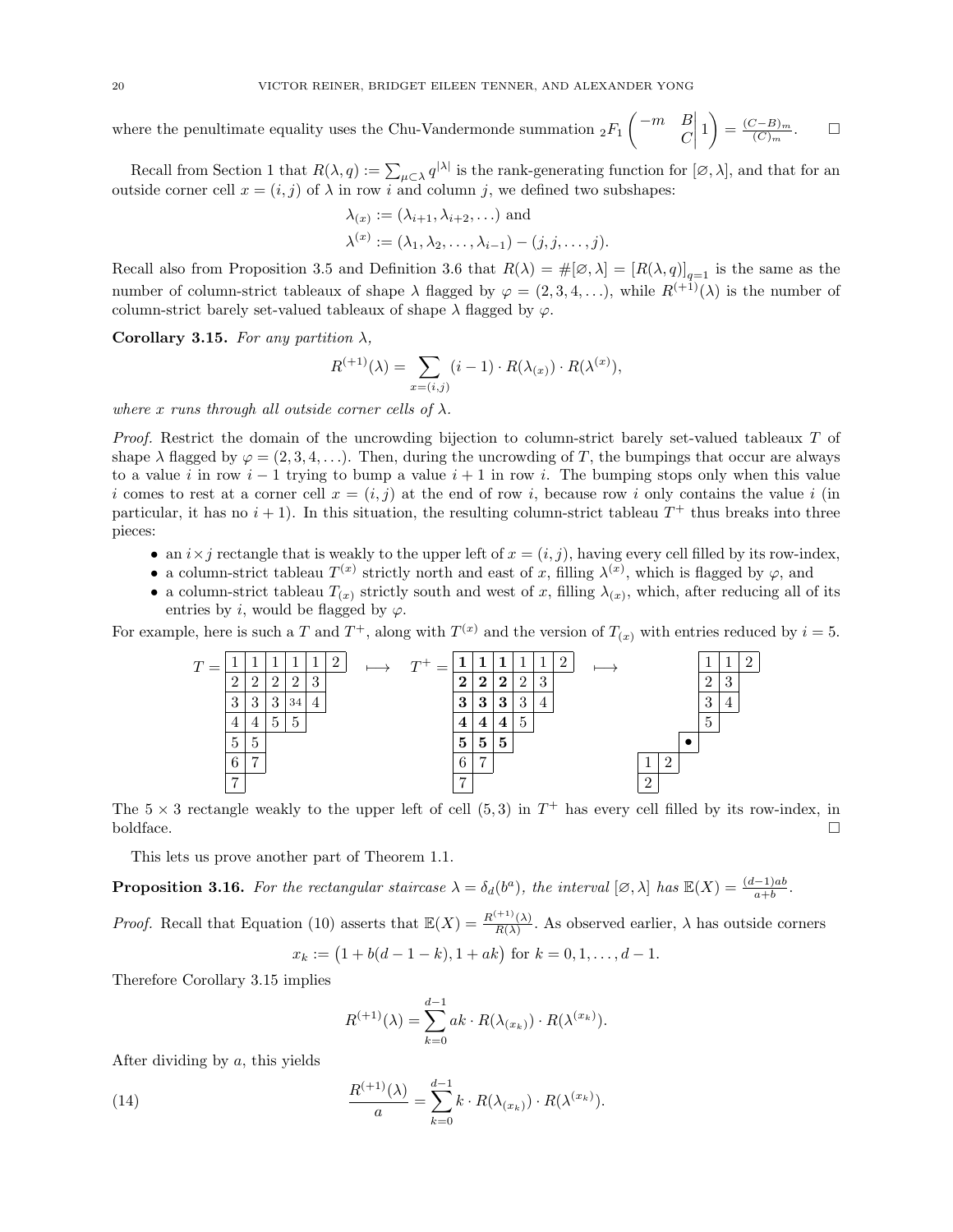The conjugation involution  $\mu \mapsto \mu^t$  gives a bijection between the outside corners of  $\lambda$  and of  $\lambda^t$ , giving rise to this counterpart for Equation (14):

(15) 
$$
\frac{R^{(+1)}(\lambda^t)}{b} = \sum_{k=0}^{d-1} (d-1-k) \cdot R(\lambda_{(x)}) \cdot R(\lambda^{(x)}).
$$

The conjugation also gives a poset isomorphism  $[\varnothing, \lambda] \cong [\varnothing, \lambda^t]$  showing that  $R(\lambda) = R(\lambda^t)$ , and that these two posets have the same expectations  $\mathbb{E}(X)$ , meaning that  $R^{(+1)}(\lambda) = R^{(+1)}(\lambda^t)$ . Therefore, adding Equations (14) and (15) gives

$$
\frac{R^{(+1)}(\lambda)}{a} + \frac{R^{(+1)}(\lambda)}{b} = (d-1)\sum_{k=0}^{d-1} R(\lambda_{(x)}) \cdot R(\lambda^{(x)}) = (d-1)R(\lambda),
$$

where the last equality used Proposition 1.5 specialized to  $q = 1$ . Hence one has

$$
\mathbb{E}(X) = \frac{R^{(+1)}(\lambda)}{R(\lambda)} = (d-1) \cdot \frac{1}{\frac{1}{a} + \frac{1}{b}} = \frac{(d-1)ab}{a+b}.
$$

Propositions 3.14 and 3.16 imply that  $[\emptyset, \lambda]$  is CDE when  $\lambda = \delta_d(b^a)$  is a rectangular staircase.

## 4. COXETER GROUPS AND 0-HECKE MONOIDS

Computing  $E(X)$  and  $E(Y)$  for lower intervals in the weak Bruhat ordering involves descent sets and factorizations in Coxeter systems and 0-Hecke monoids. We begin this section by reviewing the relevant concepts from Coxeter groups, then develop several formulas and results, and finally do the same for 0-Hecke monoids.

# 4.1. Coxeter groups.

**Definition 4.1.** A Coxeter matrix is a finite set S and a choice of  $m_{s,t} = m_{t,s}$  in  $\{2, 3, 4, ...\}\cup \{\infty\}$  for  $s \neq t$  in S. The corresponding Coxeter system  $(W, S)$  is the group W generated by S, subject to relations  $s^2 = e$  for all  $s \in S$ , and

$$
\underbrace{sts\cdots}_{m_{s,t} \text{ factors}} = \underbrace{tsts\cdots}_{m_{s,t} \text{ factors}} \text{ for } s \neq t \text{ in } S.
$$

**Definition 4.2.** The length function  $\ell : W \to \mathbb{N}$  for  $(W, S)$  is defined by

$$
\ell(w) := \min\{\ell : w = s_1 s_2 \cdots s_\ell \text{ for } s_i \in S\}.
$$

A word  $\mathbf{s} := (s_1, s_2, \ldots, s_{\ell(w)})$ , for which  $w = s_1 s_2 \cdots s_{\ell(w)}$ , is a reduced word for w.

**Definition 4.3.** The  $(\text{right})$  descent set of w is

$$
Des(w) := \{ s \in S : \ell(ws) < \ell(w) \}.
$$

The set of reflections in W is  $T := \{ wsw^{-1} : w \in W, s \in S \}$ . The (left) inversion set of w in W is

$$
T_L(w) := \{ t \in T : \ell(tw) < \ell(w) \},
$$

which has size  $\ell(w)$ , and is computable from any  $s = (s_1, \ldots, s_{\ell(w)}) \in \text{Red}(w)$  as follows [BB05, Corollary 1.4.4]:

$$
T_L(w) = \begin{Bmatrix} s_1, \\ s_1 s_2 s_3, \\ s_1 s_2 s_3 s_2 s_1, \\ \vdots \\ s_1 s_2 \cdots s_{\ell(w)} \cdots s_2 s_1 \end{Bmatrix}.
$$

**Definition 4.4.** The (right) weak Bruhat order  $u \leq_R w$  on W can be defined via any of the following equivalent conditions (see [BB05, Chapter 3]):

- (a)  $u \leq_R w$  is the transitive closure of the covering relation  $u \leq_R w$ , where  $u = ws$  and  $s \in Des(w);$
- (b) there exist  $u = u_0, u_1, \ldots, u_{\ell-1}, u_{\ell} = w$  in W and  $s_i \in S$  such that  $u_i s_i = u_{i+1}$  and  $\ell(u_{i+1}) > \ell(u_i);$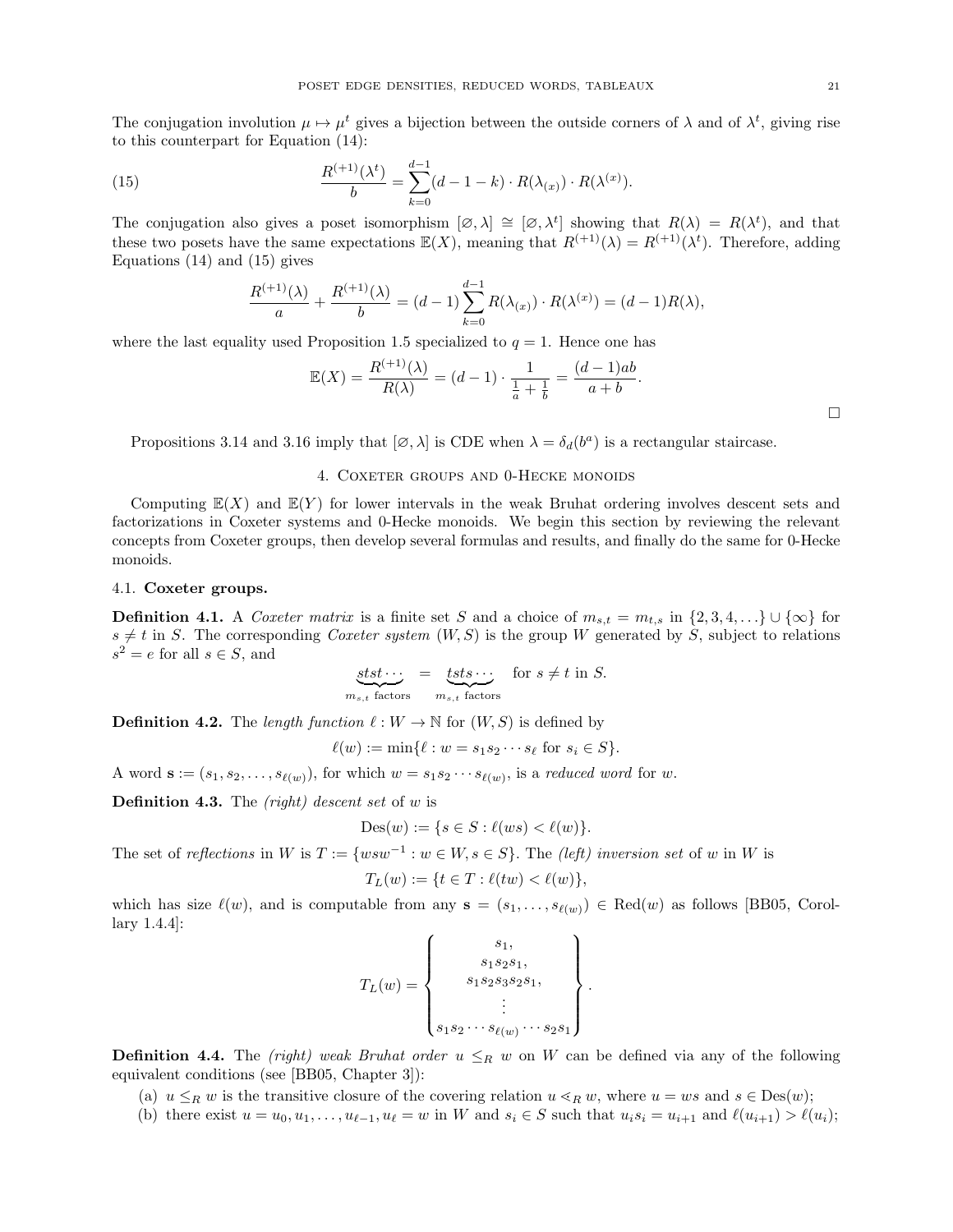- (c) there exists  $(s_1, s_2, \ldots, s_{\ell(w)}) \in \text{Red}(w)$  having a prefix  $(s_1, s_2, \ldots, s_{\ell(u)}) \in \text{Red}(u);$
- (d)  $\ell(u) + \ell(u^{-1}w) = \ell(w)$ ; and
- (e)  $T_L(u) \subseteq T_L(w)$ .

We note the following facts about weak Bruhat order intervals, which follow trivially from Definition 4.4.

### **Proposition 4.5.** In a Coxeter system  $(W, S)$ ,

- (a) the weak Bruhat interval  $[u, w]$  is isomorphic to the lower interval  $[e, u^{-1}w]$ , via  $v \mapsto u^{-1}v$ , and
- (b) the dual poset  $[e, w]^*$  to the lower interval  $[e, w]$  is isomorphic to  $[e, w^{-1}]$ , via  $u \mapsto w^{-1}u$ .

The definition of  $\leq_R$  allows us to reformulate Equations (1) and (2).

**Corollary 4.6.** For any Coxeter system  $(W, S)$  and  $w \in W$ ,

(16) 
$$
\mathbb{E}(X_{[e,w]}) = \frac{1}{\#[e,w]} \sum_{u \leq_R w} \# \operatorname{Des}(u) \quad \text{and}
$$

(17) 
$$
\mathbb{E}(Y_{[e,w]}) = \frac{1}{(\ell(w)+1) \cdot \# \text{Red}(w)} \sum_{\substack{\mathbf{s}=(s_1,s_2,\ldots,s_{\ell(w)}) \\ \in \text{Red}(w)}} \sum_{i=0}^{\ell(w)} \# \text{Des}(s_1s_2\cdots s_i).
$$

It is helpful to reformulate Equation (16) for later use.

**Proposition 4.7.** For any Coxeter system  $(W, S)$  and any  $w \in W$ ,

$$
\mathbb{E}(X_{[e,w]}) = \frac{1}{2} \left( \#S - \frac{1}{\#[e,w]} \sum_{u \leq_R w} \# \{ s \in S : u \lessdot_R u s \not\leq_R w \} \right).
$$

*Proof.* Because posets P and  $P^*$  have the same expectation for the variable X, one always has

$$
\mathbb{E}(X_P) = \frac{\mathbb{E}(X_P) + \mathbb{E}(X_{P^*})}{2} = \frac{\mathbb{E}(X_P + X_{P^*})}{2}.
$$

For each p, the statistic  $X_P(p)$  reports the down-degree of p in P. From the perspective of  $P^*$ , the statistic  $X_{P^*}(p)$  computes the *up-degree* of p in P.

Specializing to  $P = [e, w]$ , the down-degree of an element  $u \leq_R w$  is  $\# \text{Des}(u) = \# \{s \in S : us \leq_R u\}$ as before, and its up-degree is  $\#\{s \in S : u \leq us \leq_R w\}$ . Therefore the sum of an element's down- and up-degrees is

$$
\# \{ s \in S : us \lessdot_R u \text{ or } u \lessdot us \leq_R w \} = \# S - \# \{ s \in S : u \lessdot us \not\leq_R w \}.
$$

Halving the expectation of this random variable on  $[e, w]$  yields the formula in the proposition.

4.2. 0-Hecke monoids. We wish also to reformulate Equation (17), this time via words in the 0-Hecke monoid.

**Definition 4.8.** Given a Coxeter matrix  $(m_{s,t})$  and Coxeter system  $(W, S)$ , the associated 0-Hecke monoid  $\mathcal{H}_W(0)$  is the monoid generated by  $\{T_s\}_{s\in S}$ , subject to the quadratic relation  $T_s^2 = T_s$  for  $s \in S$  and

$$
\underbrace{T_s T_t T_s T_t \cdots}_{m_{s,t} \text{ factors}} = \underbrace{T_t T_s T_t T_s \cdots}_{m_{s,t} \text{ factors}} \text{ for } s \neq t \text{ in } S.
$$

It turns out (see, for example, [No79]) that any choice of reduced word  $\mathbf{s} = (s_1, s_2, \ldots, s_{\ell(w)}) \in \text{Red}(w)$ defines the same element  $T_w := T_{s_1} \cdots T_{s_{\ell(w)}}$  in the monoid  $\mathcal{H}_W(0)$ . Furthermore,  $T_w = T_{w'}$  in  $\mathcal{H}_W(0)$  if and only if  $w = w'$  in W, and thus, as a set, one has

$$
\mathcal{H}_W(0) = \{T_w : w \in W\}.
$$

This means that one can speak of a 0-Hecke word  $(s_1, s_2, \ldots, s_L)$  for w, meaning that  $T_w = T_{s_1} T_{s_2} \cdots T_{s_L}$ in  $\mathcal{H}_W(0)$ . It also implies that one has the following relations in  $\mathcal{H}_W(0)$ :

(18) 
$$
T_w T_s = \begin{cases} T_{ws} & \text{if } \ell(ws) > \ell(w), \text{ and} \\ T_w & \text{if } \ell(ws) < \ell(w). \end{cases}
$$

Factorizations  $T_w = T_u T_v$  in  $\mathcal{H}_W(0)$  give yet another characterization of the weak Bruhat order on W.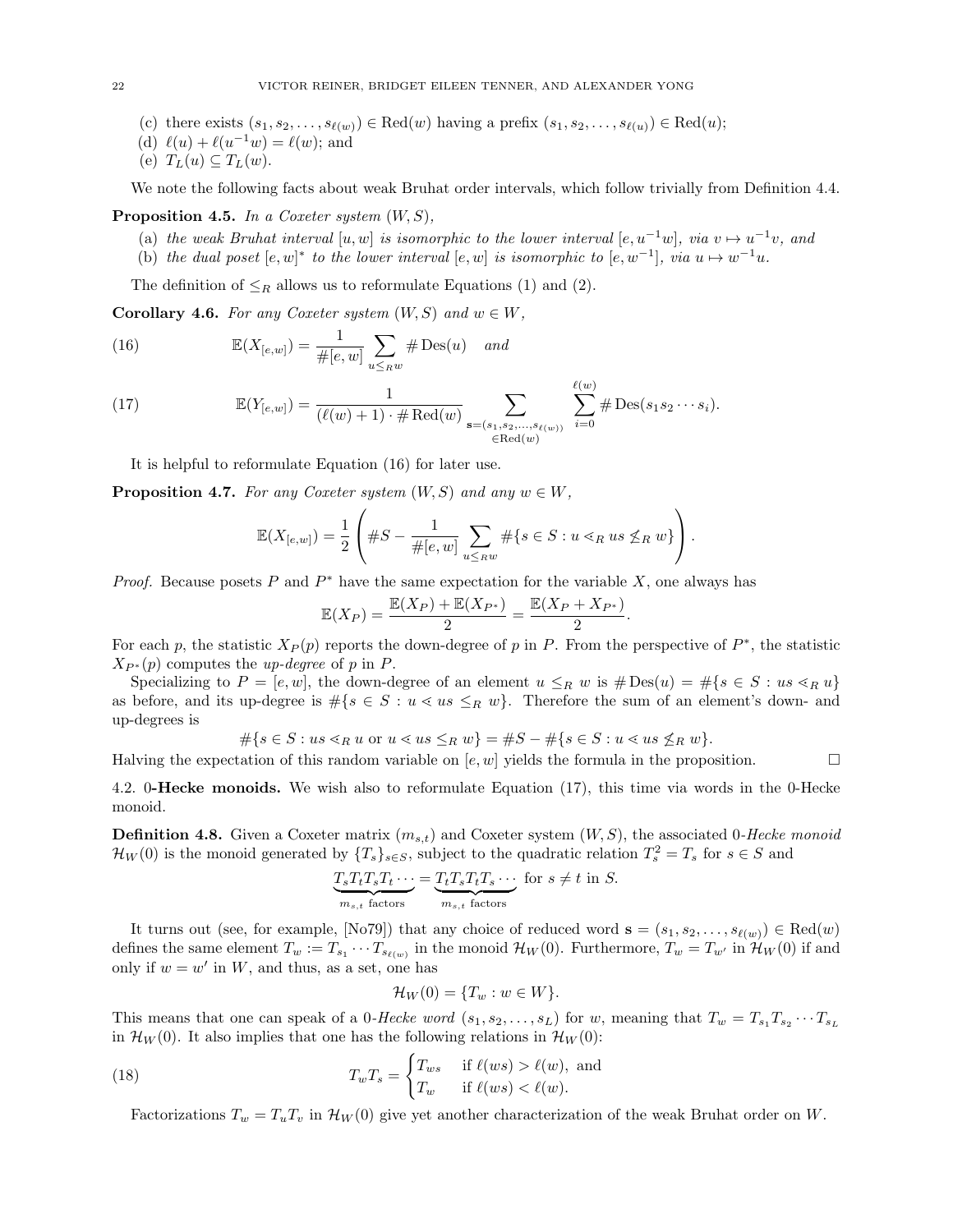**Proposition 4.9.** One has  $u \leq_R w$  in W if only if there exists  $v \in W$  with  $T_u T_v = T_w$ .

*Proof.* If  $u \leq_R w$  then  $v = u^{-1}w$  will satisfy  $T_u T_v = T_w$ . Conversely, if  $T_u T_v = T_w$ , then pick reduced words  $\mathbf{s} = (s_1, \dots, s_{\ell(u)}) \in \text{Red}(u) \text{ and } (s'_1, \dots, s'_{\ell(v)}) \in \text{Red}(v).$ 

Form a subword  $(s'_{i_1},\ldots,s'_{i_k})$  by omitting any  $s'_i$  for which  $\ell(us'_1\cdots s'_{i-1}s'_i) < \ell(us'_1\cdots s'_{i-1})$ . Using the relations in Equation (18) and the factorization

$$
T_w = T_u T_v = T_u T_{s'_1} \cdots T_{s'_{\ell(v)}}
$$

,

one deduces that  $T_w = T_u T_{s'_{i_1}} \cdots T_{s'_{i_k}}$ . Moreover, we have  $\ell(us'_{i_1} \cdots s'_{i_j}) = \ell(u) + j$  for each j. Thus  $(s_1,\ldots,s_{\ell(u)},s'_{i_1},\cdots,s'_{i_k})$  is a reduced word for w, and it contains  $\mathbf{s} \in \text{Red}(u)$  as a prefix. Hence  $u \leq_R w$ .  $\Box$ 

**Definition 4.10.** If  $T_w = T_{s_1} T_{s_2} \cdots T_{s_L}$  in  $\mathcal{H}_W(0)$  with  $L = \ell(w) + 1$ , call  $(s_1, s_2, \ldots, s_L)$  a nearly reduced word for w. Denote by  $\text{Red}(w)$  (resp.,  $\text{Red}^{(+1)}(w)$ ) the set of reduced (resp., nearly reduced) words for w.

**Proposition 4.11.** For any Coxeter system  $(W, S)$  and  $w \in W$ , one has a bijection

$$
\begin{cases}\n((s_1, s_2, \ldots, s_{\ell(w)}), i, s) \in \text{Red}(w) \times [0, \ell(w)] \times S: \\
 s \in \text{Des}(s_1 s_2 \cdots s_i) & \longrightarrow \text{Red}^{(+1)}(w) \\
((s_1, s_2, \ldots, s_{\ell(w)}), i, s) & \longmapsto (s_1, s_2, \ldots, s_i, s, s_{i+1}, \ldots, s_{\ell(w)})\n\end{cases}
$$

*Proof.* The given map is well-defined because  $s \in Des(s_1s_2 \cdots s_i)$  implies that

$$
T_{s_1}T_{s_2}\cdots T_{s_i}\cdot T_s\cdot T_{s_{i+1}}\cdots T_{s_{\ell(w)}} = T_{s_1}T_{s_2}\cdots T_{s_i}\cdot T_{s_{i+1}}\cdots T_{s_{\ell(w)}} = T_w.
$$

It also surjects: given a nearly reduced word  $\mathbf{s}^+ = (s_1^+, s_2^+, \ldots, s_{\ell(w)+1}^+)$  for w, if i is the smallest index with  $(s_1^+, s_2^+, \cdots, s_{i+1}^+)$  not reduced, then  $\mathbf{s} := (s_1^+, s_2^+, \cdots, s_i^+, s_{i+2}^+, s_{i+3}^+, \cdots, s_{\ell(w)+1}^+)$  has  $(\mathbf{s}, i, s_{i+1}^+) \mapsto \mathbf{s}^+$ . To show injectivity, assume that the elements  $(s, i, s)$  and  $(t, j, t)$ , with  $i \leq j$ , have the same image under the map. If one has strict inequality  $i < j$ , then the two words must match up as follows.

$$
\begin{array}{ccccccccccc}\ns_1 & s_2 & \ldots & s_i & s & s_{i+1} & \ldots & s_{j-1} & s_j & s_{j+1} & \ldots & s_{\ell(w)} \\
\parallel & \parallel & & \parallel & \parallel & & \parallel & & \parallel & & \parallel & & \parallel \\
t_1 & t_2 & \ldots & t_i & t_{i+1} & t_{i+2} & \ldots & t_j & t & t_{j+1} & \ldots & t_{\ell(w)}\n\end{array}
$$

The word **t** is reduced, so the same must be true of its prefix  $(t_1, t_2, \dots, t_i, t_{i+1}) = (s_1, s_2, \dots, s_i, s)$ , which contradicts  $s \in \text{Des}(s_1s_2\cdots s_i)$ . Therefore  $i = j$ , which then implies that  $(s, i, s) = (\mathbf{t}, j, t)$ .

This result has two interesting corollaries, including a reformulation of Equation (17).

Corollary 4.12. For any Coxeter system  $(W, S)$  and  $w \in W$ ,

$$
\mathbb{E}(Y_{[e,w]}) = \frac{\# \text{Red}^{(+1)}(w)}{(\ell(w) + 1) \cdot \# \text{Red}(w)}
$$

.

In turn, because reversing a word gives bijections  $\text{Red}(w) \leftrightarrow \text{Red}(w^{-1})$  and  $\text{Red}^{(+1)}(w) \leftrightarrow \text{Red}^{(+1)}(w^{-1})$ , Corollary 4.12 implies the following fact.

Corollary 4.13. For any Coxeter system  $(W, S)$  and  $w \in W$ ,

$$
\mathbb{E}(Y_{[e,w]}) = \mathbb{E}(Y_{[e,w^{-1}]}) = \mathbb{E}(Y_{[e,w]^*}).
$$

### 5. Type A and vexillary permutations

There are special features to the weak Bruhat order intervals  $[e, w]$  in the case of Coxeter systems  $(W, S)$ of type  $A_{n-1}$ . In this setting, W is the *symmetric group*  $\mathfrak{S}_n$  of all permutations on  $\{1, 2, \ldots, n\}$ , and  $S = \{\sigma_1, \ldots, \sigma_{n-1}\}\$  with each  $\sigma_i$  being the adjacent transposition that swaps i and i + 1. In this section, we first explain how the theory of Schubert and Grothendieck polynomials let one recast  $\mathbb{E}(Y_{[e,w]})$  for vexillary permutations. We then show how to recast  $\mathbb{E}(X_{[e,w]})$  for all permutations. Finally, we specialize to dominant permutations, and then specialize even further to dominant permutations of rectangular staircase shape.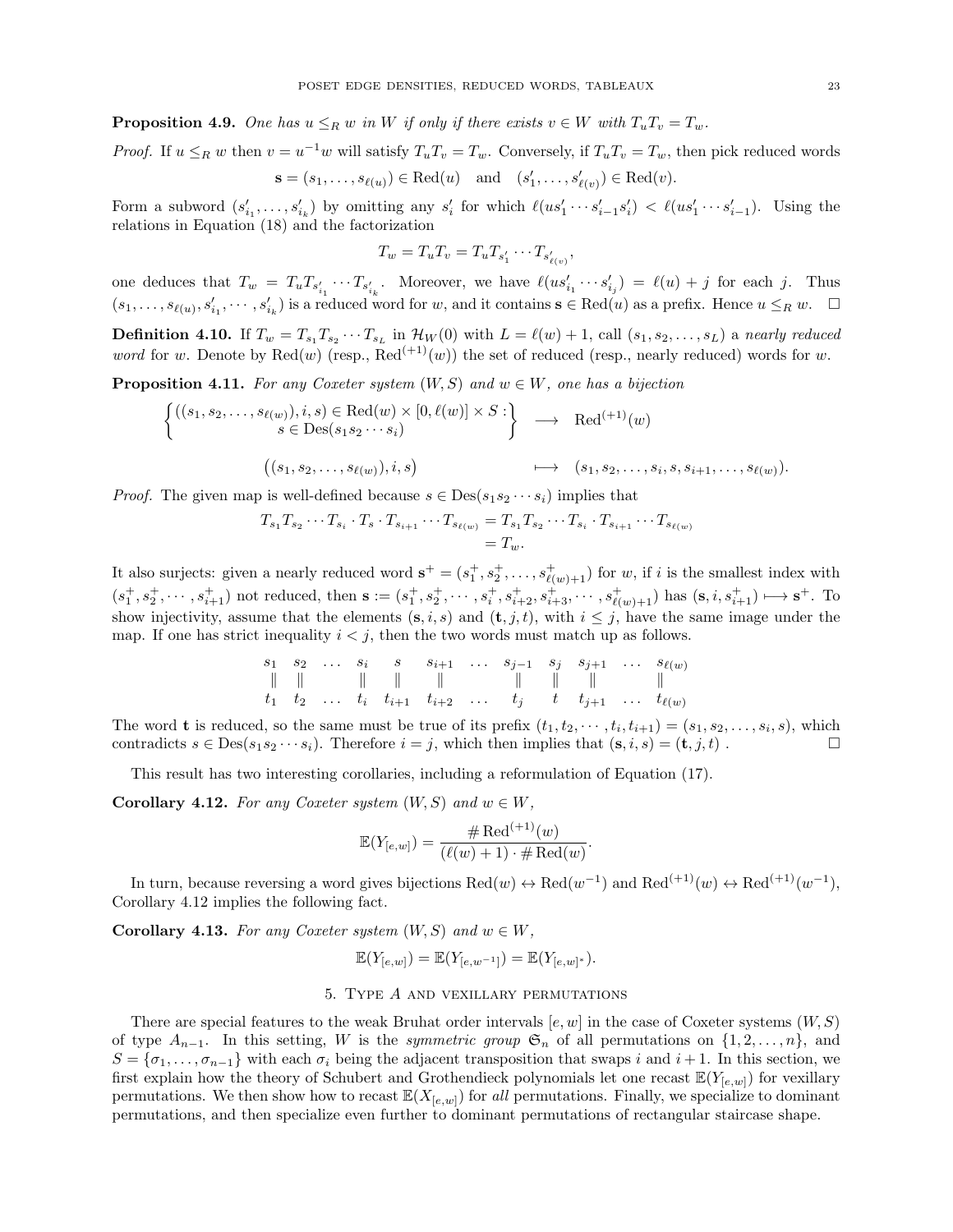5.1. Recasting  $\mathbb{E}(Y_{[e,w]})$  for vexillary permutations. Recall that Section 1 defined vexillary, dominant, Grassmannian, and inverse Grassmannian permutations.

**Theorem 5.1.** Fix a shape  $\lambda$ . For all vexillary permutation w of shape  $\lambda$ ,

$$
\mathbb{E}(Y_{[e,w]})=\frac{\text{Red}^{(+1)}(w)}{(\ell(w)+1)\text{Red}(w)}=\frac{f^{\lambda}(+1)}{(|\lambda|+1)f^{\lambda}}=\mathbb{E}(Y_{[\varnothing,\lambda]}).
$$

Furthermore, for those permutations that are Grassmannian or inverse Grassmannian,

$$
\mathbb{E}(X_{[e,w]}) = \mathbb{E}(X_{[\varnothing,\lambda]}).
$$

**Example 5.2.** We illustrate Theorem 5.1 for the partition  $\lambda = (3, 1, 1)$ .

(a) Figure 3 depicts the dual interval  $[\varnothing, \lambda]^*$  and its isomorphic partner [e, 236145], where 236145 is Grassmannian with code  $(1, 1, 3)$ . Both have  $\mathbb{E}(X) = 13/10$  and  $\mathbb{E}(Y) = 23/18$ , as predicted by the



FIGURE 3. The interval  $[\emptyset, (3,1,1)]^*$  and its isomorphic partner  $[e, 23614]$  of Example 5.2.

theorem. These expectations, for both X and Y, would be shared by the interval  $[e,(236145)^{-1}] \cong$  $[\emptyset, \lambda]$ , because  $(236145)^{-1} = 412563$  is inverse Grassmannian.

(b) On the other hand, Figure 4 depicts the intervals  $[e, 4231]$  and  $[e, 25314]$ . The permutation 4231 is dominant with code  $\lambda = (3, 1, 1)$ , while 25314 is vexillary with code  $(1, 3, 1)$  but is neither dominant nor Grassmannian nor inverse Grassmannian.



FIGURE 4. The intervals  $[e, 4231]$  and  $[e, 25314]$  of Example 5.2.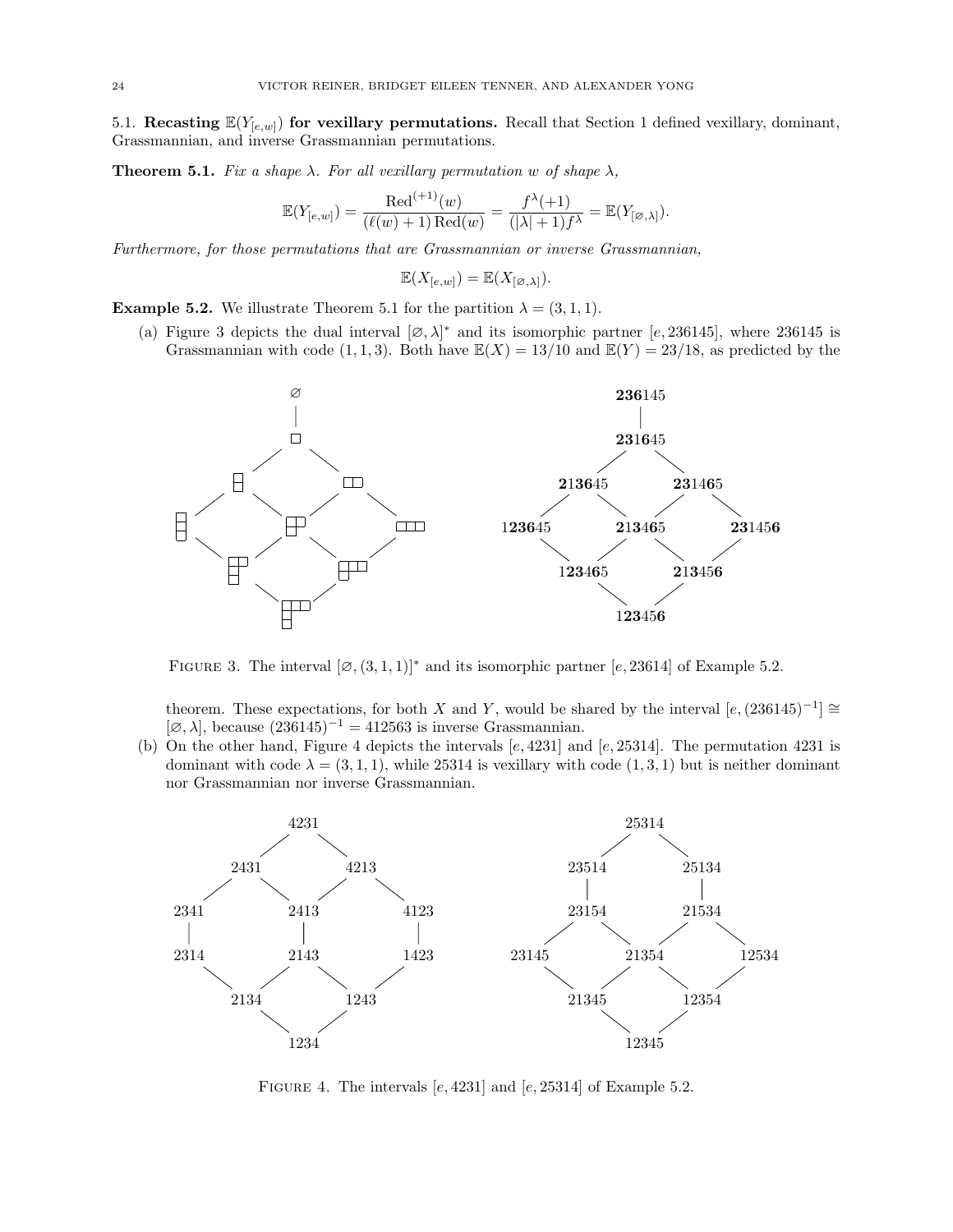These intervals all have  $\mathbb{E}(Y) = 23/18$ , as predicted by the theorem because 236145, 4231, and 25314 are all vexillary of shape  $\lambda$ . However,  $\mathbb{E}(X_{[e,4231]}) = 5/4$ , while  $\mathbb{E}(X_{[e,25314]}) = 14/11$ , neither of which matches  $\mathbb{E}(X_{[e,236145]}) = 13/10.$ 

The proof of Theorem 5.1 uses the relation between reduced words and 0-Hecke words in type A and the theory of Stanley symmetric functions and Lascoux and Schützenberger's theory of Schubert and Grothendieck polynomials (see, for example, [Bu02, BKSTY08, FG94, LS82, Man01, St84, La03]).

**Definition 5.3.** Given a partition  $\lambda$ , the *Schur function*  $s_{\lambda}$  and the *stable Grothendieck polynomial* (for partitions)  $G_{\lambda}$  are computed by

$$
s_{\lambda} = \sum_{T} \mathbf{x}^{T} \text{ and}
$$

$$
G_{\lambda} = \sum_{T} (-1)^{|T| - |\lambda|} \mathbf{x}^{T},
$$

(see, for example, [Bu02, Theorem 3.1]) where the first (respectively, second) sum runs over all column-strict tableaux (respectively, column-strict set-valued tableaux) T of shape  $\lambda$ , and  $x^T$  is as defined in Equation (9). Given  $w \in \mathfrak{S}_n$ , the stable Schubert polynomial (or Stanley symmetric function)  $F_w$  and the stable Grothendieck polynomial (for permutations)  $G_w$  are defined via

$$
F_w = \sum_{\substack{(\sigma_{a_1}, \dots, \sigma_{a_{\ell(w)}}), \\ (b_1, \dots, b_{\ell(w)})}} x_{b_1} \cdots x_{b_{\ell(w)}} \quad \text{and} \quad
$$

$$
G_w = \sum_{\substack{(\sigma_{a_1}, \dots, \sigma_{a_L}), \\ (b_1, \dots, b_L)}} (-1)^{L - \ell(w)} x_{b_1} \cdots x_{b_{\ell(w)}}
$$

(see, for example, [FG94, Examples 2.2 and 2.5]). In the first sum,  $(\sigma_{a_1}, \cdots, \sigma_{a_{\ell(w)}})$  ranges over all reduced words for w, while in the second sum,  $(\sigma_{a_1}, \cdots, \sigma_{a_L})$  ranges over all 0-Hecke words for w. In both cases,  $(b_1, b_2, \ldots)$  are weakly increasing sequences of positive integers satisfying the compatibility condition that  $b_i < b_{i+1}$  whenever  $a_i \leq a_{i+1}$ .

Although it is not obvious, the functions  $s_{\lambda}$ ,  $G_{\lambda}$ ,  $F_w$ , and  $G_w$  are all *symmetric functions* in the infinite variable set  $\{x_1, x_2, \ldots\}$ .

Finally for any  $w \in \mathfrak{S}_n$ , the  $(\beta)$ -*Grothendieck polynomial* is defined by

(19) 
$$
\mathfrak{G}_{w}^{(\beta)} = \sum_{\substack{(\sigma_{a_1}, \cdots, \sigma_{a_L}),\\(b_1, \ldots, b_L)}} \beta^{L-\ell(w)} x_{b_1} \cdots x_{b_{\ell(w)}},
$$

where the summation is over the same pairs of sequences as for  $G_w$ , with the additional condition that  $b_i \le a_i$ . We also mention that the  $\beta = 0$  and  $\beta = -1$  specializations  $\mathfrak{G}_w^{(0)}$  and  $\mathfrak{G}_w^{(-1)}$  are called the *Schubert* polynomial and Grothendieck polynomial for w, respectively.

The relevance of these polynomials comes from their coefficients on certain squarefree monomials:

$$
f^{\lambda}
$$
 is the coefficient of  $x_1 x_2 \cdots x_{|\lambda|}$  in  $s_{\lambda}$ ,

# Red $(w)$  is the coefficient of  $x_1 x_2 \cdots x_{\ell(w)}$  in  $\mathfrak{G}_w^{(0)}$ ,

$$
(20)
$$

$$
f^{\lambda}(+1)
$$
 is the coefficient of  $-x_1x_2\cdots x_{|\lambda|}x_{|\lambda|+1}$  in  $G_{\lambda}$ ,

 $\#\text{Red}^{(+1)}(w)$  is the coefficient of  $-x_1x_2\cdots x_{\ell(w)}x_{\ell(w)+1}$  in  $\mathfrak{G}_w^{(-1)}$ .

There are also various known relationships between them.

- Note that  $s_{\lambda}$  and  $F_w$  are the lowest-degree terms of  $G_{\lambda}$  and  $G_w$ , respectively.
- $F_w$  and  $G_w$  are called *stable* Schubert and Grothendieck polynomials because

$$
F_w = \lim_{N \to \infty} \mathfrak{G}_{1^N \times w}^{(0)}(x_1, \dots, x_{N+n})
$$
 and  

$$
G_w = \lim_{N \to \infty} \mathfrak{G}_{1^N \times w}^{(-1)}(x_1, \dots, x_{N+n}),
$$

where  $1^N \times w := (1, 2, ..., N, N + w(1), N + w(2), ..., N + w(n))$  lies in  $\mathfrak{S}_{N+n}$ .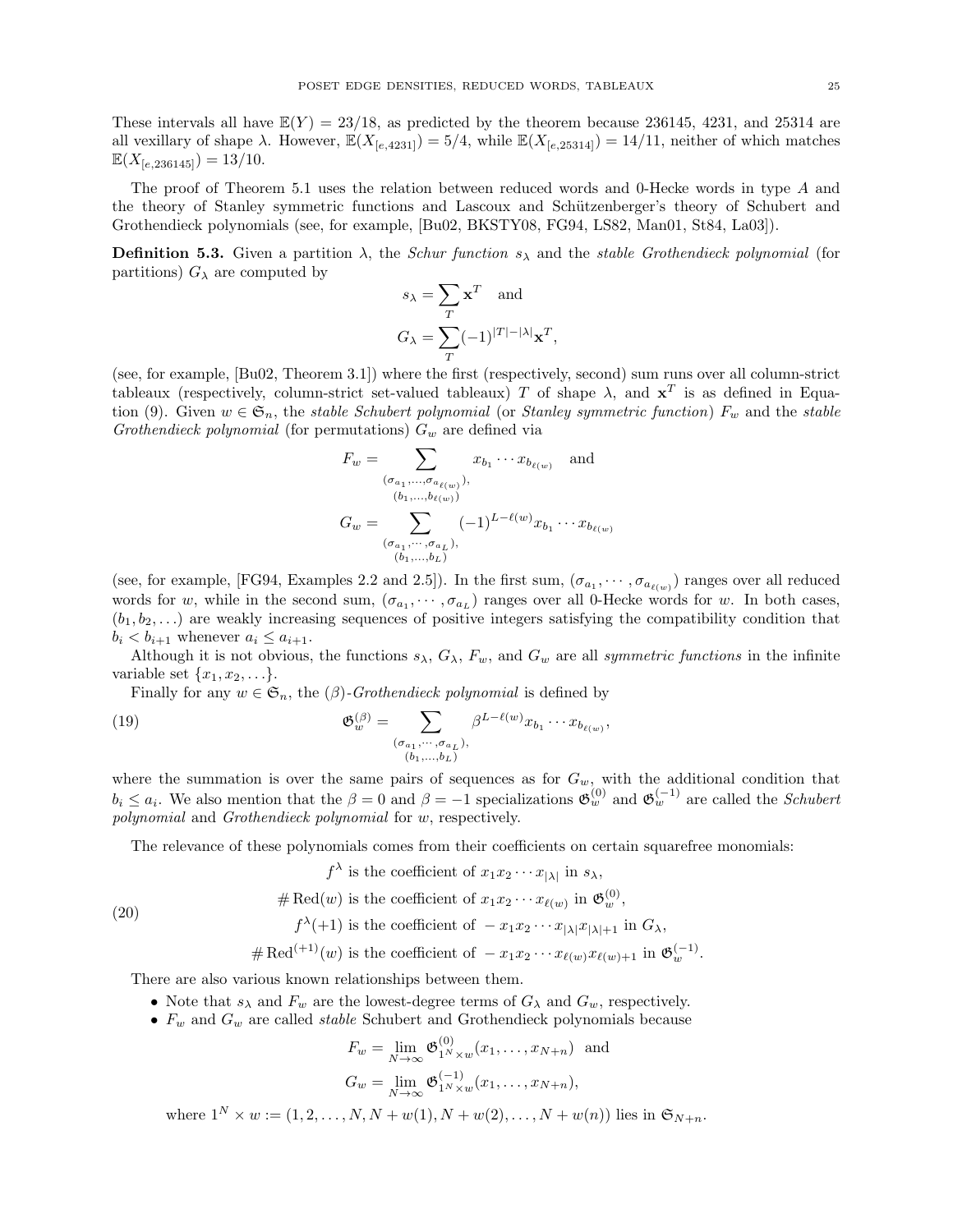• For w a Grassmannian permutation of shape  $\lambda$ , one has

(21) 
$$
F_w = s_{\lambda} \text{ and } G_w = G_{\lambda}.
$$

Our proof of Theorem 5.1 will rest on the following generalization of the relations in (21).

**Lemma 5.4.** For a vexillary permutation w of shape  $\lambda$ , one has

$$
F_w = s_\lambda,
$$
  
\n
$$
G_w = G_\lambda.
$$

In order to prove this lemma, we will employ a tableau formula for  $\mathfrak{G}_w^{(-1)}$  from [KMY09] that involves flagged set-valued tableaux. First recall the notion of a flag from Definition 3.3.

Suppose w is a vexillary permutation with shape  $\lambda$  having  $\ell$  nonzero parts. One defines the flag  $\varphi(w)$  =  $(\varphi_1, \varphi_2, \ldots, \varphi_\ell)$  as follows (see [KMY09, §5.2] for more details). Recall that the *Rothe diagram* of w is

$$
D(w) := \{ (i, j) : 1 \le i, j \le n, w(i) > j, w^{-1}(j) > i \} \quad \subset \quad \{ 1, 2, \dots, n \} \times \{ 1, 2, \dots, n \};
$$

(see, for example, [Man01, §2.2.1]). Let  $\mu(w)$  be the smallest Ferrers shape (northwest justified within the square shape  $n^n$ ) that contains all the boxes of  $D(w)$ . Overlay the northwest corner of  $\lambda(w)$  on the northwest corner of the square  $n^n$ . Let the *diagonal of row i* be the diagonal occupied by the rightmost box of  $\lambda(w)$  in row i. (In fact it is true that  $\lambda(w) \subseteq \mu(w)$ .) Then set  $\varphi_i$  to be the row number of the southeastmost box of  $\mu(w)$  in the diagonal of row i.

**Example 5.5.** If w is the vexillary permutation  $14253 \in \mathfrak{S}_5$ , then its Rothe diagram  $D(w)$  is the set of row and column indices  $(i, j)$  corresponding to the circles in this picture:



Then  $\lambda(w) = (2, 1)$  and  $\mu(w) = (3, 3, 3, 3)$ . Hence  $\varphi(w) = (2, 4)$ .

The following case is especially important to this paper.

**Example 5.6.** If w is a dominant permutation, then  $\lambda(w) = \mu(w)$  and therefore  $\varphi(w) = (1, 2, 3, \ldots)$ .

We now can state the following tableau formula, found in [KMY09] (up to minor notational conventions).

**Theorem 5.7** ( $[KMY09, Theorem 5.8]$ ). Let w be vexillary. Then

$$
\mathfrak{G}_{w}^{(-1)}(x_1,\ldots,x_n) = \sum_{T} (-1)^{|T| - |\lambda|} \mathbf{x}^{T},
$$

where the sum is over all set-valued tableaux of shape  $\lambda(w)$  flagged by  $\varphi(w)$ .

One checks that  $w \mapsto \varphi(w)$  commutes as follows with the operation  $w \mapsto 1^N \times w$  on vexillary permutations:

(22) 
$$
\varphi(1^N \times w) = \varphi(w) + (N, N, \ldots) = (\varphi_1 + N, \varphi_2 + N, \ldots) \quad \text{if } \varphi(w) = (\varphi_1, \varphi_2, \ldots).
$$

We can now complete the proof of Lemma 5.4, and then of Theorem 5.1.

*Proof of Lemma 5.4.* The equality  $F_w = s_\lambda$  for vexillary is well-known [St84, Corollary 4.2], but will also follow once we show  $G_w = G_\lambda$ , since  $F_w$  and  $s_\lambda$  are the lowest-degree terms in  $G_w$  and  $G_\lambda$ , respectively.

To this end, note that when working in finitely many variables  $x_1, x_2, \ldots, x_N$  for any positive integer N, Definition 5.3 implies that

$$
G_w(x_1,\ldots,x_N)=\mathfrak{G}^{(-1)}_{1^N\times w}(x_1,\ldots,x_N,0,0,0,\ldots).
$$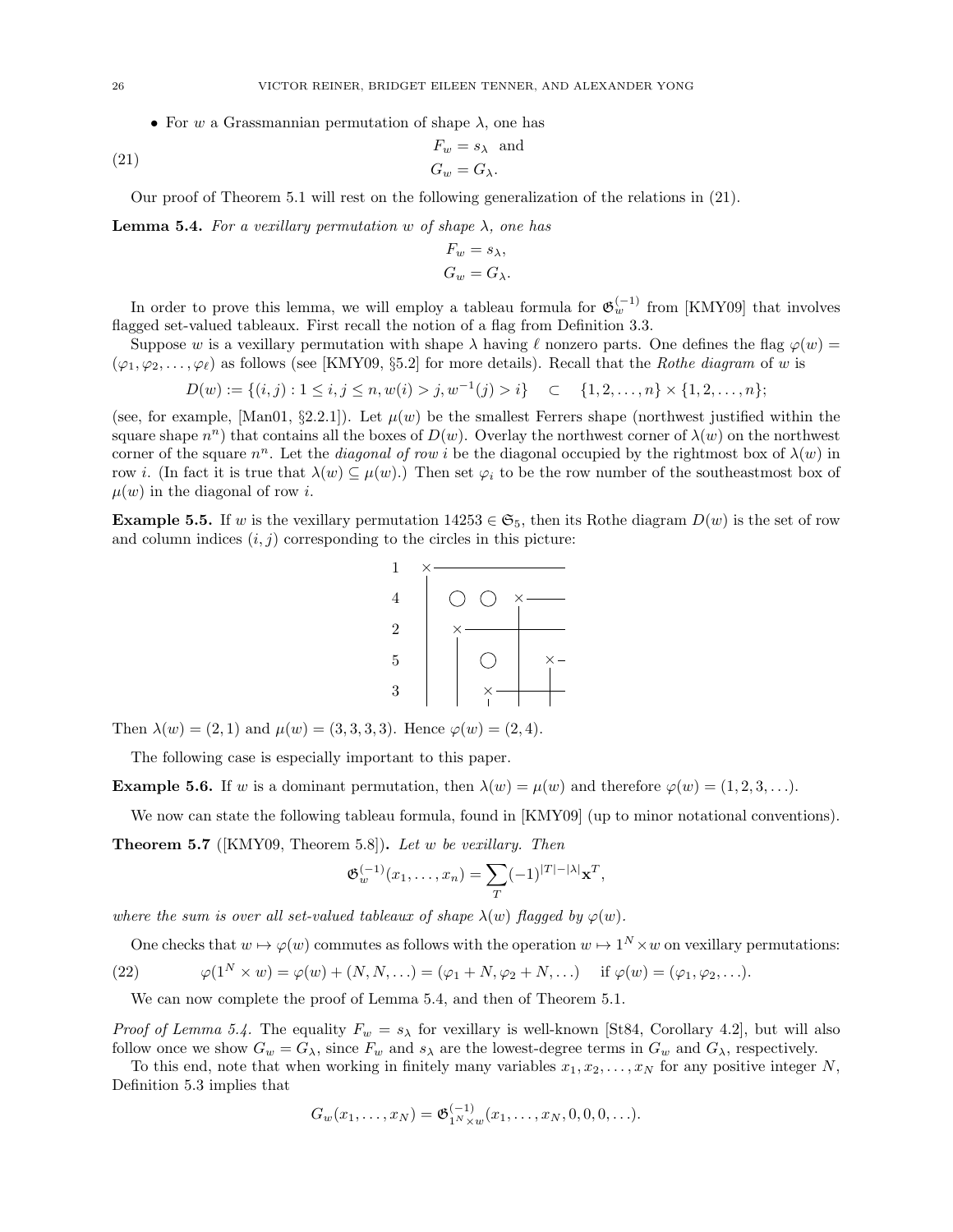On the other hand, by Theorem 5.7 and Equation (22), one has

(23) 
$$
\mathfrak{G}_{1^N \times w}^{(-1)}(x_1, \dots, x_{N+n}) = \sum_{T} (-1)^{|T| - |\lambda|} \mathbf{x}^T,
$$

where the sum is over all column-strict set-valued tableaux of shape  $\lambda$  flagged by  $(\varphi_1+N,\varphi_2+N,\ldots)$ . Hence

$$
\mathfrak{G}_{1^N \times w}^{(-1)}(x_1, \dots, x_N, 0, 0, 0, \dots) = \sum_{T} (-1)^{|T| - |\lambda|} \mathbf{x}^T
$$

,

where the sum is over column-strict set-valued tableaux with entries from  $1, 2, \ldots, N$  (that is, the flagging condition on each row becomes redundant). Therefore, for any positive integer  $N$ ,

$$
G_w(x_1,\ldots,x_N)=G_\lambda(x_1,\ldots,x_N).
$$

Because  $G_w$  and  $G_\lambda$  are both symmetric functions this suffices to show  $G_w = G_\lambda$ .

Proof of Theorem 5.1. To prove the first assertion in the theorem, note that Lemma 5.4 together with Equation (20) show that when w is vexillary of shape  $\lambda$ , one has  $\text{Red}(w) = f^{\lambda}$  and  $\text{Red}^{(+1)}(w) = f^{\lambda}(+1)$ . Together with the fact that  $\ell(w) = |\lambda|$ , this gives the middle equality here

$$
\mathbb{E}(Y_{[\varnothing,\lambda]})=\frac{f^{\lambda}(+1)}{(|\lambda|+1)f^{\lambda}}=\frac{\#\operatorname{Red}^{(+1)}(w)}{(\ell(w)+1)\cdot\#\operatorname{Red}(w)}=\mathbb{E}(Y_{[e,w]}),
$$

while the first equality is Equation (11) and the last equality is Corollary 4.12.

For the theorem's second assertion, use Equation (10), Proposition 4.5, and Proposition 5.12 below.  $\Box$ 

Remark 5.8. In fact, Lemma 5.4 also shows that any two 0-Hecke words for a vexillary permutation are K-Knuth equivalent in the sense defined by Buch and Samuel [BS13, §5]. We will not go into the details, but this can be deduced by combining Lemma 5.4, along with properties of the K-theoretic jeu de taquin introduced by Thomas and Yong [TY09], together with results on the Hecke insertion introduced in [BKSTY08], [TY11, Theorem 4.2] and [BS13, Theorem 6.2].

5.2. Evaluating  $\mathbb{E}(X_{[e,w]})$  via noninversion posets. In type  $A_{n-1}$ , the set of reflections T for the Coxeter system  $(W, S)$  is equal to all (not necessarily adjacent) transpositions  $T = \{\tau_{ij} : 1 \leq i < j \leq n\}$ , and we have  $S = \{\sigma_1, \ldots, \sigma_{n-1}\}\$  where  $\sigma_i := \tau_{i,i+1}$ . Furthermore, the (left) inversion set of a permutation w is

#TL(w) := {τij : 1 ≤ i < j ≤ n and w −1 (i) > w<sup>−</sup><sup>1</sup> (j)}

and the number of inversions  $\#T_L(w)$  is the same as the Coxeter group length  $\ell(w)$ .

**Definition 5.9.** For  $w \in \mathfrak{S}_n$ , the noninversion poset  $P_{\text{niniv}}(w)$  is the partial order on  $\{1, 2, \ldots, n\}$  in which  $i <_{P_{\text{minv}}(w)} j$  if and only if  $i <_{\mathbb{Z}} j$  and  $(i, j) \notin T_L(w)$ ; that is, in which  $i < j$  and  $w^{-1}(i) < w^{-1}(j)$ .

**Definition 5.10.** For a poset P on  $\{1, 2, ..., n\}$ , a linear extension of P is a permutation  $w = w(1) \cdots w(n) \in$  $\mathfrak{S}_n$  for which  $i < p$  j implies  $w^{-1}(i) < w^{-1}(j)$ ; that is,  $w(1) < w(2) < \cdots < w(n)$  extends P to a linear order. Denote by  $\mathcal{L}(P)$  the set of all linear extensions of P.

The following may then be viewed as the rephrasing in type A of the characterization of the weak order that asserted  $u \leq_R w$  if and only if  $T_L(u) \subset T_L(w)$ .

**Proposition 5.11.** For any  $w \in \mathfrak{S}_n$ , one has  $[e, w] = \mathcal{L}(P_{\text{ninv}}(w))$ .

This reformulation allows us to prove the following.

**Proposition 5.12.** If w is Grassmannian of shape  $\lambda$ , then  $[e, w] \cong [\emptyset, \lambda]^*$ .

*Proof.* If  $\lambda = (\lambda_1, \ldots, \lambda_\ell)$  with  $\lambda_\ell > 0$ , then the one-line notation for w is a concatenation of two increasing sequences; namely,

$$
w(1) = \lambda_{\ell} + 1 < w(2) = \lambda_{\ell-1} + 2 < \dots < w(\ell - 1) = \lambda_2 + \ell - 1 < w(\ell) = \lambda_1 + \ell
$$

concatenated with the sequence  $w(\ell + 1) < \cdots < w(n)$ . Therefore the noninversion poset  $P_{\text{ninv}(w)}$  contains these two sequences as chains, along with some extra order relations between them. Thus any element  $u$  in  $[e, w] = \mathcal{L}(P_{\text{ninv}(w)})$  is a shuffle of these two increasing sequences, and hence is completely determined by the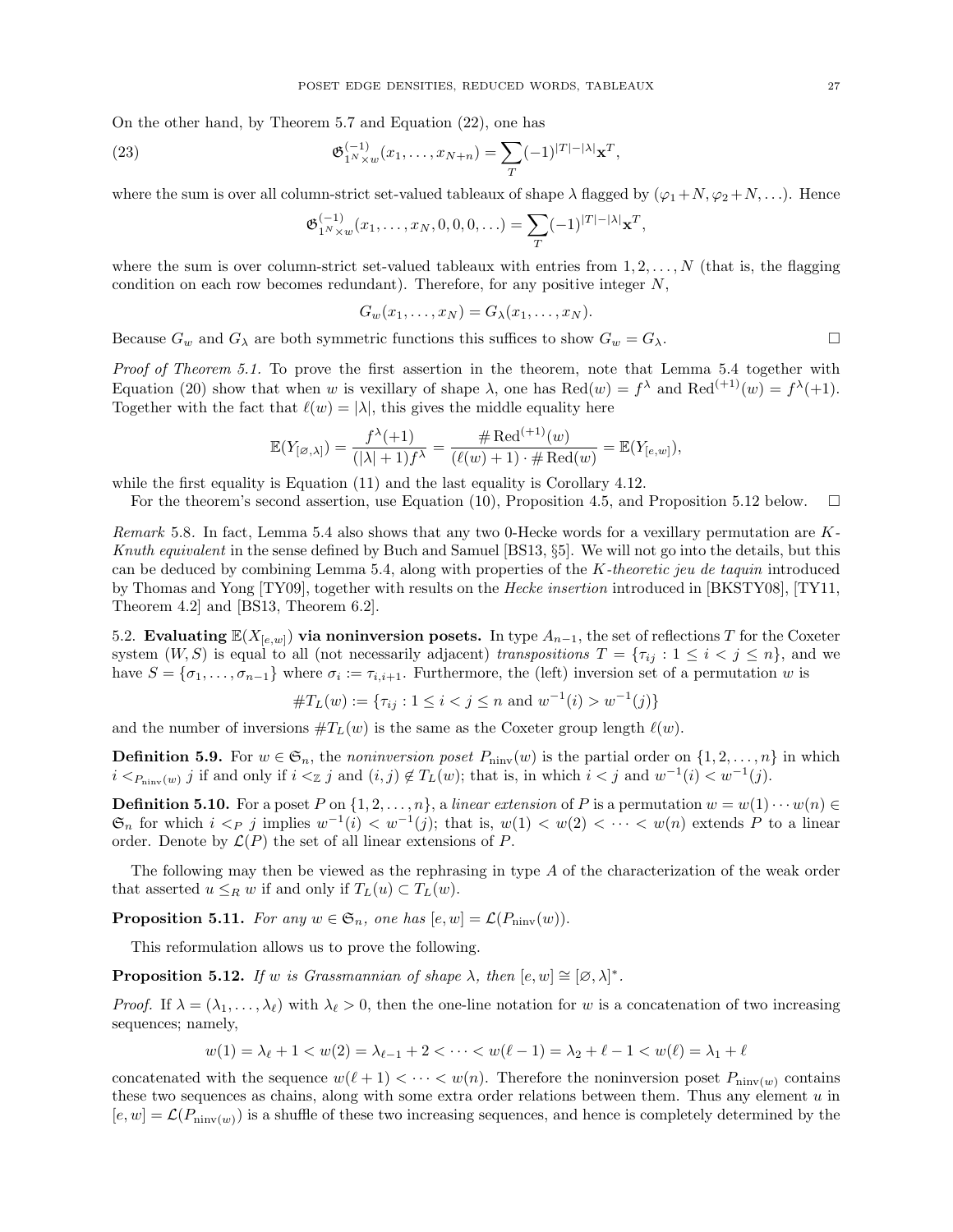positions  $u^{-1}(w(1)) < \cdots < u^{-1}(w(\ell))$  occupied by the initial increasing sequence in the one-line notation for w. This produces a poset isomorphism  $[e, w] \to [\varnothing, \lambda]^*$  defined by

$$
u \longmapsto \mu = (\mu_1, \dots, \mu_\ell) = (u^{-1}(w(\ell)) - \ell, \dots, u^{-1}(w(1)) - 1).
$$

Proposition 5.11 lets us reinterpret the denominator  $\#[e, w]$  of  $\mathbb{E}(X_{[e,w]})$ . We next work on the numerator.

**Definition 5.13.** Given a covering relation  $i \leq p j$  in a poset P on  $\{1, 2, \ldots, n\}$ , define a quotient poset  $P/\{i,j\}$  that "sets i equal to j." More formally, consider the equivalence relation  $\equiv_{ij}$  that has  $n-1$  blocks by merging  $i$  and  $j$  into a single block, and check that the (reflexive, symmetric) transitive closure of the union of the two binary relations  $\leq_P$  and  $\equiv_{ij}$  gives a poset structure on the  $n-1$  blocks of  $\equiv$ .

**Proposition 5.14.** Fix a permutation  $w \in \mathfrak{S}_n$  and set  $P := P_{\text{minv}(w)}$ . Then

$$
\sum_{u \leq_R w} \# \{ s \in S : u \lessdot_R us \not\leq_R w \} = \sum_{i \lessdot_P j} \# \mathcal{L}(P/\{i,j\}),
$$

and therefore

(24) 
$$
\mathbb{E}(X_{[e,w]}) = \frac{1}{2} \left( \#S - \sum_{i \leq p} \frac{\# \mathcal{L}(P/\{i,j\})}{\# \mathcal{L}(P)} \right).
$$

*Proof.* Given an element  $u \leq_R w$  and  $s = \sigma_k = (k, k + 1)$  in S for which  $u \leq_R u$  s  $n \nleq_R w$ , let  $i := u(k)$  and  $j := u(k+1)$ . Then  $u \leq_R u$ s implies  $i < j$ . Furthermore,  $u \in \mathcal{L}(P)$  but  $us \notin \mathcal{L}(P)$  implies that  $i < p$  j must be a covering relation in P, and one can regard  $u/\{i, j\}$  as an element of  $\mathcal{L}(P/\{i, j\})$ .

Conversely, given a covering relation  $i \leq p j$  and an element  $\hat{u}$  of  $\mathcal{L}(P/\{i, j\})$ , say with  $\{i, j\} = \hat{u}_k$ , one can recover from it an element  $u \leq_R w$  with  $u \ll u \sigma_k \nleq_R w$  by replacing the block  $\hat{u}_k$  by  $(u(k), u(k+1)) = (i, j)$ .

5.3. Dominant permutations and the forest hook-length formula. Arbitrary permutations  $w \in \mathfrak{S}_n$ have no nice product formula to compute  $\#[e, w] = \# \mathcal{L}(P_{\text{ninv}}(w))$ , but dominant permutations do.

**Definition 5.15.** A finite poset  $P$  is a *forest poset* if each element is covered by at most one other element.

**Proposition 5.16** ([BFLR12, Corollaries 5.3 and 5.4]). The poset  $P_{\text{ninv}(w)}$  is a forest poset if and only if w is dominant.

Forest posets have the following hook-length formula counting their linear extensions, first observed by Knuth.

**Proposition 5.17** ([Kn73, §5.1.4 Exercise 20]). Let P be a forest poset, and set  $P_{\leq i} := \{j \in P : j \leq_P i\}.$ Then

(25) 
$$
\#\mathcal{L}(P) = \frac{\#P!}{\prod_{i \in P} \#P_{\leq i}}
$$

In computing  $\mathbb{E}(X_{[e,w]})$  using Equations (24) and (25), the following reduction for forests will be useful.

.

**Lemma 5.18.** Fix a covering relation  $i \leq p$  j in a forest poset P. Then

$$
\frac{\# \mathcal{L}(P/\{i,j\})}{\# \mathcal{L}(P)} = \frac{\# P_{\leq i}}{\# P} \cdot \prod_{k >_{P} i} \frac{\# P_{\leq k}}{(\# P_{\leq k} - 1)} = \frac{\# P_{\leq i}}{\# P} \cdot \frac{\prod_{k \in \beta(i)} \# P_{\leq k}}{\prod_{k \in \alpha(i)} (\# P_{\leq k} - 1)},
$$

where the sets  $\alpha(i)$  and  $\beta(i)$  are defined by

$$
\alpha(i) := \{k \in P : k >_P i \text{ and either } k >_P i, \text{ or } k \text{ covers more than one element} \} \text{ and}
$$

$$
\beta(i) := \{k \in P : k >_P i \text{ and } k \text{ is either maximal, or } k \text{ is covered by an element of } \alpha(i)\}.
$$

Figure 5 shows a schematic for the local structure above a node  $i$  in a forest poset  $P$ , with the nodes in  $\alpha(i)$  circled and the nodes in  $\beta(i)$  boxed. Note that the sets  $\alpha(i)$  and  $\beta(i)$  may intersect.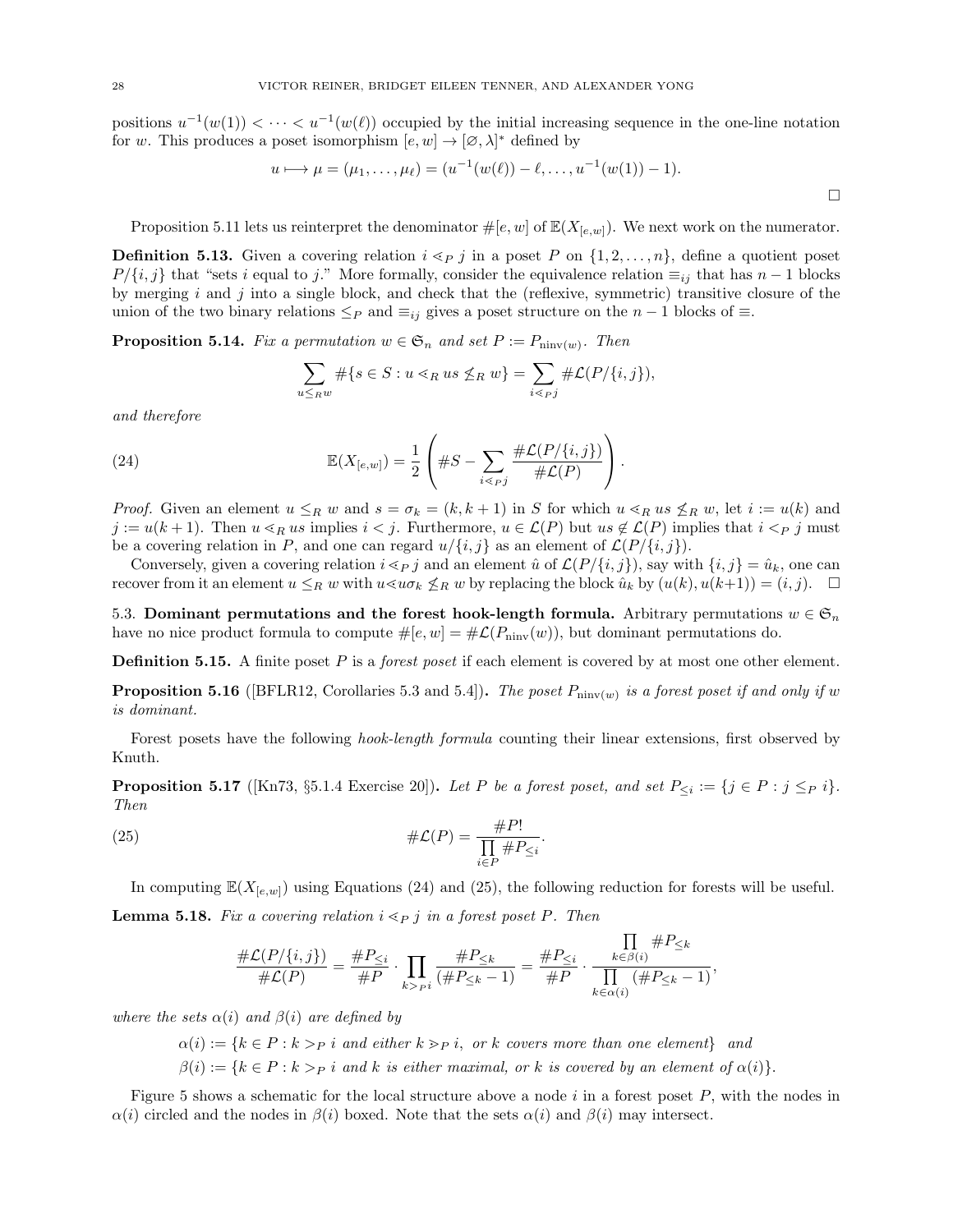

FIGURE 5. Local structure above a node i in a forest posets P. Elements of  $\alpha(i)$  are circled and elements of  $\beta(i)$  are boxed.

Proof. The first equality comes from Equation (25) via a calculation

$$
\frac{\#\mathcal{L}(P/\{i,j\})}{\#\mathcal{L}(P)} = \frac{(\#P - 1)! \prod_{k \in P} \#P_{\leq k}}{\prod_{k \in P/\{i,j\}} \#(P/\{i,j\})_{\leq k}} = \frac{\#P_{\leq i}}{\#P} \prod_{k > P} \frac{\#P_{\leq k}}{(\#P_{\leq k} - 1)},
$$

because if we label elements of  $P/\{i,j\}$  by  $k \in P \setminus \{i\}$ , then  $\#(P/\{i,j\})_{\leq k}$  is either  $\#P_{\leq k}$  for  $k \ngeq_P i$ , or  $\#P_{\leq k} - 1$  for  $k > p$  i. The second equality comes from telescoping the factors in the rightmost product:

- for  $k \notin \alpha(i)$ , the denominator  $\#P_{\leq k} 1$  cancels with  $\#P_{\leq \ell}$  for the unique  $\ell \leq k$ , and
- for  $k \notin \beta(i)$ , the numerator  $\#P_{\leq k}$  is canceled by  $\#P_{\leq \ell} 1$  for the unique  $\ell \geq k$ .

 $\Box$ 

5.4. Computing  $\mathbb{E}(X_{[e,w]})$  for dominant permutations of rectangular staircase shape. We now turn to the computation of  $\mathbb{E}(X_{[e,w]})$  when w is a dominant permutation of rectangular staircase shape  $\delta_d(b^a)$ . As we will show, this has a very nice form.

Our strategy will approach this calculation via induction on  $d$ . To this end, throughout the remainder of this section, fix the rectangle dimensions  $a, b \ge 1$ , and assume, for convenience, that  $a \le b$ . For each  $d \geq 2$ , define  $w^{(d)}$  to be the dominant permutation of shape  $\delta_d(b^a)$ . One can check that  $w^{(d)}$  lies in  $\mathfrak{S}_N$ where  $N := a + (d-1)b$ , and that the one-line notation for  $w^{(d)}$  is the following concatenation of contiguous intervals of integers:

$$
w^{(d)} = I_{d-1} \cdots I_2 I_1 I_0 J_1 J_2 \cdots J_{d-1},
$$

where  $I_m := [mb + 1, mb + a]$  and  $J_m := [(m - 1)b + a + 1, mb]$ . The noninversion poset for this permutation,  $P^{(d)} := P_{\text{niniv}}(w^{(d)}),$ 

is a forest poset with the schematic structure depicted in Figure 6, where each  $I_i$  and  $J_j$  is totally ordered in increasing order. By convention, set  $J_0 := \emptyset$  and define the poset  $P^{(1)} := I_0 = [1, a]$  totally ordered in increasing order.

**Example 5.19.** Fix  $a = 3$  and  $b = 7$ . The posets for  $P^{(d)}$  for  $d = 1, 2, 3, 4$  are shown in Figure 7.

Recall that  $w^{(d)} \in \mathfrak{S}_N$ , where  $N = a + (d-1)b$ . Thus we can rewrite Equation (24) using Lemma 5.18 as

(26) 
$$
\mathbb{E}\left(X_{[e,w^{(d)}]}\right) = \frac{1}{2}\left(\#S - \sum_{i < j} \frac{\#\mathcal{L}(P^{(d)}/\{i,j\})}{\#\mathcal{L}(P^{(d)})}\right) = \frac{1}{2}\left(N - 1 - \frac{1}{N}\sum_{\ell=0}^{d-1}\theta_{\ell}^{(d)}\right),
$$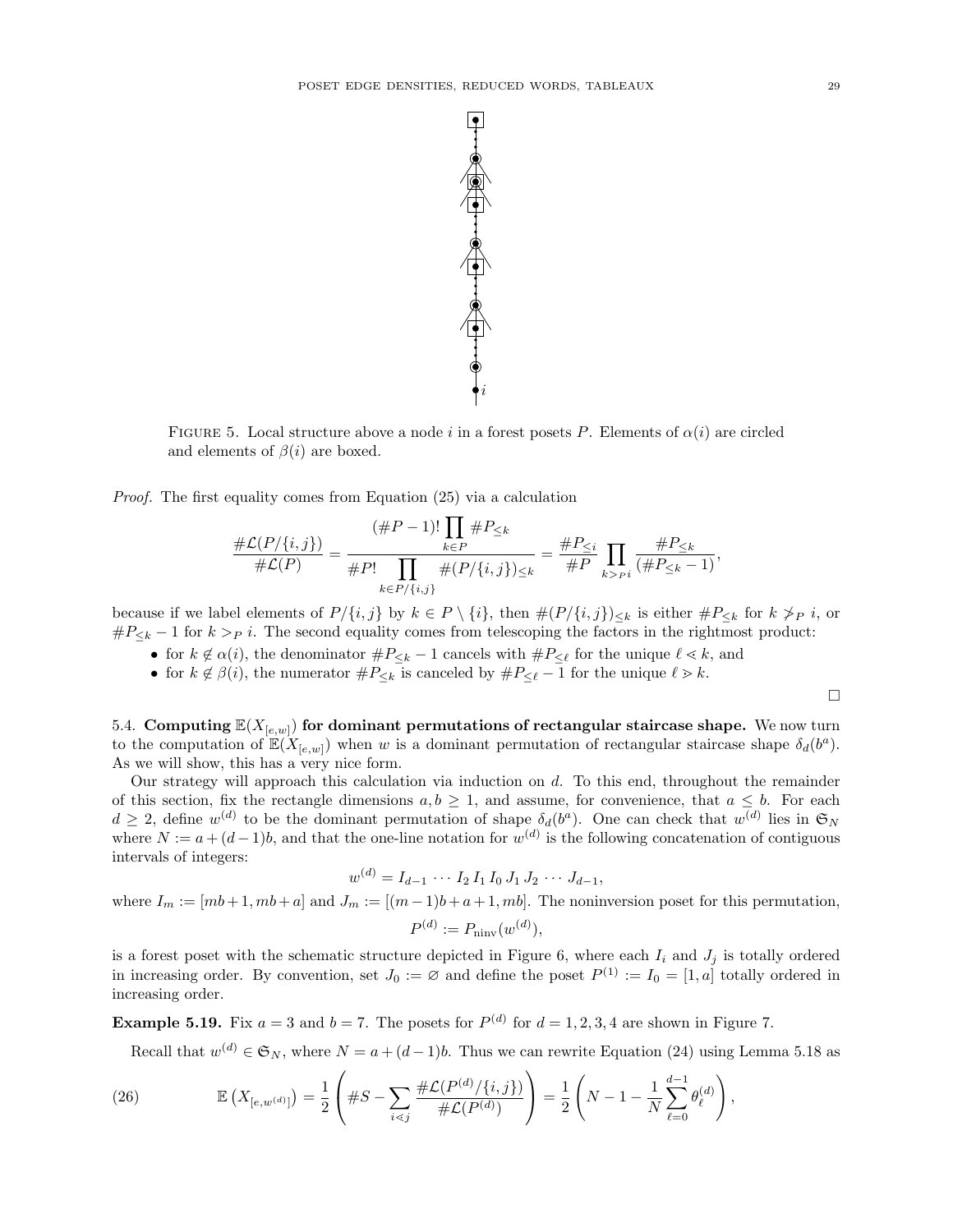

FIGURE 6. Structure of the noninversion poset for a dominant permutation of rectangular staircase shape  $\delta_d(b^a)$ .



FIGURE 7. The noninversion posets  $P^{(1)}, P^{(2)}, P^{(3)}, P^{(4)}$  for  $a = 3, b = 7$ , as described in Example 5.19.

where, for  $\ell = 0, 1, 2, \ldots, d - 1$ , we introduce the sums

$$
\theta^{(d)}_\ell := \sum_{\substack{i \in I_\ell \sqcup J_\ell \\ \text{not maximal} \\ \text{in } P^{(d)}}} f^{(d)}(i) \quad \text{ with } \quad f^{(d)}(i) := \#P^{(d)}_{\leq i} \cdot \frac{\prod\limits_{k \in \beta(i)} \#P^{(d)}_{\leq k}}{\prod\limits_{k \in \alpha(i)} \left(\#P^{(d)}_{\leq k} - 1\right)}.
$$

Note that the sum for  $\theta_0^{(d)}$  is why we have made the convention  $J_0 = \emptyset$ .

For the sake of readability, we introduce the abbreviation

$$
c_j := \frac{jb}{a + (j-1)b}.
$$

Lemma 5.20. The sums  $\theta_{\ell}^{(d)}$  $\int_{\ell}^{(a)}$  have these explicit formulas:

$$
\theta_{\ell}^{(d)} = \begin{cases}\n(a^2 + \ell b(b - a)) \cdot c_{\ell+1} c_{\ell+2} \cdots c_{d-1} & \text{if } \ell = 0, 1, 2, \ldots, d-2, \text{ and} \\
(a^2 + (d - 1)b(b - a)) - N & \text{if } \ell = d - 1.\n\end{cases}
$$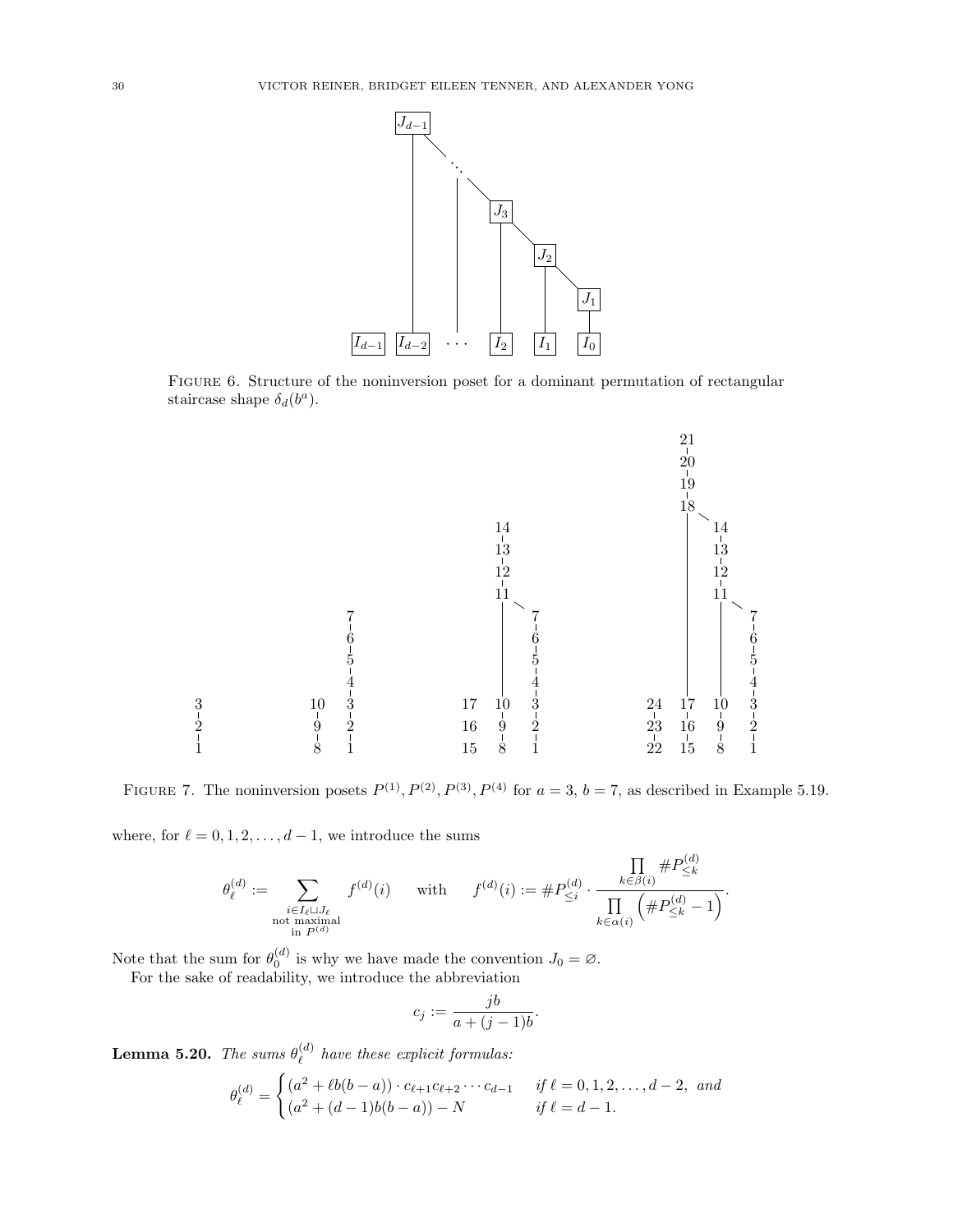*Proof.* For nonmaximal i in  $P^{(d)}$ , the elements of  $\alpha(i)$  are min  $J_j$  for various j. Similarly, the elements of  $\beta(i)$  are max  $J_j$  or max  $I_j$ , for various j. Now observe that

$$
#P_{\leq \max J_j}^{(d)} = jb,
$$
  
\n
$$
#P_{\leq \max I_j}^{(d)} = a, \text{ and}
$$
  
\n
$$
#P_{\leq \min J_j}^{(d)} = a + (j - 1)b + 1.
$$

From this, one can check that for nonmaximal i in  $P^{(d)}$ ,

$$
f^{(d)}(i) = c_{\ell+1}c_{\ell+2}\cdots c_{d-1} \cdot \begin{Bmatrix} a & \text{if } i \in I_{\ell}, \\ \ell b & \text{if } i \in J_{\ell} \end{Bmatrix}.
$$

For  $\ell = 0, 1, 2, \ldots, d-2$ , the intervals  $I_\ell$  and  $J_\ell$  contain a and b elements, respectively, and all are nonmaximal in  $P^{(d)}$ . On the other hand, all but one element from each of  $I_{d-1}$  and  $J_{d-1}$  are nonmaximal. Therefore,

$$
\theta_{\ell}^{(d)} = \begin{cases} c_{\ell+1}c_{\ell+2}\cdots c_{d-1}\cdot a\cdot a + c_{\ell+1}c_{\ell+2}\cdots c_{d-1}\cdot \ell b(b-a) & \text{if } \ell = 0, 1, 2, \ldots, d-2, \text{ and } \\ a\cdot (a-1) + (d-1)b\cdot (b-a-1) & \text{if } \ell = d-1. \end{cases}
$$

This agrees with the formulas given in the statement of the lemma.  $\Box$ 

**Corollary 5.21.** For  $a, b \ge 1$  and  $d \ge 2$ , and for w the dominant permutation of shape  $\delta_d(b^a)$ ,

$$
\mathbb{E}(X_{[e,w]}) = \frac{(d-1)ab}{a+b}.
$$

*Proof.* We may assume without loss of generality that  $a \leq b$  by Proposition 4.5(b), and hence  $w = w^{(d)}$ . Set  $N := a + (d - 1)b$ . By Equation (26), it suffices to show that

(27) 
$$
\frac{1}{N} \sum_{\ell=0}^{d-1} \theta_{\ell}^{(d)} = N - 1 - 2(d-1) \frac{ab}{a+b} = a - 1 + (d-1) \frac{b(b-a)}{a+b}
$$

for  $d \geq 1$ . We show the leftmost and rightmost sides of Equation (27) are equal via induction on d. In the base case  $d = 1$ ,

$$
\frac{1}{N}\sum_{\ell=0}^{d-1}\theta_{\ell}^{(d)} = \frac{1}{a}\theta_0^{(1)} = \frac{1}{a}(a(a-1)) = a-1 = a-1 + (d-1)\frac{b(b-a)}{a+b}.
$$

In the inductive step, we use the following recursive reformulation of Lemma 5.20:

(28) 
$$
\theta_{\ell}^{(d)} = \begin{cases} c_{d-1}\theta_{\ell}^{(d-1)} & \text{if } \ell = 0, 1, 2, ..., d-3, \\ c_{d-1}\left(\theta_{\ell}^{(d-1)} + a + (d-2)b\right) & \text{if } \ell = d-2, \text{ and} \\ (a^2 + (d-1)b(b-a)) - N & \text{if } \ell = d-1. \end{cases}
$$

Now assume the left and right sides of Equation (27) are equal for  $d-1$ , and use Equation (28) to compute

$$
\frac{1}{N} \sum_{\ell=0}^{d-1} \theta_{\ell}^{(d)} = \frac{c_{d-1}}{N} \left( \sum_{\ell=0}^{d-2} \theta_{\ell}^{(d-1)} + a + (d-2)b \right) + \frac{1}{N} \left( (a^2 + (d-1)b(b-a)) - N \right)
$$

$$
= \frac{c_{d-1}}{N} \left( (a + (d-2)b) \left( a - 1 + (d-2)\frac{b(b-a)}{a+b} \right) + a + (d-2)b \right)
$$

$$
+ \frac{(a^2 + (d-1)b(b-a))}{N} - 1
$$

$$
= a - 1 + (d-1)\frac{b(b-a)}{a+b},
$$

via straightforward algebra in the last step.  $\Box$ 

Finally we can complete our goal.

*Proof of Theorem 1.1.* Combine Propositions 3.14, 3.16, Theorem 5.1, and Corollary 5.21.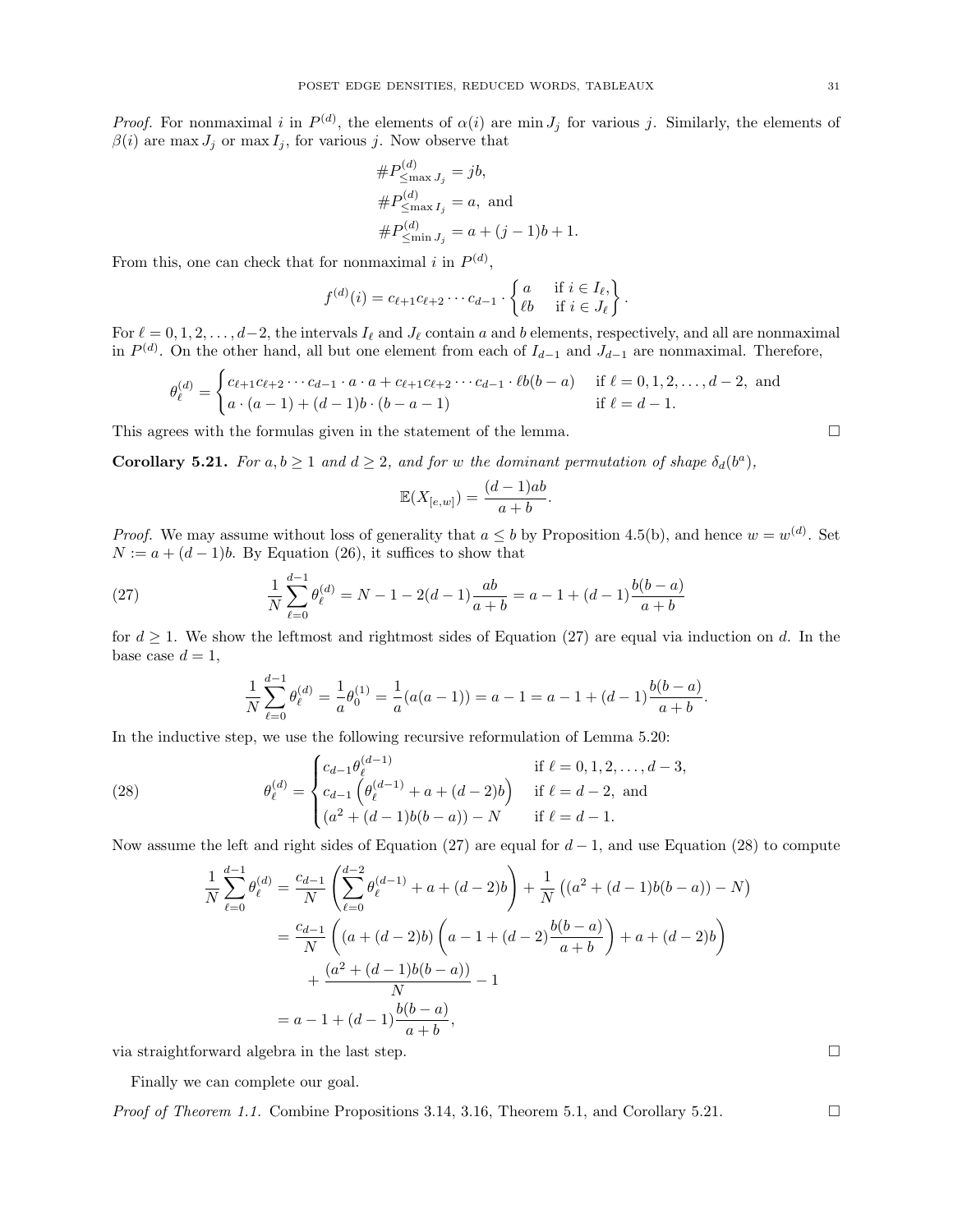#### 6. Macdonald and Fomin-Kirillov type formulas

This section presents a conjecture, Conjecture 6.3 below, inspired both by Corollary 1.3 and by a remarkable formula of Fomin and Kirillov [FK97] which we recall now. Let  $w_0 := n(n-1)\cdots 21$  be the longest element of  $\mathfrak{S}_n$ , which is the dominant permutation of the staircase shape  $\delta_n$ , having  $\ell(w_0) = N := \binom{n}{2}$ .

Theorem 6.1 ([FK97, Theorem 1.1]).

$$
\sum_{(\sigma_{i_1}, \sigma_{i_2}, \dots, \sigma_{i_N})} (x + i_1)(x + i_2) \cdots (x + i_N) = N! \prod_{1 \le i < j \le n} \frac{2x + i + j - 1}{i + j - 1},
$$

where the sum runs over all  $(\sigma_{i_1}, \sigma_{i_2}, \ldots, \sigma_{i_N})$  in  $\text{Red}(w_0)$ .

Extracting the coefficient of  $x^N$  in Theorem 6.1 gives Stanley's result [St84] that  $\#\text{Red}(w_0) = f^{\delta_n}$ , while setting  $x = 0$  recovers a result of Macdonald [Mac91, page 91].

To state our conjecture, we define a sum generalizing the left side in Theorem 6.1.

**Definition 6.2.** For a permutation w and a nonnegative integer L, define a polynomial in x of degree L by

$$
FK(w, L) := \sum_{(\sigma_{i_1}, \sigma_{i_2}, \cdots, \sigma_{i_L})} (x + i_1)(x + i_2) \cdots (x + i_L),
$$

where the sum runs over all 0-Hecke words  $(\sigma_{i_1}, \sigma_{i_2}, \ldots, \sigma_{i_L})$  for w of length L.

In particular,  $FK(w_0, \binom{n}{2})$  is the sum in Theorem 6.1.

**Conjecture 6.3.** Let w be the dominant permutation of rectangular staircase shape  $\lambda = \delta_d(b^a)$ . Then for  $\ell := \ell(w) = |\lambda| = {d \choose 2}ab$ , the polynomial  $FK(w, \ell)$  divides  $FK(w, \ell + 1)$  in Q[x], with quotient

$$
\frac{FK(w, \ell+1)}{FK(w, \ell)} = {\ell+1 \choose 2} \left( \frac{4x}{d(a+b)} + 1 \right).
$$

**Example 6.4.** If  $d = 3, a = b = 1$ , then  $\lambda = (2, 1)$  with  $\ell = |\lambda| = 3$  and  $w = 321$ . Using the two reduced words and eight nearly reduced words for w computed in Example 1.4, one finds that

$$
FK(w, 3) = (x + 1)(x + 2)(x + 1) + (x + 2)(x + 1)(x + 2)
$$
  
= (x + 1)(x + 2)(2x + 3),

$$
FK(w, 4) = 2(x + 1)^3(x + 2) + 4(x + 1)^2(x + 2)^2 + 2(x + 1)(x + 2)^2
$$
  
= 2(x + 1)(x + 2)(2x + 3)<sup>2</sup>,

so that  $FK(w, 3)$  does divide  $FK(w, 4)$ , with quotient

$$
\frac{FK(w, 4)}{FK(w, 3)} = 2(2x + 3) = 4x + 6.
$$

This agrees with Conjecture 6.3, which predicts

$$
\frac{FK(w, 4)}{FK(w, 3)} = {4 \choose 2} \left( \frac{4x}{3(1+1)} + 1 \right) = 4x + 6.
$$

The following relation was one of our motivations for Conjecture 6.3, and provides some evidence for it.

Proposition 6.5. Conjecture 6.3 would imply Corollary 1.3.

*Proof.* For any permutation w and any L, the (leading) coefficient  $c_L$  on  $x^L$  in  $FK(w, L)$  counts the number of 0-Hecke words for w of length L. Therefore whenever w is vexillary of shape  $\lambda$  and  $\ell = |\lambda|$ , Lemma 5.4 implies  $c_{\ell} = f^{\lambda}$  and  $c_{\ell+1} = f^{\lambda}(+1)$ .

On the other hand, for w dominant of rectangular staircase shape  $\lambda = \delta_d(b^a)$  and  $\ell = |\lambda|$ , Conjecture 6.3 would imply that  $FK(w, \ell + 1)/FK(w, \ell)$  is a linear polynomial  $rx + s$  whose leading coefficient r equals

$$
\binom{\ell+1}{2}\frac{4}{d(a+b)}=\frac{c_{\ell+1}}{c_{\ell}}=\frac{f^{\lambda}(+1)}{f^{\lambda}}.
$$

This is equivalent to the assertion of Corollary 1.3, using  $\ell = \binom{d}{2}$  $ab.$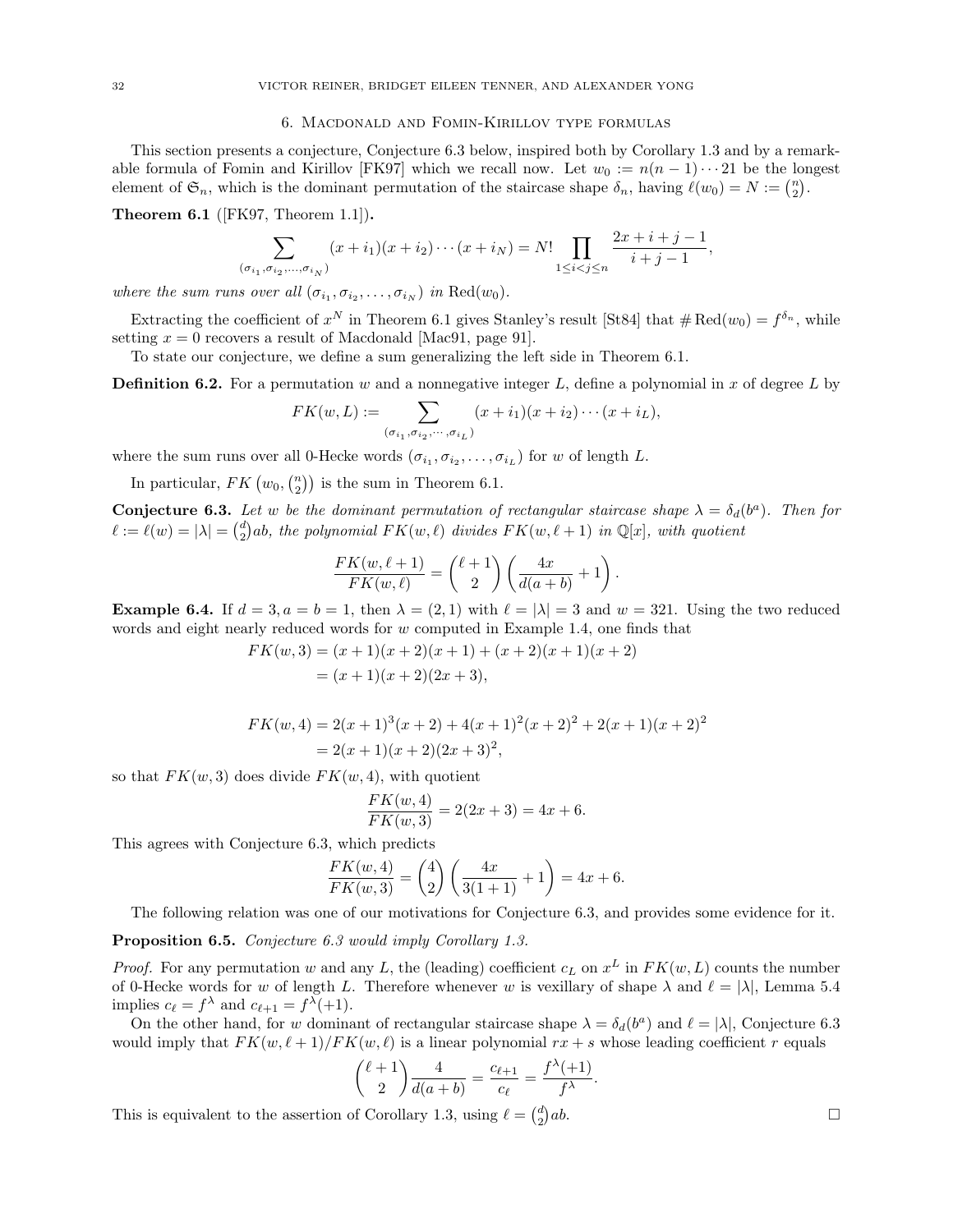As further evidence in support of Conjecture 6.3, we will eventually verify it in the case  $d = 2$ ; that is for rectangular shapes  $\lambda = b^a$ . In fact, it will turn out to be more convenient to work with an equivalent tableau version of the conjecture, whose statement requires some additional notation.

**Definition 6.6.** For a flag  $\varphi = (\varphi_1, \varphi_2, \ldots)$ , denote by SSYT( $\lambda, \varphi, j$ ) the collection of all column-strict setvalued tableaux of shape  $\lambda$  that are flagged by  $\varphi$ , and whose total number of entries is j (in other words,  $j = \sum_{y} \#T(y)$  where y runs through the cells of  $\lambda$ ). In particular, SSYT $(\lambda, \varphi, j)$  is empty unless  $j \geq |\lambda|$ .

The equivalent tableau version of Conjecture 6.3 is the following.

**Conjecture 6.3'.** Let w be the dominant permutation of rectangular staircase shape  $\lambda = \delta_d(b^a)$ . Then for  $\ell := \ell(w) = |\lambda| = {d \choose 2}ab$ , and for any positive integer x, the flag  $\varphi = (1, 2, 3, \ldots) + (x, x, x, \ldots)$  produces

$$
\frac{\#\text{SSYT}(\lambda, \varphi, \ell+1)}{\#\text{SSYT}(\lambda, \varphi, \ell)} = \frac{2\ell \cdot x}{d(a+b)}.
$$

The equivalence of Conjectures 6.3 and 6.3' will follow from the next theorem, proven in Section 7, combining ideas of [FS94, FK94, FK96, FK97] with Equation (23). To state it, recall that the Stirling number of the second kind  $S(L, j)$  counts partitions of  $\{1, 2, \ldots, L\}$  into j blocks.

**Theorem 6.7.** For vexillary w of shape  $\lambda$  and positive integer x, the flag  $\varphi := \varphi(w) + (x, x, x, \dots)$  satisfies

(29) 
$$
FK(w, L) = \sum_{j=|\lambda|}^{L} \#SSYT(\lambda, \varphi, j) \cdot j! S(L, j).
$$

Remark 6.8. Theorem 6.7 is an extension of Theorem 6.1 in the following sense. If  $w = w_0$  then  $\lambda = \delta_n$ . Setting  $L = |\lambda| = \binom{n}{2} = N$  in Equation (29) gives

$$
FK(w_0, N) = \#SST(\delta_n, (1 + x, 2 + x, \ldots)) \cdot N!.
$$

Theorem 6.1 is then derived from this in [FK97] by an application of a formula of Proctor [Pr84b], for plane partitions of staircase shape with largest bounded part, which implies

$$
\#SSYT(\delta_n, (1+x, 2+x, \ldots)) = \prod_{1 \le i < j \le n} \frac{2x + i + j - 1}{i + j - 1}.
$$

In contrast, for arbitrary j, even when  $w = w_0$ , we know of no such product formulas for  $\#\text{SSYT}(\lambda, \varphi, j)$ .

Let us assume the validity of Theorem 6.7 for the moment, and check the following.

Corollary 6.9. Conjectures 6.3 and 6.3' are equivalent.

*Proof.* Let w be a dominant permutation of shape  $\lambda$ , and set  $\ell := |\lambda| = \ell(w)$ . Dominant permutations w always have flag  $\varphi(w) = (1, 2, 3, \ldots)$ , which explains the choice  $\varphi := (1, 2, 3, \ldots) + (x, x, x, \ldots)$ . Now applying Theorem 6.7 twice, with  $L = \ell$ , and  $L = \ell + 1$ , and using the facts that  $S(\ell, \ell) = 1 = S(\ell + 1, \ell + 1)$  and  $S(\ell + 1, \ell) = {\ell + 1 \choose 2}$ , one obtains

$$
\frac{FK(w,\ell+1)}{FK(w,\ell)} = \frac{\ell!\cdot {\ell+1\choose 2}\cdot \#SSYT(\lambda, \varphi, \ell)\quad +\quad (\ell+1)!\cdot \#SSYT(\lambda, \varphi, \ell+1)}{\ell!\cdot \#SSYT(\lambda, \varphi, \ell)} = {\ell+1\choose 2} + (\ell+1)\cdot \rho
$$

where  $\rho := \text{\#SSYT}(\lambda, \varphi, \ell+1)/\text{\#SSYT}(\lambda, \varphi, \ell)$  is an abbreviaton for the ratio that appears in Conjecture 6.3'. Thus Conjecture 6.3 holds if and only if

$$
\frac{FK(w,\ell+1)}{FK(w,\ell)} = {\ell+1 \choose 2} + (\ell+1)\rho = {\ell+1 \choose 2} \left(\frac{4x}{d(a+b)} + 1\right).
$$

Upon division by  $\binom{\ell+1}{2}$ , this assertion is equivalent to

$$
1 + \frac{2}{\ell}\rho = \frac{4x}{d(a+b)} + 1
$$
, and also  $\rho = \frac{2\ell x}{d(a+b)}$ 

which is exactly Conjecture  $6.3'$ .

. The contract of the contract of the contract of the contract of the contract of the contract of the contract<br>The contract of the contract of the contract of the contract of the contract of the contract of the contract o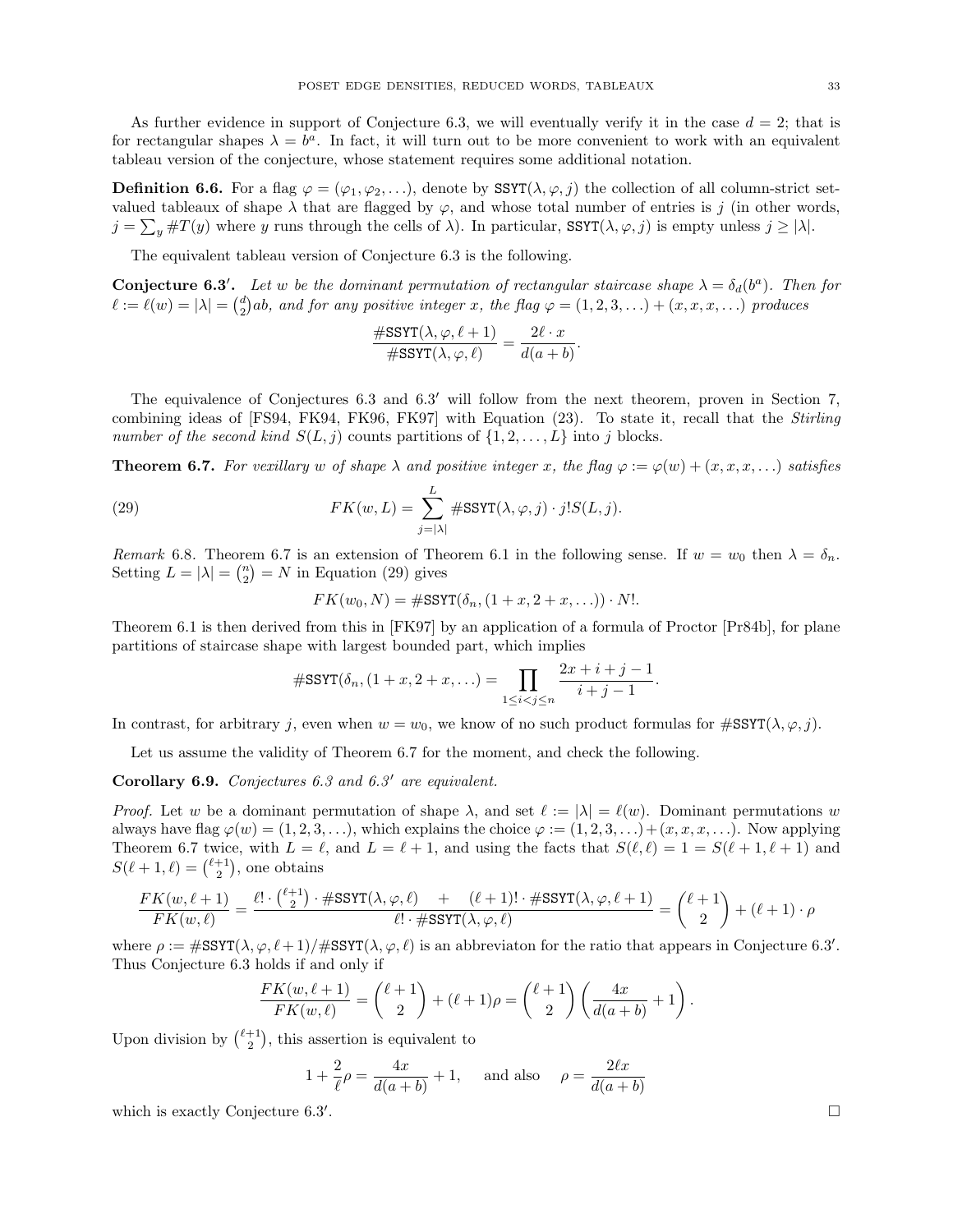**Corollary 6.10.** Conjectures 6.3 and 6.3' hold when  $d = 2$ ; that is, for dominant w of rectangle shape  $\lambda = b^a$ .

Proof. It will be most convenient to work with Conjecture 6.3'. Our strategy will once again use the uncrowding map in Definition 3.8 to convert barely set-valued tableaux to ordinary tableaux.

For a partition  $\lambda$ , let  $\text{CST}_{\leq t}(\lambda)$  denote the set of column-strict (ordinary) tableaux of shape  $\lambda$  with all entries in the range  $\{1, 2, \ldots, t\}$ . Note that column-strictness implies for rectangular shapes  $b^a$  that

$$
SSYT(b^a, \varphi, ab) = SST_{\leq x+a}(b^a),
$$

where  $\varphi = (1, 2, 3, \ldots, a) + (x, x, x, \ldots, x).$ 

On the other hand, consider the restriction of the uncrowding map to the domain  $SSTT((b^a), \varphi, ab + 1)$ . Since the rectangle  $b^a$  has only outer corner cell in a row below 1, namely in row  $a + 1$ , the result always has shape  $(b^a, 1)$ . Thus, one obtains a bijection

$$
SSYT(b^a, \varphi, ab + 1) \longrightarrow \operatorname{CST}_{\leq x+a}((b^a, 1)) \times \{1, 2, ..., a\},
$$
  

$$
T \longmapsto (T^+, i_0)
$$

which shows  $\#\text{SSYT}(b^a, \varphi, ab + 1) = a \cdot \#\text{CST}_{\leq x+a}((b^a, 1)),$  and hence

(30) 
$$
\frac{\#\mathrm{SSYT}(b^a, \varphi, \ell+1)}{\#\mathrm{SSYT}(b^a, \varphi, \ell)} = \frac{a \cdot \#\mathrm{CST}_{\leq x+a}((b^a, 1))}{\#\mathrm{CST}_{\leq x+a}(b^a)}.
$$

The numerator and denominator here are calculable via the *hook-content formula* ([St71, Theorem 15.3])

$$
\#\texttt{CST}_{\leq t}(\lambda) = \prod_{y} \frac{t+c(y)}{h(y)}
$$

where the product runs over the cells  $y = (i, j)$  of  $\lambda$ , with  $c(y) = j-i$  its *content*, and  $h(y) = \lambda_i + \lambda_j^t - (i+j) + 1$ its hook-length. Here are the relevant values of  $t + c(y) = (x + a) + c(y)$  and  $h(y)$  for cells y of  $(b^a, 1)$ :

|         |       |       | $x + a$ $x + a + 1$ $x + a + 2$ $\cdots$ $x + a + b - 1$ $a + b$ $a + b - 1$ $a + b - 2$ $\cdots$ |  |  |          |  |
|---------|-------|-------|---------------------------------------------------------------------------------------------------|--|--|----------|--|
|         |       |       | $ x+a-1 $ $x+a$ $ x+a+1 $ $\cdots$ $ x+a+b-2 $ $ a+b-1 $ $a+b-2$ $ a+b-3 $ $\cdots$ $ a-1 $       |  |  |          |  |
|         |       |       |                                                                                                   |  |  |          |  |
| $x + 1$ | $x+2$ | $x+3$ | $ \cdots $ $x+b-1$   $1+b$   $b-1$   $b-2$                                                        |  |  | $\cdots$ |  |
|         |       |       |                                                                                                   |  |  |          |  |

On the other hand, for cells y of  $b^a$ , the relevant values of  $t + c(y) = (x + a) + c(y)$  are precisely the same except that the boldfaced value x does not arise, and the values of  $h(y)$  are the same except for the first column, which are  $a + b - 1$ ,  $a + b - 2$ , ...,  $b + 1$ , b in that setting. Therefore,

$$
\frac{\#\text{CST}_{\leq x+a}((b^a, 1))}{\#\text{CST}_{\leq x+a}(b^a)} = \frac{xb}{a+b}
$$

.

Comparing this with Equation (30) proves the  $d = 2$  case of Conjecture 6.3', because then  $\ell = |\lambda| = ab$ .  $\Box$ 

### 7. Proof of Theorem 6.7.

As mentioned earlier, our proof combines ideas of [FS94, FK96, FK94, FK97] with Equation (23).

Let R denote the 0-Hecke algebra of type  $A_{n-1}$ . That is, R is the monoid algebra for the 0-Hecke monoid  $\mathcal{H}_W(0)$ , where  $(W, S)$  is the Coxeter system  $W = \mathfrak{S}_n$  with the adjacent transpositions  $S = {\sigma_1, \ldots, \sigma_{n-1}}$  as Coxeter generators. Thus R has Z-basis given by  $\{T_w\}_{w \in \mathfrak{S}_n}$  and multiplication extended Z-linearly from the 0-Hecke monoid  $\mathcal{H}_W(0)$ . Abbreviate here  $T_i := T_{\sigma_i}$  for  $i = 1, 2, ..., n-1$ , as was done in the Introduction.

We will also consider various rings obtained from R by extension of scalars, such as  $R \otimes_{\mathbb{Z}} \mathbb{Q}[[t]]$  or  $R \otimes_{\mathbb{Z}} \mathbb{Q}[[t_1, \ldots, t_n]]$ . Within these larger rings, we will also use without further mention a common exponential change-of-variables in which  $x := e^t - 1$  in  $\mathbb{Q}[[t]]$ , and analogously,  $x_i := e^{t_i} - 1$  in  $\mathbb{Q}[[t_1, \ldots, t_n]]$ .

The following lemma is implicit in [FK94] (cf. [FS94]), which explicitly states a consequence of it (see Remark 7.7 below). Indeed, the result is known to the authors of [FK94]; see Lemma 5.6 of hep-th/9306005. However, for convenience we include a proof. Recall that for  $w \in \mathfrak{S}_n$ , the  $\beta$ -Grothendieck polynomial  $\mathfrak{G}^{(1)} = \mathfrak{G}(x_1, \ldots, x_{n-1})$  defined in Equation (19) is a polynomial in  $n-1$  variables.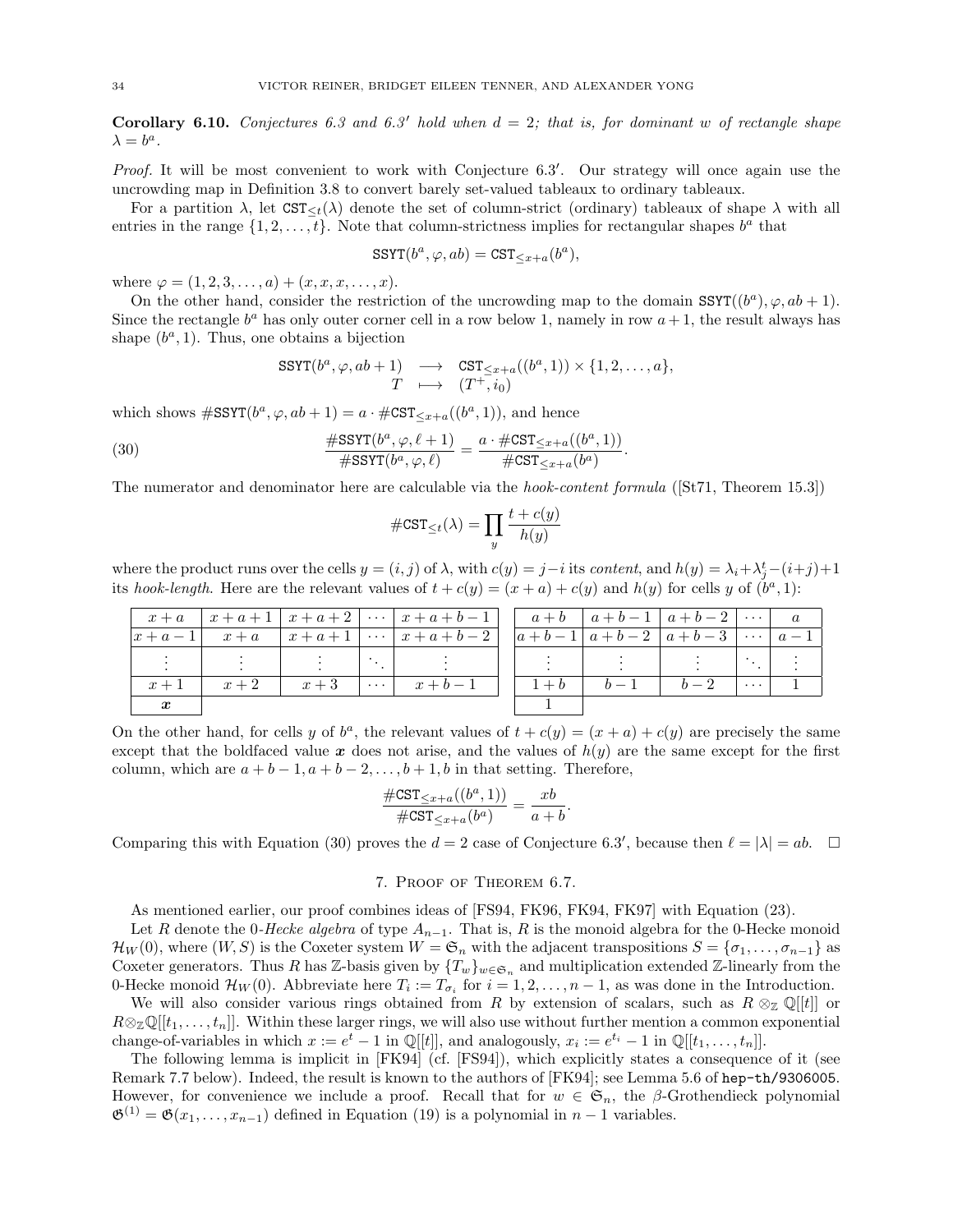**Lemma 7.1** (Fomin-Kirillov). In the ring  $R \otimes_{\mathbb{Q}} \mathbb{Q}[[t]]$ ,

$$
e^{t(T_1+2T_2+\cdots(n-1)T_{n-1})} = \sum_{w\in\mathfrak{S}_n} \mathfrak{G}_w^{(1)}(e^t-1,\ldots,e^t-1)\cdot T_w = \sum_{w\in\mathfrak{S}_n} \mathfrak{G}_w^{(1)}(x,\ldots,x)\cdot T_w.
$$

*Proof.* As in [FK96], define  $h_i(t) := e^{tT_i}$ . Then following [FK94], since  $T_i^2 = T_i$ , one has

$$
h_i(t) = e^{tT_i} = \sum_{k=0}^{\infty} \frac{(tT_i)^k}{k!} = 1 + tT_i + t^2T_i/2! + \dots = 1 + (e^t - 1)T_i = 1 + xT_i.
$$

It is a main result of [FK94] that, with notations

(31) 
$$
A_i(t) := h_{n-1}(t)h_{n-2}(t)\cdots h_i(t) \text{ and}
$$

$$
\mathfrak{G}(t_1, t_2, \dots, t_{n-1}) := A_1(t_1)A_2(t_2)\cdots A_{n-1}(t_{n-1}),
$$

the "Grothendieck element"  $\mathfrak{G}(t_1, t_2, \ldots, t_{n-1})$  expands as follows in  $R \otimes_{\mathbb{Z}} \mathbb{Q}[[t_1, \ldots, t_{n-1}]]$ :

$$
\mathfrak{G}(t_1, t_2, \dots, t_{n-1}) = \sum_{w \in \mathfrak{S}_n} \mathfrak{G}_w^{(1)}(e^{t_1} - 1, \dots, e^{t_{n-1}} - 1) \cdot T_w = \sum_{w \in \mathfrak{S}_n} \mathfrak{G}_w^{(1)}(x_1, \dots, x_{n-1}) \cdot T_w
$$

In fact, this is equivalent to the definition of  $\mathfrak{G}_w^{(1)}$  from Equation (19): working in the variables  $x_1, \ldots, x_{n-1}$ , when one expands  $\mathfrak{G}(t_1, t_2, \ldots, t_{n-1})$  as defined in Equation (31), its coefficient of  $T_w$  is exactly the sum over pairs  $((\sigma_{a_1}, \ldots, \sigma_{a_L}), (b_1, \ldots, b_L))$  on the right side of Equation (19).

Thus, it remains to prove that specializing the variables  $t_1 = t_2 = \cdots = t_{n-1}$  to the single variable t gives

(32) 
$$
\mathfrak{G}(t, t, ..., t) = A_1(t) A_2(t) \cdots A_{n-1}(t) = e^{t(T_1 + 2T_2 + \cdots + (n-1)T_{n-1})}.
$$

To this end, we employ a *mutatis mutandis* modification of an argument of [FS94]. For brevity, we refer the reader to [FS94] for those details that remain unchanged.

It is easy to check that the collection  $\{h_i\}$  satisfies the relations

(I) 
$$
h_i(s)h_j(t) = h_j(t)h_i(s)
$$
 if  $|i - j| \ge 2$ ,

(II)  $h_i(s)h_i(t) = h_i(s+t), h_i(0) = 1$  (and therefore  $h_i(s)h_i(-s) = 1$ ),

as well as the Yang-Baxter equation [FK96]

(III)  $h_i(s)h_{i+1}(s+t)h_i(t) = h_{i+1}(t)h_i(s+t)h_{i+1}(s)$ .

The following lemma is the analogue of [FS94, Lemma 2.1]. Its proof is exactly the same as that result's, because it only depends on the relations (I)–(III).

**Lemma 7.2.**  $A_i(s)$  and  $A_i(t)$  commute.

Define [FS94, §4]

$$
A_i(t) = h_i(t)h_{i+1}(t)\cdots h_{n-1}(t)
$$

and let

$$
\widetilde{\mathfrak{G}}(t_1,\ldots,t_{n-1}):=\widetilde{A}_{n-1}(t_{n-1})\widetilde{A}_{n-2}(t_{n-2})\cdots\widetilde{A}_1(t_1).
$$

**Lemma 7.3.**  $A_i(s)$  and  $\widetilde{A}_i(t)$  commute.

*Proof.* The proof is the same as in [FS94, Lemma 4.1], except we use  $(II)$  and Lemma 7.2 (where the original uses the exact analogues, [FS94, Lemmas 3.1(ii) and 2.1]).  $\Box$ 

**Lemma 7.4.** 
$$
\widetilde{A}_{n-1}(t_{n-1}) \cdots \widetilde{A}_i(t_i) A_i(s) = h_{n-1}(t_{n-1} + s) \cdots h_i(t_i + s) \widetilde{A}_{n-1}(t_{n-2}) \cdots \widetilde{A}_{i+1}(t_i).
$$

*Proof.* One follows [FS94, Lemma 4.2] except to use Lemma 7.3 rather than their [FS94, Lemma 4.1].  $\square$ 

Lemma 7.5.

$$
\widetilde{\mathfrak{G}}(t_1,\ldots,t_{n-1})\mathfrak{G}(s_1,\ldots,s_{n-1})=\prod_{c=2-n}^{n-2}\prod_{i-j=c,i+j\leq n}h_{i+j-1}(s_i+t_j).
$$

Here the multiplication of the factors associated to  $c = 2 - n, 3 - n, \ldots, n - 2$  is done from left to right. The factors in the second product commute.

Proof. As in [FS94, Lemma 4.3], this follows from repeated application of Lemma 7.4 combined with rearrangement of factors. To see that the factors in the second product commute, note that if  $(i, j), (i', j') \in$  $\mathbb{N} \times \mathbb{N}$  satisfy  $i - j = c = i' - j'$  and  $i + j = i' + j' - 1$ , we would have  $2i - 2i' = -1$ , which is impossible. □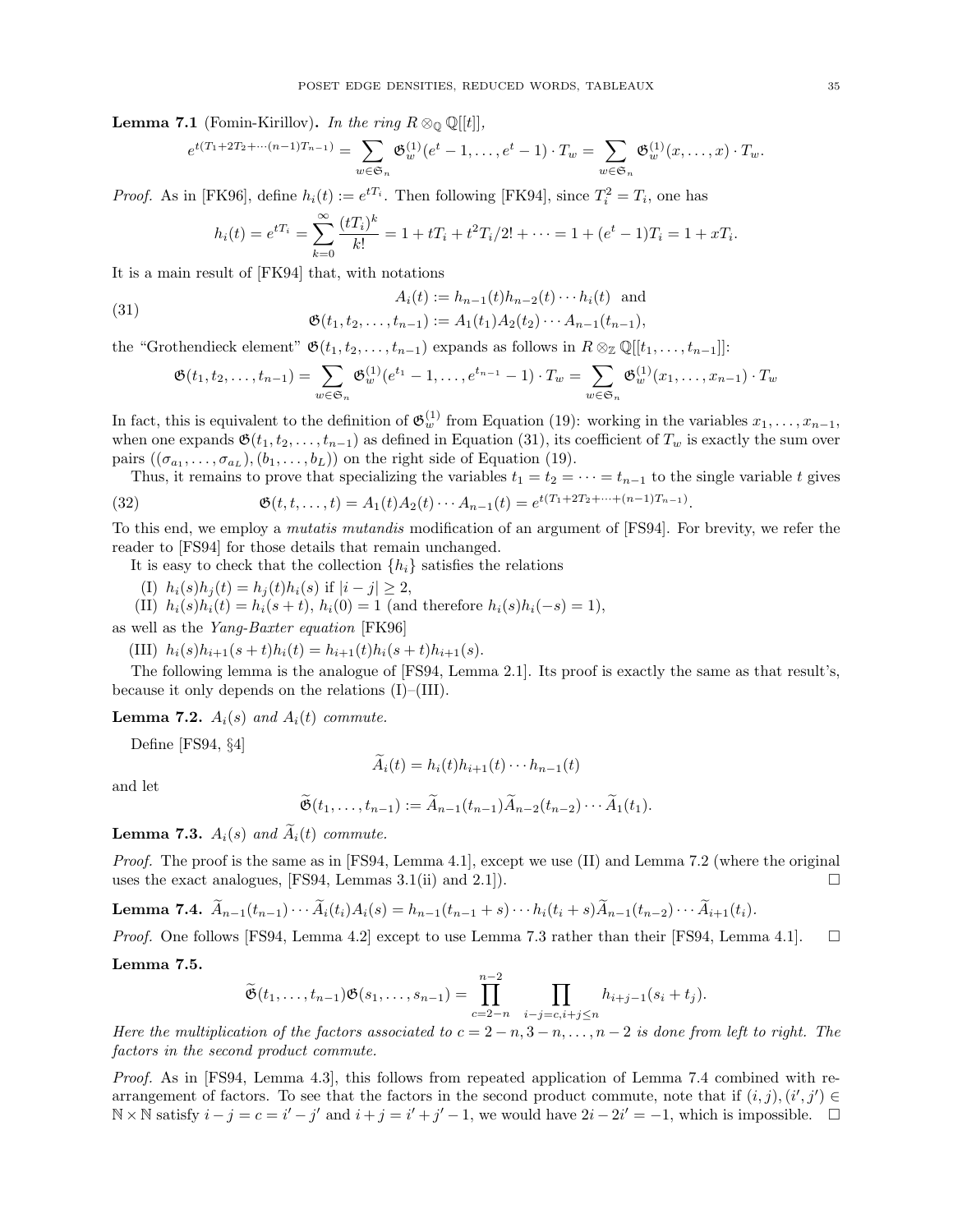The following is the analogue of [FS94, Lemma 5.1].

Lemma 7.6.  $\mathfrak{G}(t, t, \ldots, t)\mathfrak{G}(s, s, \ldots, s) = \mathfrak{G}(t + s, \ldots, t + s).$ 

*Proof.* Same as that of [FS94, Lemma 5.1], using Lemma 7.5 above in place of their [FS94, Lemma 4.3].  $\Box$ 

We are now ready to prove Equation (32) as in the proof of [FS94, Lemma 2.3]. Using Lemma 7.6, and the fact that  $G(0, 0, \ldots, 0) = 1$ , one finds that

$$
\frac{d}{dt}\mathfrak{G}(t,t,\ldots,t) = \lim_{h \to 0} \frac{\mathfrak{G}(t+h,t+h,\ldots,t+h) - \mathfrak{G}(t,t,\ldots,t)}{h}
$$

$$
= \mathfrak{G}(t,t,\ldots,t) \cdot \lim_{h \to 0} \frac{\mathfrak{G}(h,h,\ldots,h)-1}{h} = \mathfrak{G}(t,t,\ldots,t) \cdot F
$$

where  $F := \left[\frac{d}{dt}\mathfrak{G}(t,t,\ldots,t)\right]_{t=0}$ , an element of R. From this one concludes that, in  $R \otimes_{\mathbb{Z}} \mathbb{Q}[[t]]$ , one has (33)  $\mathfrak{G}(t, t, ..., t) = e^{tF}$ .

On the other hand, since  $\mathfrak{G}(t, \ldots, t) := A_1(t) \cdots A_{n-1}(t)$ , one can use the Leibniz rule repeatedly to compute

$$
\left[\frac{d}{dt}h_i(t)\right]_{t=0} = T_i \quad \text{and} \quad \left[\frac{d}{dt}A_j(t)\right]_{t=0} = T_{n-1} + T_{n_2} + \dots + T_j.
$$

Therefore

$$
F = \left[\frac{d}{dt}A_1(t)\cdots A_{n-1}(t)\right]_{t=0} = \sum_{j=1}^{n-1} \left[A_1(t)A_2(t)\cdots A_{j-1}(t)\cdot \frac{d}{dt}A_j(t)\cdot A_{j+1}(t)\cdots A_{n-1}(t)\right]_{t=0}
$$
  
= 
$$
\sum_{j=1}^{n-1} (T_{n-1} + T_{n_2} + \cdots + T_j) = T_1 + 2T_2 + \cdots + (n-1)T_{n-1}.
$$

Plugging this into Equation (33) proves Equation (32), and completes the proof of Lemma 7.1.  $\Box$ 

Proof of Theorem 6.7. By inspection, one has

$$
e^{t(T_1+2T_2+\cdots(n-1)T_{n-1})} = \sum_{w\in\mathfrak{S}_n} \left( \sum_{L} \frac{t^L}{L!} \sum_{(\sigma_{a_1},\ldots,\sigma_{a_L})} a_1\cdots a_L \right) \cdot T_w,
$$

where the innermost sum is over 0-Hecke words for  $w$  of length  $L$ . In view of Lemma 7.1, this means that

(34) 
$$
\mathfrak{G}_{w}^{(1)}(e^{t}-1,\ldots,e^{t}-1)=\sum_{L}\frac{t^{L}}{L!}\sum_{(\sigma_{a_{1}},...,\sigma_{a_{L}})}a_{1}\cdots a_{L}.
$$

For positive integers x, note that  $(\sigma_{a_1},\ldots,\sigma_{a_L})$  is a 0-Hecke word for w if and only if  $(\sigma_{x+a_1},\ldots,\sigma_{x+a_L})$  is a 0-Hecke word for  $1^x \times w$ . Therefore, one similarly has

$$
\mathfrak{G}_{1^x \times w}^{(1)}(e^t - 1, \ldots, e^t - 1) = \sum_{L} \frac{t^L}{L!} \sum_{(\sigma_{a_1}, \ldots, \sigma_{a_L})} (x + a_1) \cdots (x + a_L).
$$

Equivalently, using  $\left[\frac{t^L}{L}\right]$  $\left[\frac{t^L}{L!}\right] f(t)$  to denote the coefficient of  $t^L/L!$  in  $f(t)$ , one has for any  $w \in \mathfrak{S}_n$ ,

(35) 
$$
FK(w, L) = \left[\frac{t^L}{L!}\right] \mathfrak{G}^{(1)}_{1^x \times w}(e^t - 1, \dots, e^t - 1).
$$

For w vexillary of shape  $\lambda$ , and  $\varphi = \varphi(w) + (N, N, N, \ldots)$ , replacing  $x_i$  by  $-x_i$  in Equation (23) gives

$$
\mathfrak{G}_{1^N\times w}^{(1)}(x_1,\ldots,x_{N+n})=\sum_{T}\mathbf{x}^T
$$

where the sum runs over all column-strict set-valued tableaux T of shape  $\lambda$  which are flagged by  $\varphi$ . Substituting  $N = x$  and  $x_i = e^t - 1$  for all *i*, this shows that

$$
\mathfrak{G}_{1^x \times w}^{(1)}(e^t - 1, \dots, e^t - 1) = \sum_{j=|\lambda|}^{L} (e^t - 1)^j \cdot \# \text{SSYT}(\lambda, \varphi, j)
$$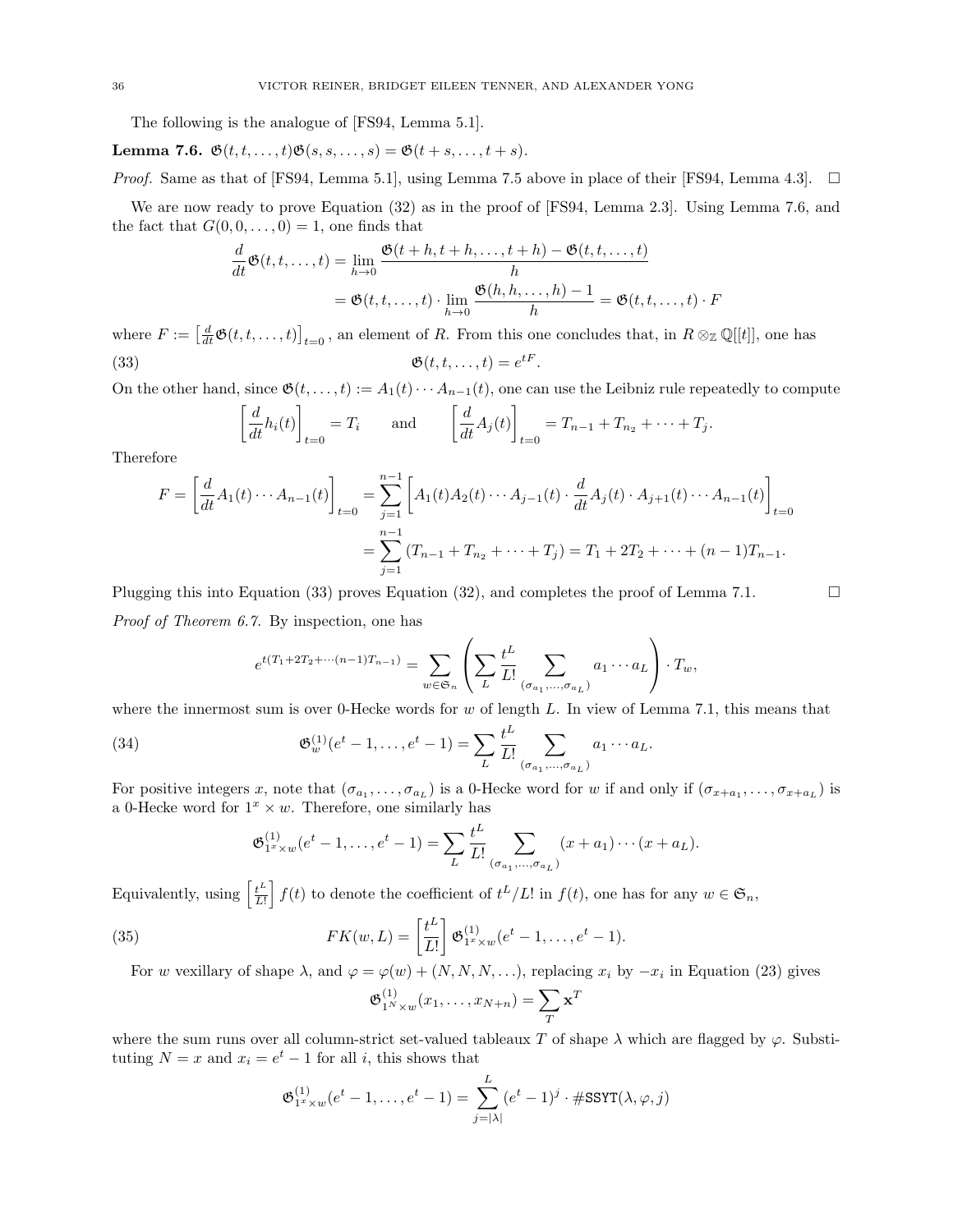and hence Equation (35) becomes

$$
FK(w, L) = \sum_{j=|\lambda|}^{L} \left[ \frac{t^L}{L!} \right] (e^t - 1)^j \cdot \# \text{SSYT}(\lambda, \varphi, j).
$$

Lastly, the well-known exponential generating function [St12, Equation (1.94b)] for Stirling numbers

$$
\sum_{L \ge j} S(L, j) \frac{t^L}{L!} = \frac{(e^t - 1)^j}{j!}
$$

shows that  $\left[\frac{t^L}{L}\right]$  $\left[\frac{t^L}{L!}\right](e^t-1)^j = j!S(L,j)$ , completing the proof.

Remark 7.7. Since  $\mathfrak{G}_{w_0}^{(1)} = x_1^{n-1} x_2^{n-2} \cdots x_{n-1}$ , the case  $w = w_0$  of Equation (34) gives

$$
\sum_{L} \sum_{(a_1,...,a_L)} a_1 \cdots a_L \frac{t^L}{L!} = (e^t - 1)^{\binom{n}{2}}.
$$

This formula was stated in [FK94, §3].

#### Acknowledgements

The authors thank Zach Hamaker for pointing out an earlier argument for Lemma 5.4 in terms of Lascoux's transition formula for Grothendieck polynomials [La01]. We thank Ka<sup>ri</sup> Ragnarsson and Cara Monical for providing computer code useful in the investigations of Sections 2 and 6, respectively. We thank Susanna Fishel and Thomas McConville for pointing out Proposition 2.21. We thank Thomas McConville for pointing out the examples at the end of Section 2.2.2, and thank Alex Garver for help on oriented exchange graphs. We thank Sam Hopkins for helpful discussions on the work in [CHHM15], and for sharing with us his preliminary results on shifted Young diagrams. We also thank Bruce Sagan for several helpful comments and questions. VR was partially supported by NSF RTG grant DMS-1148634. BT was partially supported by a Simons Foundation Collaboration Grant for Mathematicians. AY was partially supported by NSF grant DMS-1500691.

#### **REFERENCES**

- [BP12] F. Bergeron and L. -F. Préville-Ratelle, Higher trivariate diagonal harmonics via generalized Tamari posets, J. Combinatorics 3 (2012), 317–341.
- [BB05] A. Björner and F. Brenti, Combinatorics of Coxeter groups. Graduate Texts in Mathematics 231. Springer, New York, 2005.
- [BLSWZ99] A. Björner, M. Las Vergnas, B. Sturmfels, N. White, G.M. Ziegler, Oriented matroids. Second edition. Encyclopedia of Mathematics and its Applications 46. Cambridge University Press, Cambridge, 1999.
- [BFLR12] A. Boussicault, V. Féray, A. Lascoux, V. Reiner, Linear extension sums as valuations on cones. J. Algebraic Combin. 35 (2012), 573–610.
- [BY13] T. Brüstle and Dong Yang. Ordered exchange graphs, preprint, 2013. arXiv:1302.6045.
- [Bu02] A. Buch, A Littlewood-Richardson rule for the K-theory of Grassmannians, Acta Math. 189 (2002), 37–78.
- [BKSTY08] A. Buch, A. Kresch, M. Shimozono, H. Tamvakis and A. Yong, Stable Grothendieck polynomials and K-theoretic factor sequences, Math. Ann. 340 (2008), 359–382.
- [BS13] A. Buch and M. Samuel, K-theory of minuscule varieties, preprint, to appear in J. Reine Angew. Math., 2013. arXiv:1306.5419.
- [CHHM15] M. Chan, S. Haddadan, S. Hopkins, and L. Moci, The expected jaggedness of order ideals, preprint, 2015. arXiv:1507.00249.
- [CMPT15] M. Chan, A. L. Martín, N. Pflueger, M. Teixidor i Bigas, Genera of Brill-Noether curves and staircase paths in Young tableaux, preprint, 2015. arXiv:1506.00516.

[DWZ10] H. Derksen, J. Weyman, and A. Zelevinsky. Quivers with potentials and their representations II: applications to cluster algebras. J. of the Amer. Math. Soc. 23 (2010), 749–790.

[FG94] S. Fomin and C. Greene, Noncommutative Schur functions and their applications, Discrete Math. 193 (1998), 179–200, Selected papers in honor of Adriano Garsia (Taormina, 1994).

<sup>[</sup>FK94] S. Fomin and A. N. Kirillov, Grothendieck polynomials and the Yang-Baxter equation, Proc. 6th Intern. Conf. on Formal Power Series and Algebraic Combinatorics, DIMACS (1994), 183–190.

<sup>[</sup>FK96] , Universal exponential solution of the Yang-Baxter equation, Letters in Mathematical Physics 37 (1996), 273–284.

<sup>[</sup>FK97] , Reduced words and plane partitions, Journal of Algebraic Combinatorics 6 (1997), 311–319.

<sup>[</sup>FS94] S. Fomin and R. P. Stanley, Schubert polynomials and the NilCoxeter algebra, Adv. Math. 103 (1994), 196–207.